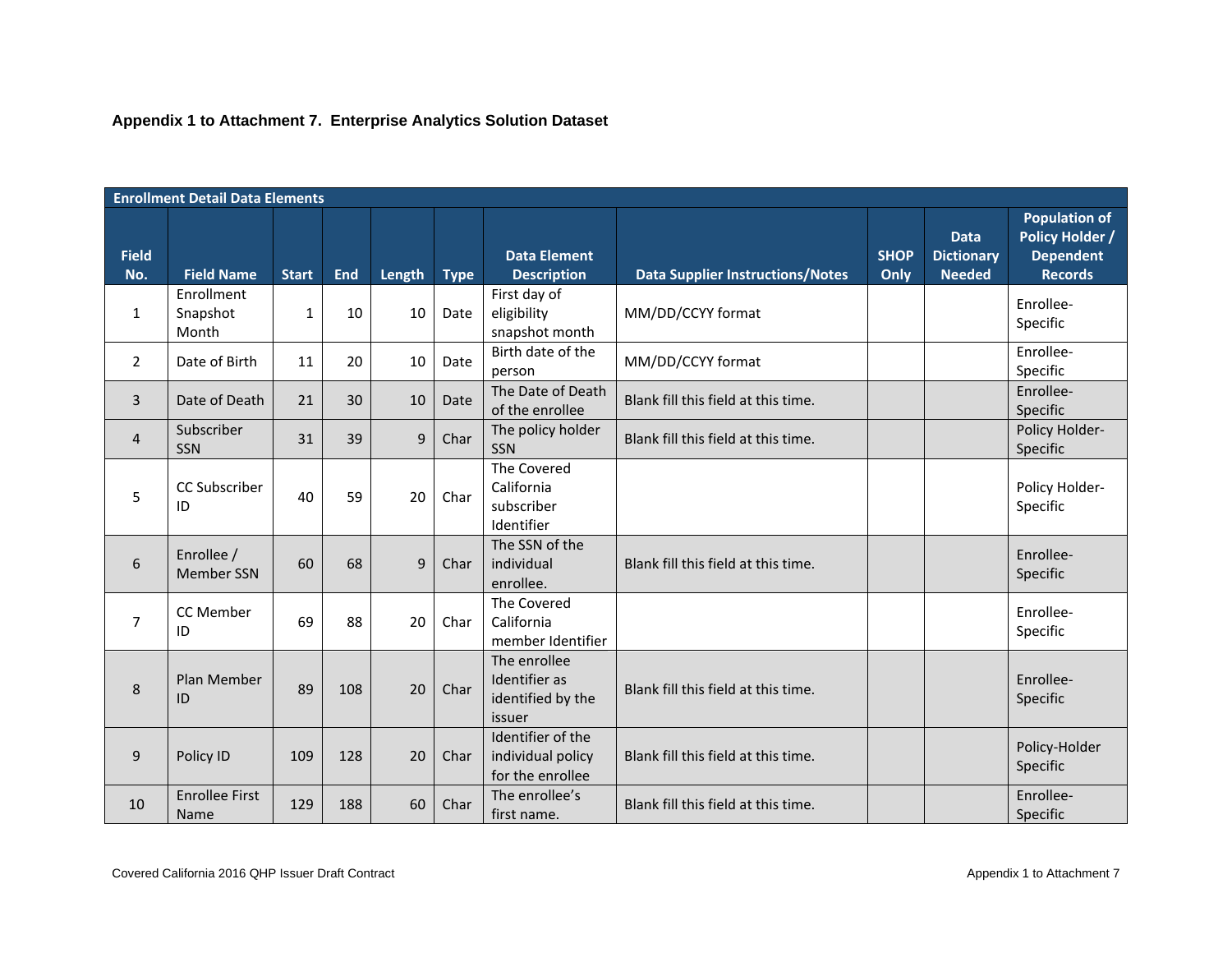|                     | <b>Enrollment Detail Data Elements</b> |              |            |                |             |                                                                                                                                                |                                                            |                     |                                                   |                                                                                      |
|---------------------|----------------------------------------|--------------|------------|----------------|-------------|------------------------------------------------------------------------------------------------------------------------------------------------|------------------------------------------------------------|---------------------|---------------------------------------------------|--------------------------------------------------------------------------------------|
| <b>Field</b><br>No. | <b>Field Name</b>                      | <b>Start</b> | <b>End</b> | Length         | <b>Type</b> | <b>Data Element</b><br><b>Description</b><br><b>Data Supplier Instructions/Notes</b>                                                           |                                                            | <b>SHOP</b><br>Only | <b>Data</b><br><b>Dictionary</b><br><b>Needed</b> | <b>Population of</b><br><b>Policy Holder /</b><br><b>Dependent</b><br><b>Records</b> |
| 11                  | <b>Enrollee Last</b><br><b>Name</b>    | 189          | 248        | 60             | Char        | The enrollee's last<br>name.                                                                                                                   | Blank fill this field at this time.                        |                     |                                                   | Enrollee-<br>Specific                                                                |
| 12                  | Enrollee<br>Middle Initial             | 249          | 249        | $\mathbf{1}$   | Char        | The enrollee's<br>Blank fill this field at this time.<br>middle initial                                                                        |                                                            |                     |                                                   | Enrollee-<br>Specific                                                                |
| 13                  | Enrollment<br>End Reason<br>Code       | 250          | 253        | 4              | Char        | The reason for<br>termination of<br>enrollment.<br>Please include<br>death as one of<br>the reasons for<br>termination.                        | Reason codes will be identified in<br>the Data Dictionary. |                     | Yes                                               | Enrollee-<br>Specific                                                                |
| 14                  | Address 1                              | 254          | 303        | 50             | Char        | The street<br>address for the<br>residence of the<br>enrollee, for the<br>most recent<br>month of<br>enrollment.                               | Blank fill this field at this time.                        |                     |                                                   | Enrollee-<br>Specific                                                                |
| 15                  | Address 2                              | 304          | 333        | 30             | Char        | The second part<br>of the street<br>address if needed<br>for the residence<br>of the person, for<br>the most recent<br>month of<br>enrollment. | Blank fill this field at this time.                        |                     |                                                   | Enrollee-<br>Specific                                                                |
| 16                  | City                                   | 334          | 363        | 30             | Char        | The city of the<br>residence for the<br>person                                                                                                 |                                                            |                     |                                                   | Enrollee-<br>Specific                                                                |
| 17                  | <b>State Code</b>                      | 364          | 365        | $\overline{2}$ | Char        | The state code of<br>the residence of<br>the person                                                                                            |                                                            |                     |                                                   | Enrollee-<br>Specific                                                                |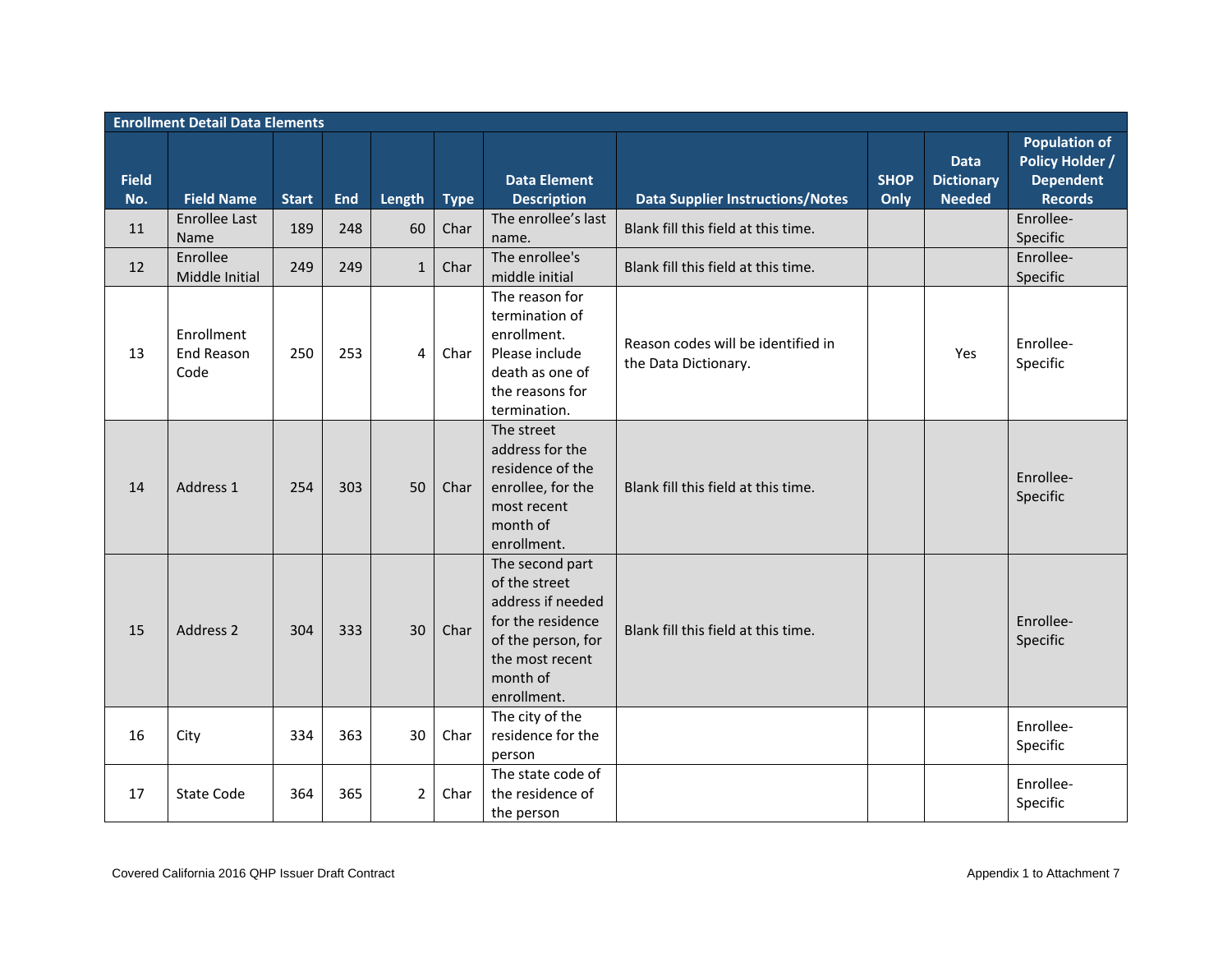|                     | <b>Enrollment Detail Data Elements</b> |              |            |                |             |                                                                                                                       |                                                                        |                     |                                                   |                                                                                      |  |
|---------------------|----------------------------------------|--------------|------------|----------------|-------------|-----------------------------------------------------------------------------------------------------------------------|------------------------------------------------------------------------|---------------------|---------------------------------------------------|--------------------------------------------------------------------------------------|--|
| <b>Field</b><br>No. | <b>Field Name</b>                      | <b>Start</b> | <b>End</b> | Length         | <b>Type</b> | <b>Data Element</b><br><b>Description</b>                                                                             | <b>Data Supplier Instructions/Notes</b>                                | <b>SHOP</b><br>Only | <b>Data</b><br><b>Dictionary</b><br><b>Needed</b> | <b>Population of</b><br><b>Policy Holder /</b><br><b>Dependent</b><br><b>Records</b> |  |
| 18                  | ZIP Code (5<br>digit)                  | 366          | 370        | 5              | Char        | The 5 digit ZIP<br>Code of the<br>residence of the<br>member at the<br>time of the<br>eligibility month.              |                                                                        |                     |                                                   | Enrollee-<br>Specific                                                                |  |
| 19                  | ZIP Code plus<br>4 (last 4)            | 371          | 374        | $\overline{4}$ | Char        | The last 4 digits of<br>the ZIP Code of<br>the residence of<br>the member at<br>the time of the<br>eligibility month. | Blank fill this field at this time.                                    |                     |                                                   | Enrollee-<br>Specific                                                                |  |
| 20                  | County Code                            | 375          | 379        | 5              | Char        | The state/county<br>FIPS code for the<br>enrollee address<br>of residence.                                            |                                                                        |                     |                                                   | Enrollee-<br>Specific                                                                |  |
| 21                  | Gender Code                            | 380          | 380        | $\mathbf{1}$   | Char        | Gender of the<br>person.                                                                                              | M or F                                                                 |                     |                                                   | Enrollee-<br>Specific                                                                |  |
| 22                  | Relationship<br>Code                   | 381          | 385        | 5              | Char        | Code with values<br>that specify the<br>relationship of<br>the enrollee to<br>the policy-holder.                      | Relationship code values will be<br>identified in the Data Dictionary. |                     | Yes                                               | Enrollee-<br>Specific                                                                |  |
| 23                  | Race 1 Code                            | 386          | 386        | $\mathbf{1}$   | Char        | Code specifying<br>the race or<br>ethnicity of the<br>person.                                                         | Race code values will be identified in<br>the Data Dictionary.         |                     | Yes                                               | Enrollee-<br>Specific                                                                |  |
| 24                  | Race 2 Code                            | 387          | 387        | $\mathbf{1}$   | Char        | Code specifying<br>the race or<br>ethnicity of the<br>enrollee.                                                       | Race code values will be identified in<br>the Data Dictionary.         |                     | Yes                                               | Enrollee-<br>Specific                                                                |  |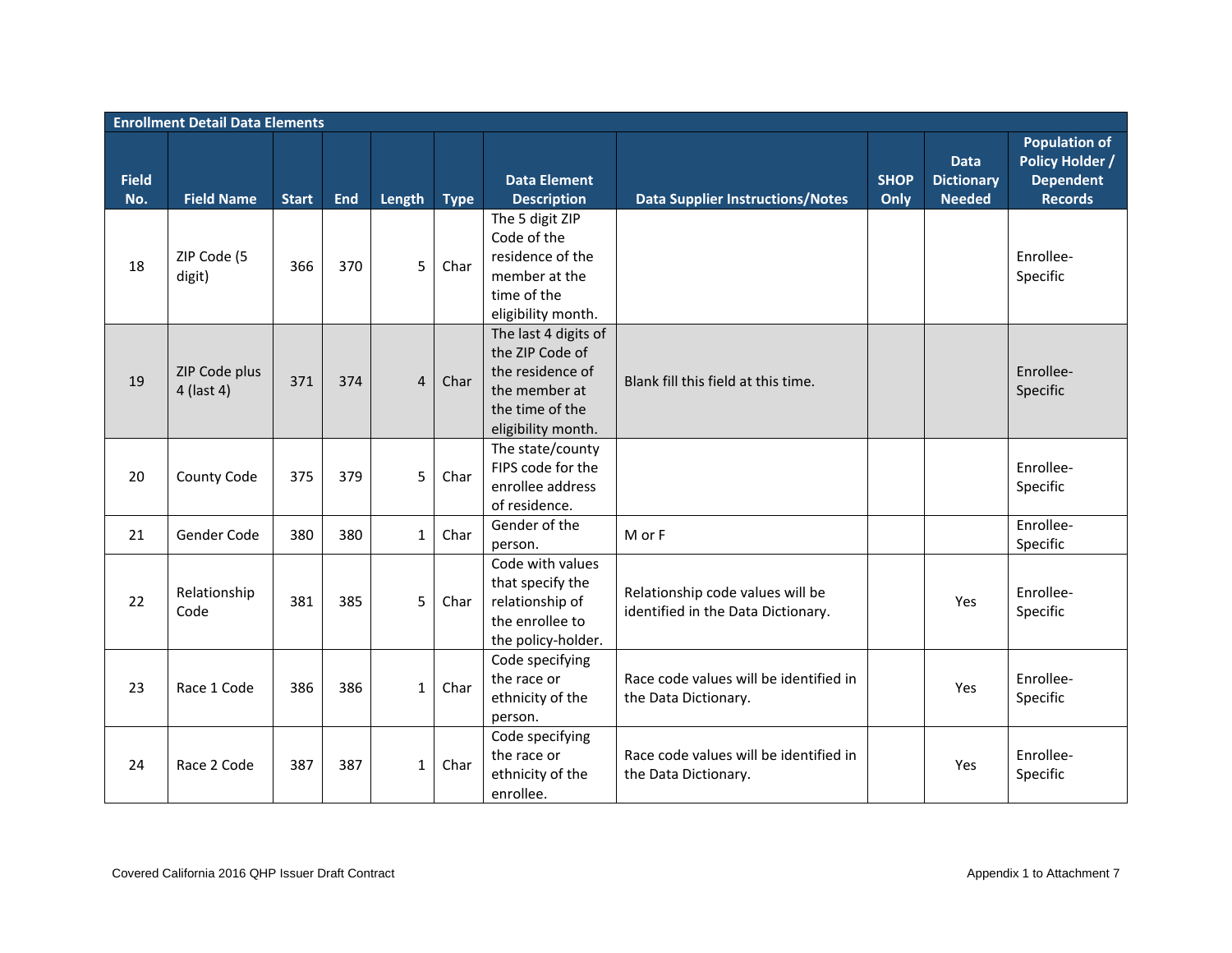|                     | <b>Enrollment Detail Data Elements</b> |              |            |              |             |                                                                  |                                                                                                             |                     |                                                   |                                                                                      |
|---------------------|----------------------------------------|--------------|------------|--------------|-------------|------------------------------------------------------------------|-------------------------------------------------------------------------------------------------------------|---------------------|---------------------------------------------------|--------------------------------------------------------------------------------------|
| <b>Field</b><br>No. | <b>Field Name</b>                      | <b>Start</b> | <b>End</b> | Length       | <b>Type</b> | <b>Data Element</b><br><b>Description</b>                        | <b>Data Supplier Instructions/Notes</b>                                                                     | <b>SHOP</b><br>Only | <b>Data</b><br><b>Dictionary</b><br><b>Needed</b> | <b>Population of</b><br><b>Policy Holder /</b><br><b>Dependent</b><br><b>Records</b> |
| 25                  | Race 3 Code                            | 388          | 388        | $\mathbf{1}$ | Char        | Code specifying<br>the race or<br>ethnicity of the<br>person.    | Race code values will be identified in<br>the Data Dictionary.                                              |                     | Yes                                               | Enrollee-<br>Specific                                                                |
| 26                  | Ethnicity 1<br>Code                    | 389          | 394        | 6            | Char        | Code specifying<br>the ethnicity of<br>the enrollee              | Ethnicity code values will be<br>identified in the Data Dictionary.                                         |                     | Yes                                               | Enrollee-<br>Specific                                                                |
| 27                  | Ethnicity 2<br>Code                    | 395          | 400        | 6            | Char        | Code specifying<br>the ethnicity of<br>the enrollee              | Ethnicity code values will be<br>identified in the Data Dictionary.                                         |                     | Yes                                               | Enrollee-<br>Specific                                                                |
| 28                  | Ethnicity 3<br>Code                    | 401          | 406        | 6            | Char        | Code specifying<br>the ethnicity of<br>the enrollee              | Ethnicity code values will be<br>identified in the Data Dictionary.                                         |                     | Yes                                               | Enrollee-<br>Specific                                                                |
| 29                  | Language<br><b>Written Code</b>        | 407          | 410        | 4            | Char        | Code for the<br>preferred written<br>language of the<br>enrollee | Values will be identified in the Data<br>Dictionary.                                                        |                     | Yes                                               | Enrollee-<br>Specific                                                                |
| 30                  | Language<br>Spoken Code                | 411          | 414        | 4            | Char        | Code for the<br>preferred spoken<br>language of the<br>enrollee  | Values will be identified in the Data<br>Dictionary.                                                        |                     | Yes                                               | Enrollee-<br>Specific                                                                |
| 31                  | Coverage<br><b>Start Date</b>          | 415          | 424        | 10           | Date        | The effective date<br>of the current<br>coverage                 | MM/DD/CCYY format                                                                                           |                     |                                                   | Enrollee-<br>Specific                                                                |
| 32                  | Coverage End<br>Date                   | 425          | 434        | 10           | Date        | The end date of<br>the coverage                                  | MM/DD/CCYY format                                                                                           |                     |                                                   | Enrollee-<br>Specific                                                                |
| 33                  | Coverage<br>Indicator<br>Dental        | 435          | 435        | $\mathbf{1}$ | Char        | Indicator of<br><b>Dental Coverage</b>                           | Standard values:<br>$Y =$ Have coverage,<br>$N = Do$ not have coverage<br>Children Only<br>Hard code to "N" |                     |                                                   | Enrollee-<br>Specific                                                                |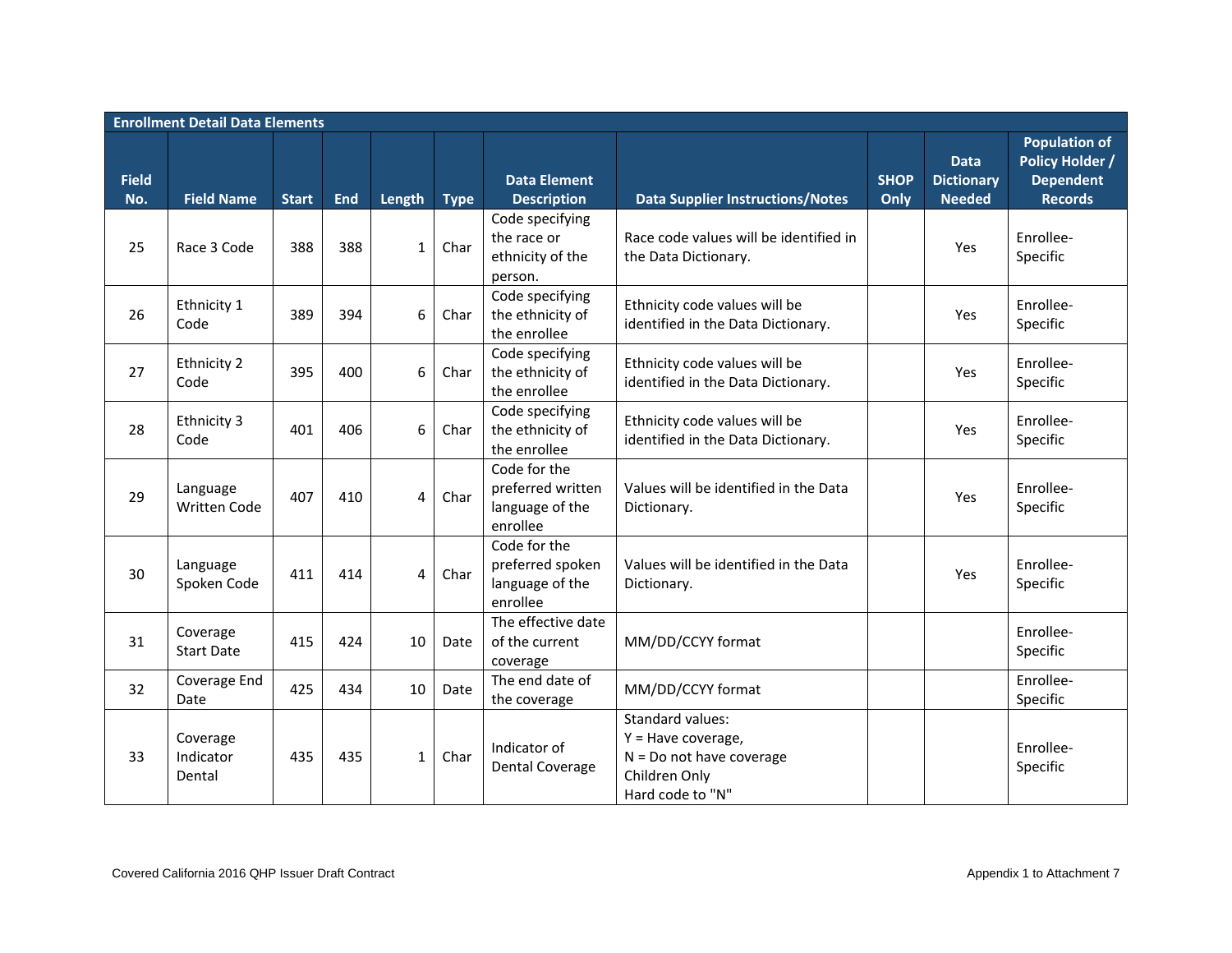|                     | <b>Enrollment Detail Data Elements</b> |              |            |              |             |                                                                                                                                  |                                                                                                                           |                     |                                                   |                                                                                      |
|---------------------|----------------------------------------|--------------|------------|--------------|-------------|----------------------------------------------------------------------------------------------------------------------------------|---------------------------------------------------------------------------------------------------------------------------|---------------------|---------------------------------------------------|--------------------------------------------------------------------------------------|
| <b>Field</b><br>No. | <b>Field Name</b>                      | <b>Start</b> | <b>End</b> | Length       | <b>Type</b> | <b>Data Element</b><br><b>Description</b>                                                                                        | <b>Data Supplier Instructions/Notes</b>                                                                                   | <b>SHOP</b><br>Only | <b>Data</b><br><b>Dictionary</b><br><b>Needed</b> | <b>Population of</b><br><b>Policy Holder /</b><br><b>Dependent</b><br><b>Records</b> |
| 34                  | Coverage<br>Indicator<br>Drug          | 436          | 436        | $\mathbf{1}$ | Char        | Indicator of Drug<br>Coverage                                                                                                    | <b>Standard values:</b><br>$Y = Have coverage,$<br>$N = Do$ not have coverage<br>All<br>Hard code to "Y"                  |                     |                                                   | Enrollee-<br>Specific                                                                |
| 35                  | Coverage<br>Indicator<br>Hearing       | 437          | 437        | $\mathbf{1}$ | Char        | Indicator of<br><b>Hearing Coverage</b>                                                                                          | Standard values:<br>$Y = Have coverage,$<br>$N = Do$ not have coverage<br>All<br>Hard code to "Y"                         |                     |                                                   | Enrollee-<br>Specific                                                                |
| 36                  | Coverage<br>Indicator<br>Medical       | 438          | 438        | $\mathbf{1}$ | Char        | Indicator of<br><b>Medical Coverage</b>                                                                                          | Standard values:<br>$Y = Have coverage,$<br>$N = Do$ not have coverage<br>All<br>Hard code to "Y"                         |                     |                                                   | Enrollee-<br>Specific                                                                |
| 37                  | Coverage<br>Indicator<br><b>MHSA</b>   | 439          | 439        | $\mathbf{1}$ | Char        | <b>Indicator of MHSA</b><br>Coverage                                                                                             | Standard values:<br>Y = Have coverage,<br>$N = Do$ not have coverage<br>All<br>Hard code to "Y"                           |                     |                                                   | Enrollee-<br>Specific                                                                |
| 38                  | Coverage<br>Indicator<br>Vision        | 440          | 440        | $\mathbf{1}$ | Char        | Indicator of Vision<br>Coverage                                                                                                  | Standard values:<br>$Y = Have coverage,$<br>$N = Do$ not have coverage<br>Children Only<br>Hard code to "N"               |                     |                                                   | Enrollee-<br>Specific                                                                |
| 39                  | PCP Type<br>Code                       | 441          | 444        | 4            | Char        | A code indicating<br>the Primary Care<br>Physician's<br>specialty or type<br>ex. General<br>Practice, Family<br>Practice, OB/GYN | PCP Type code values will be<br>identified in the Data Dictionary.<br>Field is not available, EAS Vendor to<br>impute PCP |                     | Yes                                               | Enrollee-<br>Specific                                                                |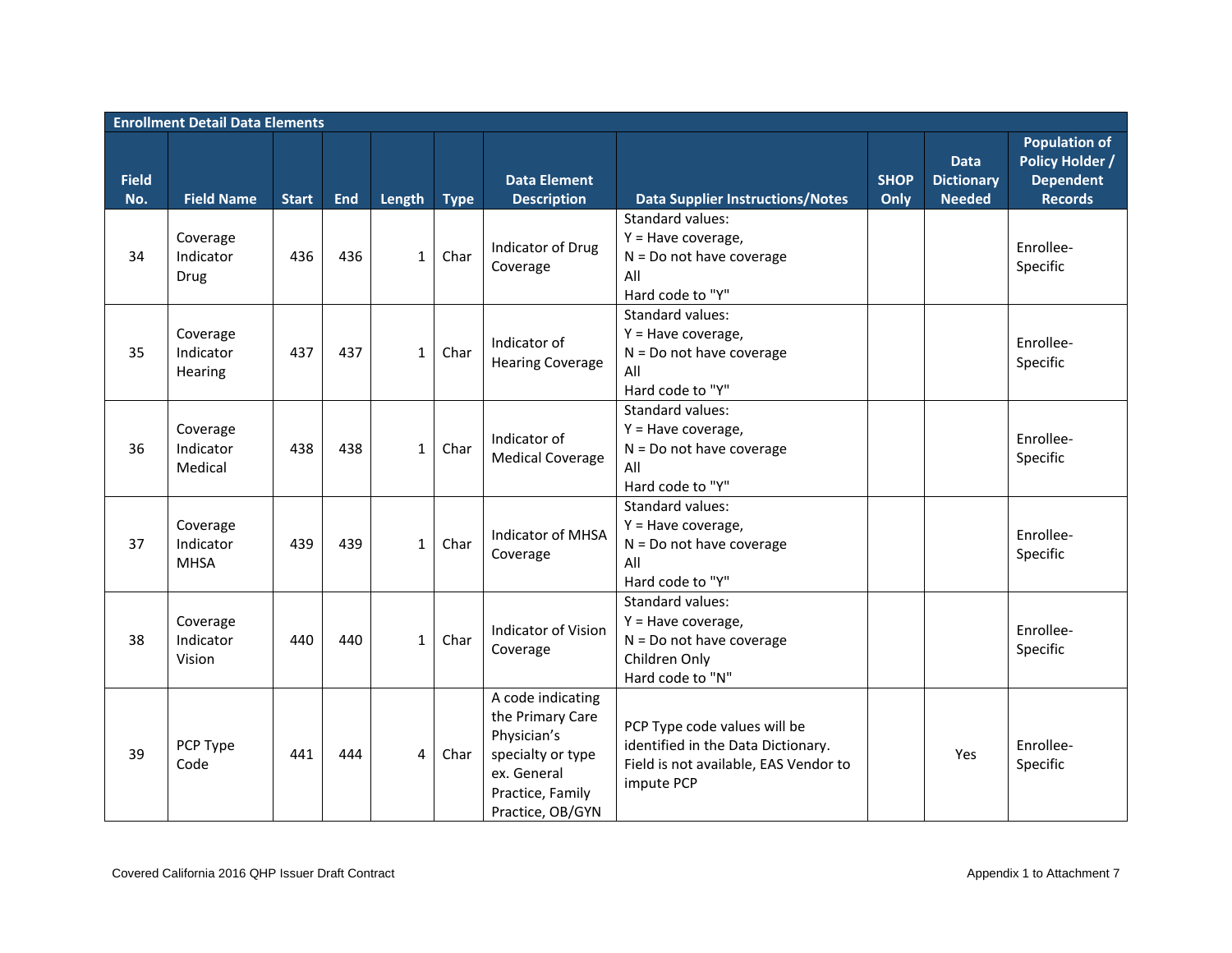|                     | <b>Enrollment Detail Data Elements</b> |              |            |        |             |                                                                                         |                                                                                                                                                                                                                                                                                                                                                                                                                                                                                                                                   |                     |                                                   |                                                                                      |
|---------------------|----------------------------------------|--------------|------------|--------|-------------|-----------------------------------------------------------------------------------------|-----------------------------------------------------------------------------------------------------------------------------------------------------------------------------------------------------------------------------------------------------------------------------------------------------------------------------------------------------------------------------------------------------------------------------------------------------------------------------------------------------------------------------------|---------------------|---------------------------------------------------|--------------------------------------------------------------------------------------|
| <b>Field</b><br>No. | <b>Field Name</b>                      | <b>Start</b> | <b>End</b> | Length | <b>Type</b> | <b>Data Element</b><br><b>Description</b>                                               | <b>Data Supplier Instructions/Notes</b>                                                                                                                                                                                                                                                                                                                                                                                                                                                                                           | <b>SHOP</b><br>Only | <b>Data</b><br><b>Dictionary</b><br><b>Needed</b> | <b>Population of</b><br><b>Policy Holder /</b><br><b>Dependent</b><br><b>Records</b> |
| 40                  | <b>PCP Provider</b><br>ID              | 445          | 457        | 13     | Char        | The provider<br>identifier of the<br><b>Primary Care</b><br>Physician.                  | The NPI number for the provider is<br>preferred.<br>Field is not available, EAS Vendor will<br>impute.                                                                                                                                                                                                                                                                                                                                                                                                                            |                     |                                                   | Enrollee-<br>Specific                                                                |
| 41                  | Gross<br>Premium                       | 458          | 467        | 10     | Num         | The total value of<br>the monthly<br>premium paid for<br>medical benefits.              | Format 9(8)v99 (2 - digit, implied<br>decimal)<br>This field should contain total<br>premium amounts paid by the<br>government for fully-insured plans<br>and not premium equivalents. It<br>should not be the net amount<br>(minus policy-holder contribution) as<br>this will be calculated within the EAS<br>Vendor tool.<br>It should be populated only on<br>records for those policyholders /<br>contract holders enrolled in fully-<br>insured medical plans. On all other<br>records this field should be zero<br>filled. |                     |                                                   | Policy Holder /<br>Contract Holder<br>Only                                           |
| 42                  | <b>Net Premium</b>                     | 468          | 477        | 10     | Num         | The monthly<br>amount<br>contributed by<br>the policy-holder<br>for medical<br>benefits | Format 9(8)v99 (2-digit, implied<br>decimal).<br>Only recorded on policy-holder<br>record (zero-filled on non-policy-<br>holder records).                                                                                                                                                                                                                                                                                                                                                                                         |                     |                                                   | Policy Holder /<br>Contract Holder<br>Only                                           |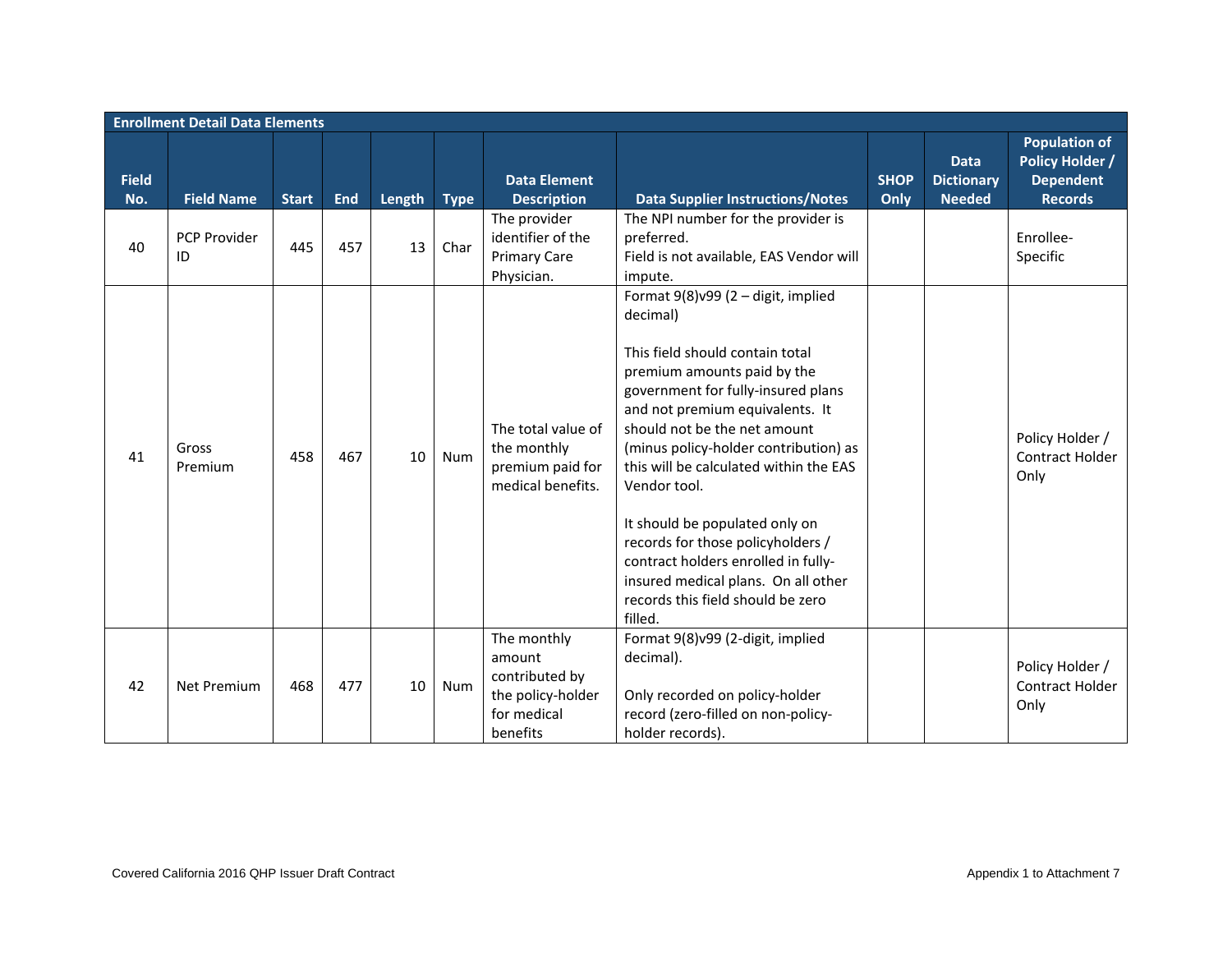|                     | <b>Enrollment Detail Data Elements</b>       |              |            |              |             |                                                                                                               |                                                                                                                                          |                     |                                                   |                                                                                      |
|---------------------|----------------------------------------------|--------------|------------|--------------|-------------|---------------------------------------------------------------------------------------------------------------|------------------------------------------------------------------------------------------------------------------------------------------|---------------------|---------------------------------------------------|--------------------------------------------------------------------------------------|
| <b>Field</b><br>No. | <b>Field Name</b>                            | <b>Start</b> | <b>End</b> | Length       | <b>Type</b> | <b>Data Element</b><br><b>Description</b>                                                                     | <b>Data Supplier Instructions/Notes</b>                                                                                                  | <b>SHOP</b><br>Only | <b>Data</b><br><b>Dictionary</b><br><b>Needed</b> | <b>Population of</b><br><b>Policy Holder /</b><br><b>Dependent</b><br><b>Records</b> |
| 43                  | Subsidy<br>Amount                            | 478          | 487        | 10           | Num         | The government<br>paid monthly<br>premium for<br>medical benefits                                             | Format 9(8)v99 (2-digit, implied<br>decimal).<br>Only recorded on policy-holder<br>record (zero-filled on non-policy<br>holder records). |                     |                                                   | Policy Holder /<br>Contract Holder<br>Only                                           |
| 44                  | Product Type<br>/ Medical<br>Plan Type       | 488          | 491        | 4            | Char        | The type of<br>product in which<br>the enrollee is<br>enrolled.<br>Examples include<br>PPO, HMO, POS,<br>etc. | Indemnity, HMO, PPO, FFS, POS,<br>HDHP, CDHP, etc.                                                                                       |                     | Yes                                               | Enrollee-<br>Specific                                                                |
| 45                  | <b>Medical Fully</b><br>Insured<br>Indicator | 492          | 492        | $\mathbf{1}$ | Char        | An indicator of<br>fully insured<br>medical coverage<br>for the member<br>or employee.                        | $Y = Yes$<br>$N = No$<br>Hard code to "Y"                                                                                                |                     |                                                   | Enrollee-<br>Specific                                                                |
| 46                  | Drug Fully<br>Insured<br>Indicator           | 493          | 493        | $\mathbf{1}$ | Char        | An indicator of<br>fully insured drug<br>coverage for the<br>member or<br>employee.                           | $Y = Yes$<br>$N = No$<br>Hard code to "Y"                                                                                                |                     |                                                   | Enrollee-<br>Specific                                                                |
| 47                  | <b>HIOS Plan</b><br>Code                     | 494          | 509        | 16           | Char        | The code for HIOS<br>plan                                                                                     |                                                                                                                                          |                     |                                                   | Enrollee-<br>Specific                                                                |
| 48                  | <b>Rating Region</b><br>Code                 | 510          | 514        | 5            | Char        | The code for the<br>geographic region<br>of the person                                                        |                                                                                                                                          |                     |                                                   | Enrollee-<br>Specific                                                                |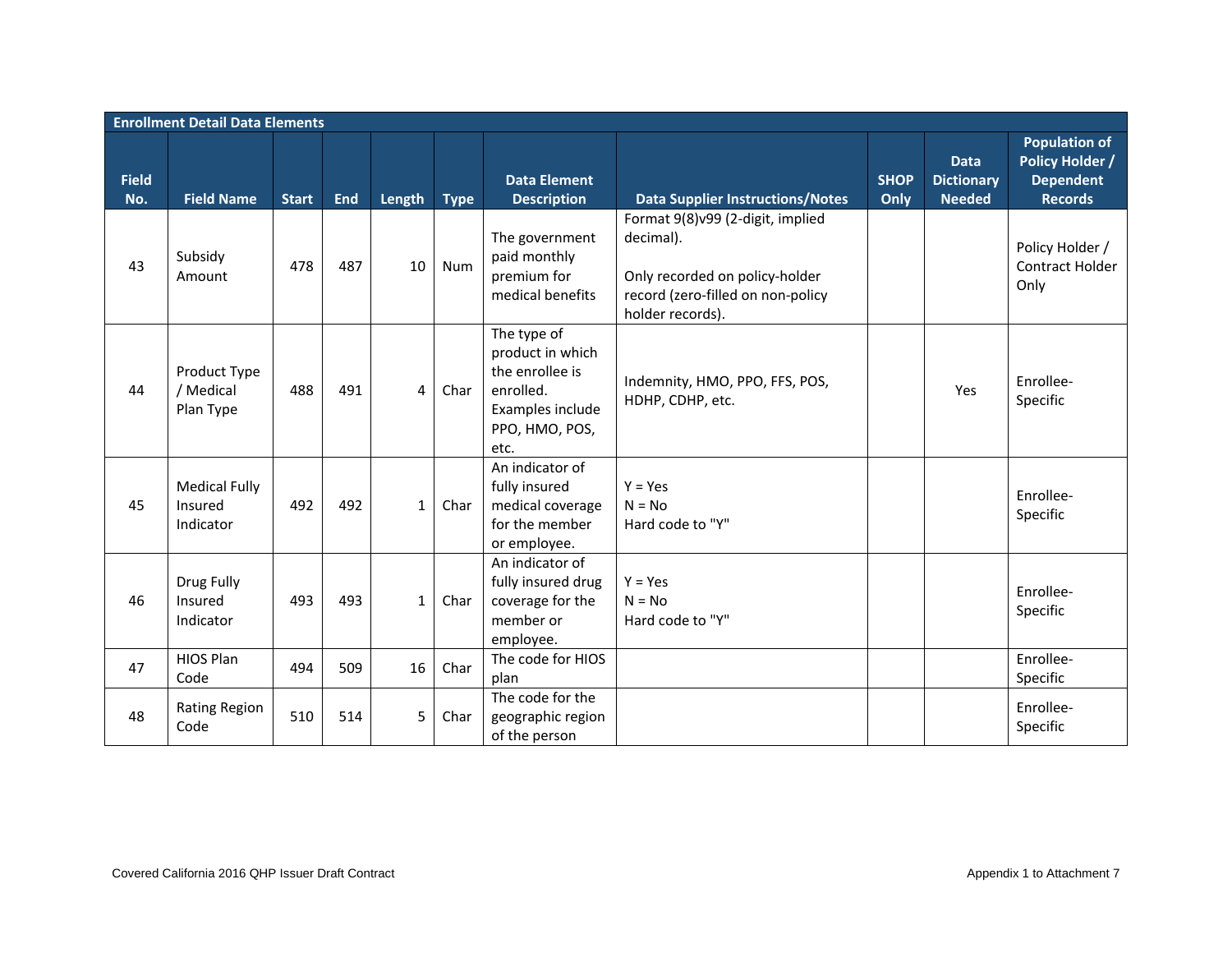|                     | <b>Enrollment Detail Data Elements</b>                               |              |            |        |             |                                                                                                                     |                                                                                                                                                                                                          |                     |                                                   |                                                                                      |
|---------------------|----------------------------------------------------------------------|--------------|------------|--------|-------------|---------------------------------------------------------------------------------------------------------------------|----------------------------------------------------------------------------------------------------------------------------------------------------------------------------------------------------------|---------------------|---------------------------------------------------|--------------------------------------------------------------------------------------|
| <b>Field</b><br>No. | <b>Field Name</b>                                                    | <b>Start</b> | <b>End</b> | Length | <b>Type</b> | <b>Data Element</b><br><b>Description</b>                                                                           | <b>Data Supplier Instructions/Notes</b>                                                                                                                                                                  | <b>SHOP</b><br>Only | <b>Data</b><br><b>Dictionary</b><br><b>Needed</b> | <b>Population of</b><br><b>Policy Holder /</b><br><b>Dependent</b><br><b>Records</b> |
| 49                  | Policy<br>Structure<br>Code /<br>Coverage Tier<br>Code               | 515          | 518        | 4      | Char        | The policy<br>structure<br>code/Family Size                                                                         | Customer-specific values will be<br>identified in the Data Dictionary.                                                                                                                                   |                     | Yes                                               | Policy Holder-<br>Specific                                                           |
| 50                  | Dental Plan<br>Code                                                  | 519          | 524        | 6      | Char        | The code for the<br>dental plan in<br>which the<br>member is<br>enrolled.                                           | This will currently be blank-filled<br>from the data supplier, EAS Vendor<br>to populate with the same code<br>from Medical.<br>It's desirable to have a plan code<br>explicitly identifying "Opt-outs". |                     | Yes                                               | Enrollee-<br>Specific                                                                |
| 51                  | <b>Dental Policy</b><br>Structure<br>Code /<br>Coverage Tier<br>Code | 525          | 528        | 4      | Char        | The Dental Policy<br>Structure Code (if<br>stand-alone, else<br>blank)                                              | Values will be identified in the Data<br>Dictionary.                                                                                                                                                     |                     | Yes                                               | Enrollee-<br>Specific                                                                |
| 52                  | Monthly<br>Policy Holder<br>Dental<br>Contribution                   | 529          | 538        | 10     | Num         | The monthly<br>amount<br>contributed by<br>the policy-holder<br>for dental<br>benefits (if stand-<br>alone, else 0) | Format $9(8)$ v $99(2 -$ digit, implied<br>decimal)<br>Only recorded on policy-holder<br>record (zero-filled on non-policy-<br>holder records).                                                          |                     |                                                   | Policy Holder /<br>Contract Holder<br>Only                                           |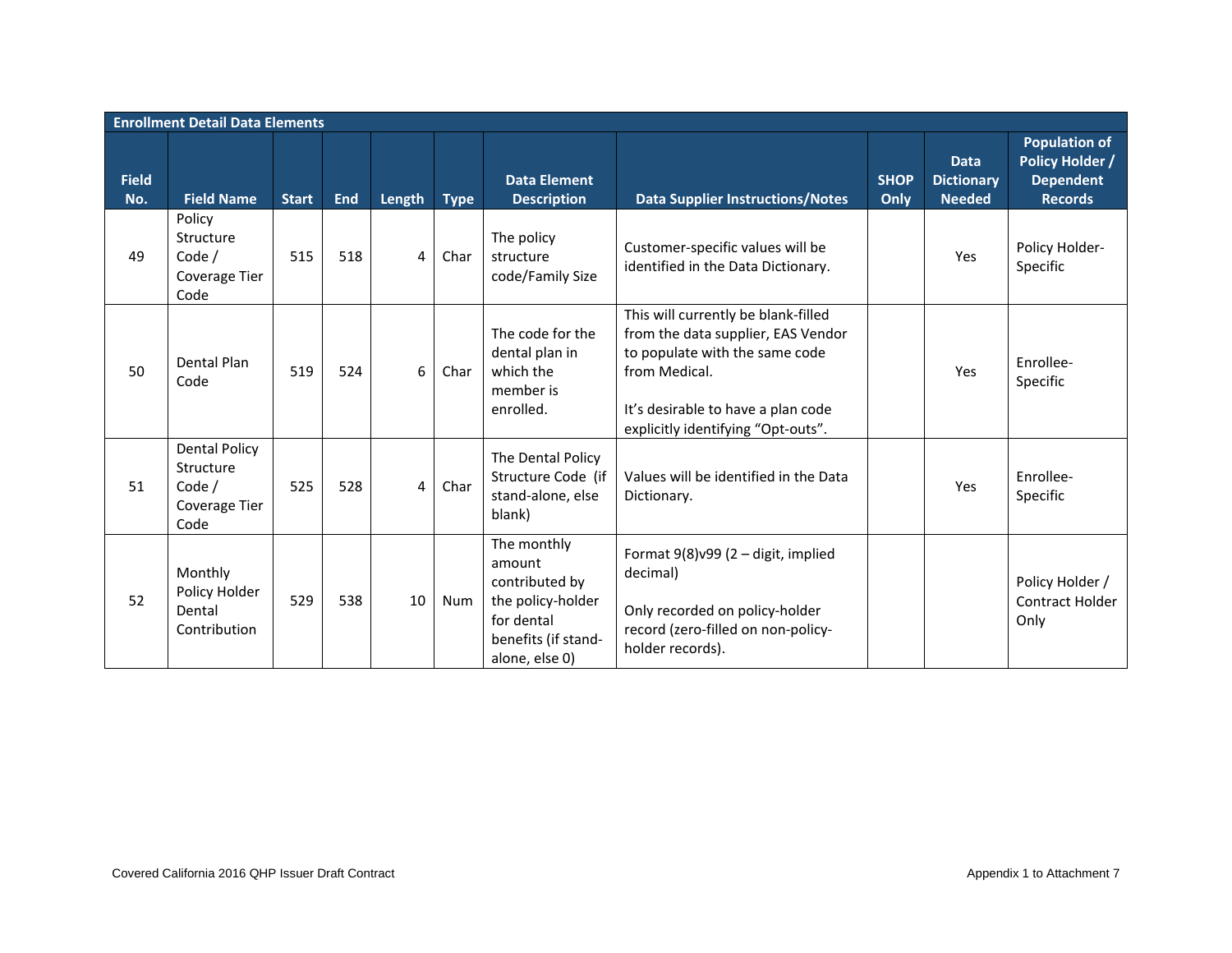|                     | <b>Enrollment Detail Data Elements</b>                               |              |            |        |             |                                                                                            |                                                                                                                                                                                                                                                                                                                                                                                                                                                                                                          |                     |                                                   |                                                                                      |  |
|---------------------|----------------------------------------------------------------------|--------------|------------|--------|-------------|--------------------------------------------------------------------------------------------|----------------------------------------------------------------------------------------------------------------------------------------------------------------------------------------------------------------------------------------------------------------------------------------------------------------------------------------------------------------------------------------------------------------------------------------------------------------------------------------------------------|---------------------|---------------------------------------------------|--------------------------------------------------------------------------------------|--|
| <b>Field</b><br>No. | <b>Field Name</b>                                                    | <b>Start</b> | <b>End</b> | Length | <b>Type</b> | <b>Data Element</b><br><b>Description</b>                                                  | <b>Data Supplier Instructions/Notes</b>                                                                                                                                                                                                                                                                                                                                                                                                                                                                  | <b>SHOP</b><br>Only | <b>Data</b><br><b>Dictionary</b><br><b>Needed</b> | <b>Population of</b><br><b>Policy Holder /</b><br><b>Dependent</b><br><b>Records</b> |  |
| 53                  | Monthly<br>Dental<br>Premium                                         | 539          | 548        | 10     | Num         | The government<br>paid monthly<br>premium for<br>dental benefits<br>(stand-alone<br>plans) | Format $9(8)$ v $99(2 -$ digit, implied<br>decimal)<br>This field should contain total<br>premium amounts paid by the<br>government for fully-insured plans<br>and not premium equivalents. It<br>should not be the net amount<br>(minus policy-holder contrib.) as this<br>will be calculated within the EAS<br>Vendor tool. It should be populated<br>only on policy-holder records for<br>those enrolled in fully-insured<br>medical plans. On all other records<br>this field should be zero filled. |                     |                                                   | Policy Holder /<br><b>Contract Holder</b><br>Only                                    |  |
| 54                  | Vision Plan<br>Code                                                  | 549          | 554        | 6      | Char        | The code for the<br>vision plan in<br>which the<br>member is<br>enrolled.                  | Vision plan code values will be<br>identified in the Data Dictionary.<br>It's desirable to have a plan code<br>explicitly identifying "Opt-outs".<br>This field will be initially set to<br>blanks.                                                                                                                                                                                                                                                                                                      |                     | Yes                                               | Enrollee-<br>Specific                                                                |  |
| 55                  | <b>Vision Policy</b><br>Structure<br>Code /<br>Coverage Tier<br>Code | 555          | 558        | 4      | Char        | Vision Coverage<br><b>Tier Code</b>                                                        | Values will be identified in the Data<br>Dictionary.<br>This field will be initially set to<br>blanks.                                                                                                                                                                                                                                                                                                                                                                                                   |                     | Yes                                               | Enrollee-<br>Specific                                                                |  |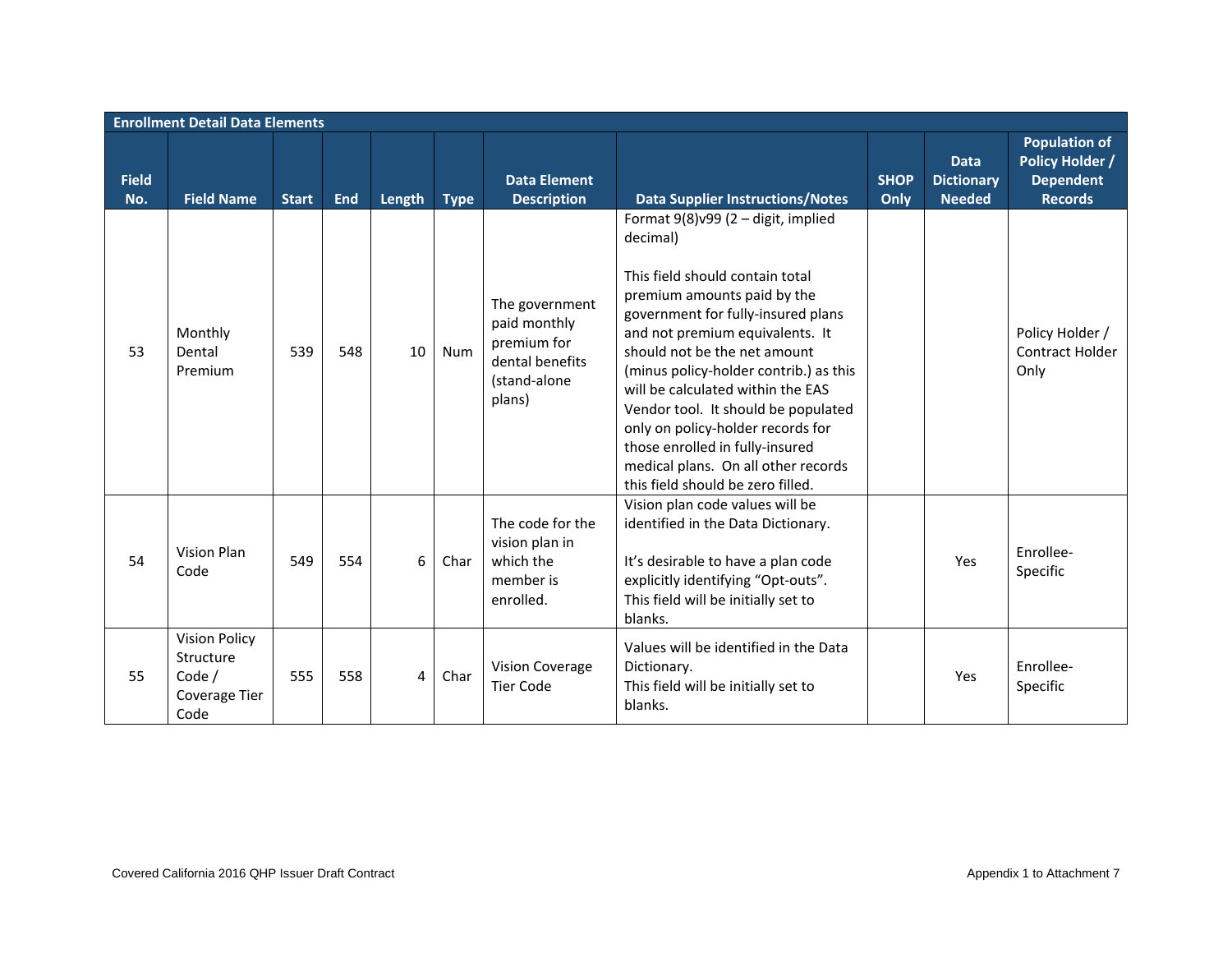|                     | <b>Enrollment Detail Data Elements</b>                |              |            |              |             |                                                                                                             |                                                                                                                                                                                                                                                                                                                                                                                                                                                                                                                                                   |                     |                                                   |                                                                                      |
|---------------------|-------------------------------------------------------|--------------|------------|--------------|-------------|-------------------------------------------------------------------------------------------------------------|---------------------------------------------------------------------------------------------------------------------------------------------------------------------------------------------------------------------------------------------------------------------------------------------------------------------------------------------------------------------------------------------------------------------------------------------------------------------------------------------------------------------------------------------------|---------------------|---------------------------------------------------|--------------------------------------------------------------------------------------|
| <b>Field</b><br>No. | <b>Field Name</b>                                     | <b>Start</b> | <b>End</b> | Length       | <b>Type</b> | <b>Data Element</b><br><b>Description</b>                                                                   | <b>Data Supplier Instructions/Notes</b>                                                                                                                                                                                                                                                                                                                                                                                                                                                                                                           | <b>SHOP</b><br>Only | <b>Data</b><br><b>Dictionary</b><br><b>Needed</b> | <b>Population of</b><br><b>Policy Holder /</b><br><b>Dependent</b><br><b>Records</b> |
| 56                  | Monthly<br>Policy Holder<br>Vision<br>Contribution    | 559          | 568        | 10           | Num         | The monthly<br>amount<br>contributed by<br>the policy-holder<br>for their vision<br>benefits                | Format $9(8)$ v $99(2 -$ digit, implied<br>decimal)<br>Only recorded on policy-holder<br>record (zero-filled on dependent<br>records).<br>This field will be initially set to<br>blanks.                                                                                                                                                                                                                                                                                                                                                          |                     |                                                   | Policy Holder /<br>Contract Holder<br>Only                                           |
| 57                  | Monthly<br>Vision<br>Premium                          | 569          | 578        | 10           | Num         | The government<br>paid monthly<br>premium for<br>vision benefits if<br>standalone plan<br>else <sub>0</sub> | Format 9(8)v99 (2 - digit, implied<br>decimal)<br>This field should contain total<br>premium amounts paid by the<br>government for fully-insured plans<br>and not premium equivalents. It<br>should not be the net amount<br>(minus policy-holder contrib.) as this<br>will be calculated within the EAS<br>Vendor tool. It should be populated<br>only on policy-holder records for<br>those enrolled in fully-insured<br>medical plans. On all other records<br>this field should be zero filled.<br>This field will be initially set to blanks |                     |                                                   | Policy Holder /<br>Contract Holder<br>Only                                           |
| 58                  | <b>SHOP</b><br>Employee<br>Status Code                | 579          | 583        | 5            | Char        | Customer-specific<br>values of<br>employee status.                                                          | Employee Status code values will be<br>identified in the Data Dictionary.                                                                                                                                                                                                                                                                                                                                                                                                                                                                         | X                   | Yes                                               | Policy Holder-<br>Specific                                                           |
| 59                  | SHOP<br>Employee<br>Medicare<br>Eligible<br>Indicator | 584          | 584        | $\mathbf{1}$ | Char        | A code indicating<br>whether an<br>employee is<br>Medicare eligible.                                        | $Y = Yes$<br>$N = No$                                                                                                                                                                                                                                                                                                                                                                                                                                                                                                                             | X                   |                                                   | Policy Holder-<br>Specific                                                           |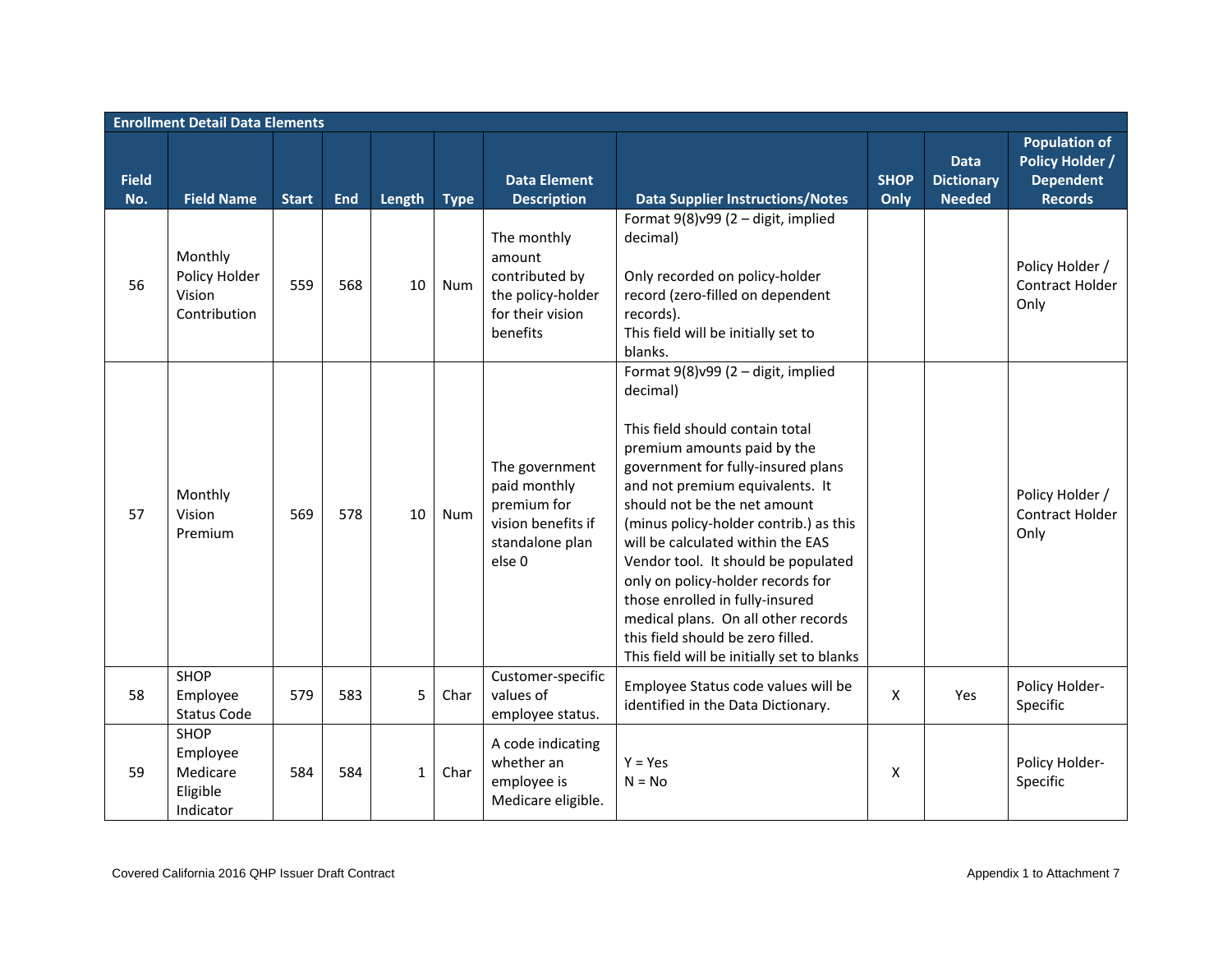|                     | <b>Enrollment Detail Data Elements</b>                 |              |            |              |             |                                                                                                                                    |                                         |                     |                                                   |                                                                                      |  |
|---------------------|--------------------------------------------------------|--------------|------------|--------------|-------------|------------------------------------------------------------------------------------------------------------------------------------|-----------------------------------------|---------------------|---------------------------------------------------|--------------------------------------------------------------------------------------|--|
| <b>Field</b><br>No. | <b>Field Name</b>                                      | <b>Start</b> | <b>End</b> | Length       | <b>Type</b> | <b>Data Element</b><br><b>Description</b>                                                                                          | <b>Data Supplier Instructions/Notes</b> | <b>SHOP</b><br>Only | <b>Data</b><br><b>Dictionary</b><br><b>Needed</b> | <b>Population of</b><br><b>Policy Holder /</b><br><b>Dependent</b><br><b>Records</b> |  |
| 60                  | <b>SHOP Part-</b><br>Time / Full-<br>time<br>Indicator | 585          | 585        | $\mathbf{1}$ | Char        | A code indicating<br>whether an<br>employee is full-<br>time or part-time.                                                         | $P = Part-time$<br>$F = Full-time$      | X                   |                                                   | Policy Holder-<br>Specific                                                           |  |
| 61                  | Plan Group<br>Number                                   | 586          | 605        | 20           | Char        | The enrollee's<br>group number as<br>identified by the<br>plan                                                                     |                                         | X                   | Yes                                               | Enrollee-<br>Specific                                                                |  |
| 62                  | Plan Group<br>Suffix                                   | 606          | 610        | 5            | Char        | The enrollee's<br>group suffix as<br>identified by the<br>plan                                                                     |                                         | X                   | Yes                                               | Enrollee-<br>Specific                                                                |  |
| 63                  | Industry<br>Classification<br>Code                     | 611          | 616        | 6            | Char        | The standard<br>industry<br>classification code<br>based on the<br>North American<br>Industry<br>Classification<br>System (NAICS). | <b>HPID or SHOP</b>                     | X                   |                                                   | Policy Holder-<br>Specific                                                           |  |
| 64                  | Filler                                                 | 617          | 999        | 383          | Char        | Reserved for<br>future use                                                                                                         | Fill with blanks                        |                     |                                                   | Enrollee-<br>Specific                                                                |  |
| 65                  | Record Type                                            | 1000         | 1000       | $\mathbf{1}$ | Char        | Record type<br>identifier                                                                                                          | Hard Code to "D"                        |                     |                                                   | Enrollee-<br>Specific                                                                |  |

|              | <b>Enrollment Trailer Data Elements</b> |                    |            |        |             |                               |                                                        |  |  |  |  |  |
|--------------|-----------------------------------------|--------------------|------------|--------|-------------|-------------------------------|--------------------------------------------------------|--|--|--|--|--|
| <b>Field</b> |                                         |                    |            |        |             | <b>Data Element</b>           |                                                        |  |  |  |  |  |
| No.          | <b>Field Name</b>                       | Start <sup>1</sup> | <b>End</b> | Length | <b>Type</b> | <b>Description</b>            | <b>Data Supplier Instructions/Notes</b>                |  |  |  |  |  |
|              |                                         |                    |            |        |             |                               | MM/DD/CCYY format - i.e. 09/01/2015                    |  |  |  |  |  |
|              | Eligibility Start Date                  |                    | 10         | 10     | Date        | <b>Eligibility Begin Date</b> | This will represent the 1st day of the month for which |  |  |  |  |  |
|              |                                         |                    |            |        |             |                               | data is provided.                                      |  |  |  |  |  |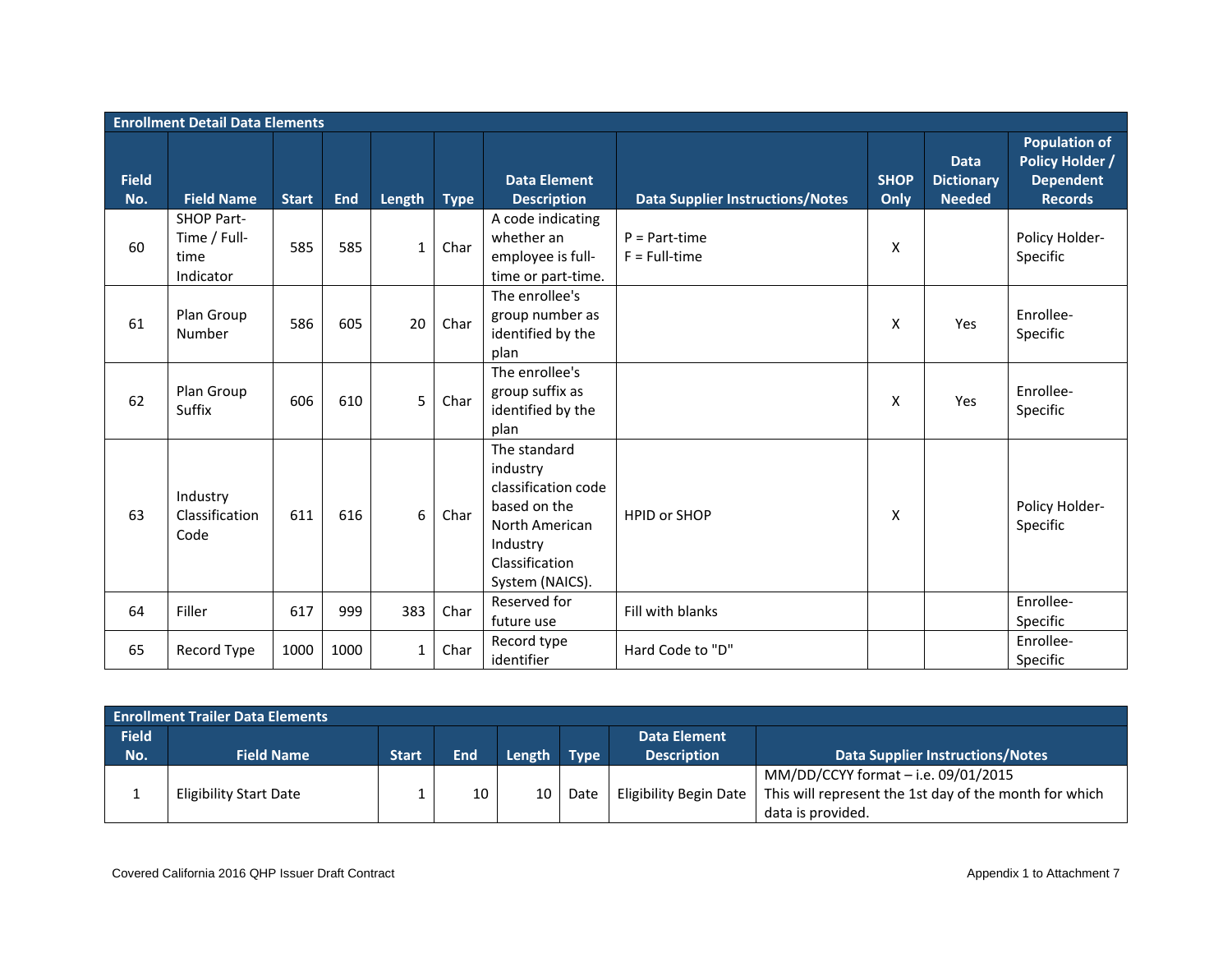|              | <b>Enrollment Trailer Data Elements</b> |              |            |        |             |                             |                                                         |  |  |  |  |  |
|--------------|-----------------------------------------|--------------|------------|--------|-------------|-----------------------------|---------------------------------------------------------|--|--|--|--|--|
| <b>Field</b> |                                         |              |            |        |             | Data Element                |                                                         |  |  |  |  |  |
| No.          | <b>Field Name</b>                       | <b>Start</b> | <b>End</b> | Length | <b>Type</b> | <b>Description</b>          | <b>Data Supplier Instructions/Notes</b>                 |  |  |  |  |  |
|              |                                         |              |            |        |             |                             | MM/DD/CCYY format - i.e. 09/30/2015                     |  |  |  |  |  |
| 2            | <b>Eligibility End Date</b>             | 11           | 20         | 10     | Date        | <b>Eligibility End Date</b> | This will represent the last day of the month for which |  |  |  |  |  |
|              |                                         |              |            |        |             |                             | data is provided.                                       |  |  |  |  |  |
|              | <b>Record Count</b>                     | 21           | 30         | 10     | Num         | Number of Records           | The count of records provided in the data including the |  |  |  |  |  |
|              |                                         |              |            |        |             | on File                     | Trailer Record.                                         |  |  |  |  |  |
| 4            | Filler                                  | 31           | 999        | 969    | Char        | Reserved for future         | <b>Fill with Blanks</b>                                 |  |  |  |  |  |
|              |                                         |              |            |        |             | use                         |                                                         |  |  |  |  |  |
|              | Record Type                             | 1000         | 1000       |        | Char        | Record Type                 | Hard Code 'T'                                           |  |  |  |  |  |
|              |                                         |              |            |        |             | Identifier                  |                                                         |  |  |  |  |  |

|                     | Medical Claims / Encounters Detail Data Elements |              |            |        |             |                                                                                                                                                     |                                                   |                                         |  |  |  |  |
|---------------------|--------------------------------------------------|--------------|------------|--------|-------------|-----------------------------------------------------------------------------------------------------------------------------------------------------|---------------------------------------------------|-----------------------------------------|--|--|--|--|
| <b>Field</b><br>No. | <b>Field Name</b>                                | <b>Start</b> | <b>End</b> | Length | <b>Type</b> | <b>Data Element</b><br><b>Description</b>                                                                                                           | <b>Data</b><br><b>Dictionary</b><br><b>Needed</b> | <b>Data Supplier Instructions/Notes</b> |  |  |  |  |
| $\mathbf{1}$        | Subscriber SSN                                   | $\mathbf{1}$ | 9          | 9      | Char        | The unique<br>identifier (Social<br>Security Number)<br>for the subscriber<br>(contract holder,<br>employee) and their<br>associated<br>dependents. |                                                   | Blank fill this field at this time.     |  |  |  |  |
| $\overline{2}$      | CC Subscriber ID                                 | 10           | 29         | 20     | Char        | The subscriber ID as<br>assigned by Covered<br>California                                                                                           |                                                   |                                         |  |  |  |  |
| $\overline{3}$      | Enrollee/member SSN                              | 30           | 38         | 9      | Char        | <b>Member's Social</b><br><b>Security Number</b>                                                                                                    |                                                   | Blank fill this field at this time.     |  |  |  |  |
| 4                   | CC Member ID                                     | 39           | 58         | 20     | Char        | The member ID as<br>assigned by Covered<br>California                                                                                               |                                                   |                                         |  |  |  |  |
| 5                   | Plan Member ID                                   | 59           | 78         | 20     | Char        | The member ID as<br>assigned by the plan                                                                                                            |                                                   | Blank fill this field at this time.     |  |  |  |  |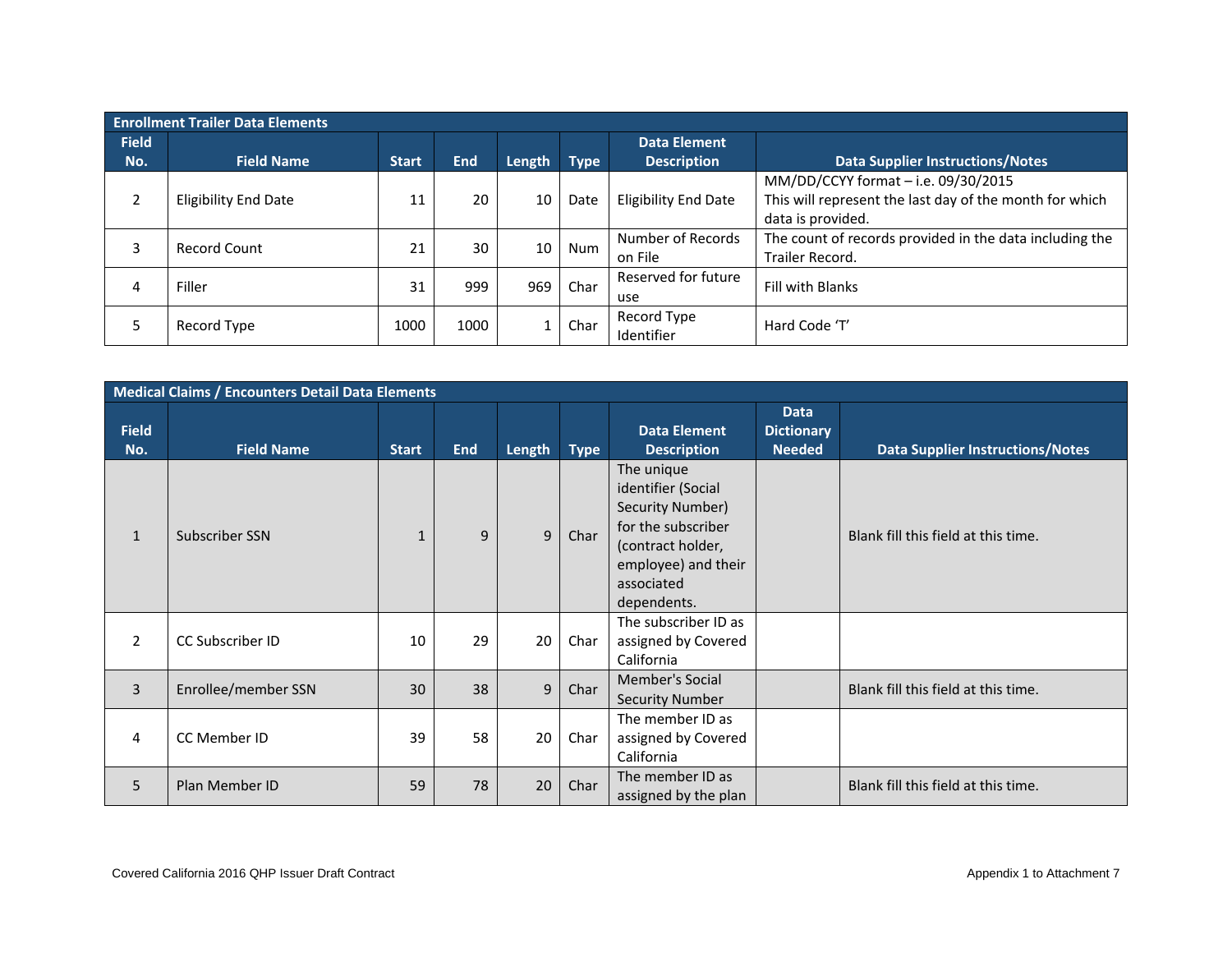|              | <b>Medical Claims / Encounters Detail Data Elements</b> |              |            |              |             |                                                                                 |                                  |                                                                                                                    |
|--------------|---------------------------------------------------------|--------------|------------|--------------|-------------|---------------------------------------------------------------------------------|----------------------------------|--------------------------------------------------------------------------------------------------------------------|
| <b>Field</b> |                                                         |              |            |              |             | <b>Data Element</b>                                                             | <b>Data</b><br><b>Dictionary</b> |                                                                                                                    |
| No.          | <b>Field Name</b>                                       | <b>Start</b> | <b>End</b> | Length       | <b>Type</b> | <b>Description</b>                                                              | <b>Needed</b>                    | <b>Data Supplier Instructions/Notes</b>                                                                            |
| 6            | Policy ID                                               | 79           | 98         | 20           | Char        | The policy number<br>of the policy-holder                                       |                                  | Blank fill this field at this time.                                                                                |
| 7            | Rendering Provider ID                                   | 99           | 111        | 13           | Char        | The unique<br>identifier for the<br>provider of service.                        |                                  |                                                                                                                    |
| 8            | <b>Rendering Provider TIN</b>                           | 112          | 120        | 9            | Char        | The federal tax ID of<br>the provider of<br>service.                            |                                  | This must be the federal tax ID in order to<br>use the standard hospital identifier lookup<br>(Standard Facility). |
| 9            | Rendering Provider NPI                                  | 121          | 130        | 10           | Char        | <b>The National</b><br>Provider ID number<br>for the provider of<br>service.    |                                  |                                                                                                                    |
| 10           | Rendering Provider First<br>Name                        | 131          | 160        | 30           | Char        | The description or<br>name<br>corresponding to<br>the servicing<br>Provider ID. |                                  | The Provider Name should be specific to<br>the provider and not a group name.                                      |
| 11           | Rendering Provider Last Name                            | 161          | 190        | 30           | Char        | The last name<br>corresponding to<br>the servicing<br>Provider ID.              |                                  | The Provider Name should be specific to<br>the provider and not a group name.                                      |
| 12           | Rendering Provider Middle<br>Initial                    | 191          | 191        | $\mathbf{1}$ | Char        | The middle initial<br>corresponding to<br>the servicing<br>Provider ID.         |                                  |                                                                                                                    |
| 13           | Rendering Provider Address 1                            | 192          | 241        | 50           | Char        | The current street<br>address1 of the<br>provider of service.                   |                                  | If the provider has multiple addresses, the<br>primary address is preferred.                                       |
| 14           | Rendering Provider Address 2                            | 242          | 271        | 30           | Char        | The current street<br>address2 of the<br>provider of service.                   |                                  | If the provider has multiple addresses, the<br>primary address is preferred.                                       |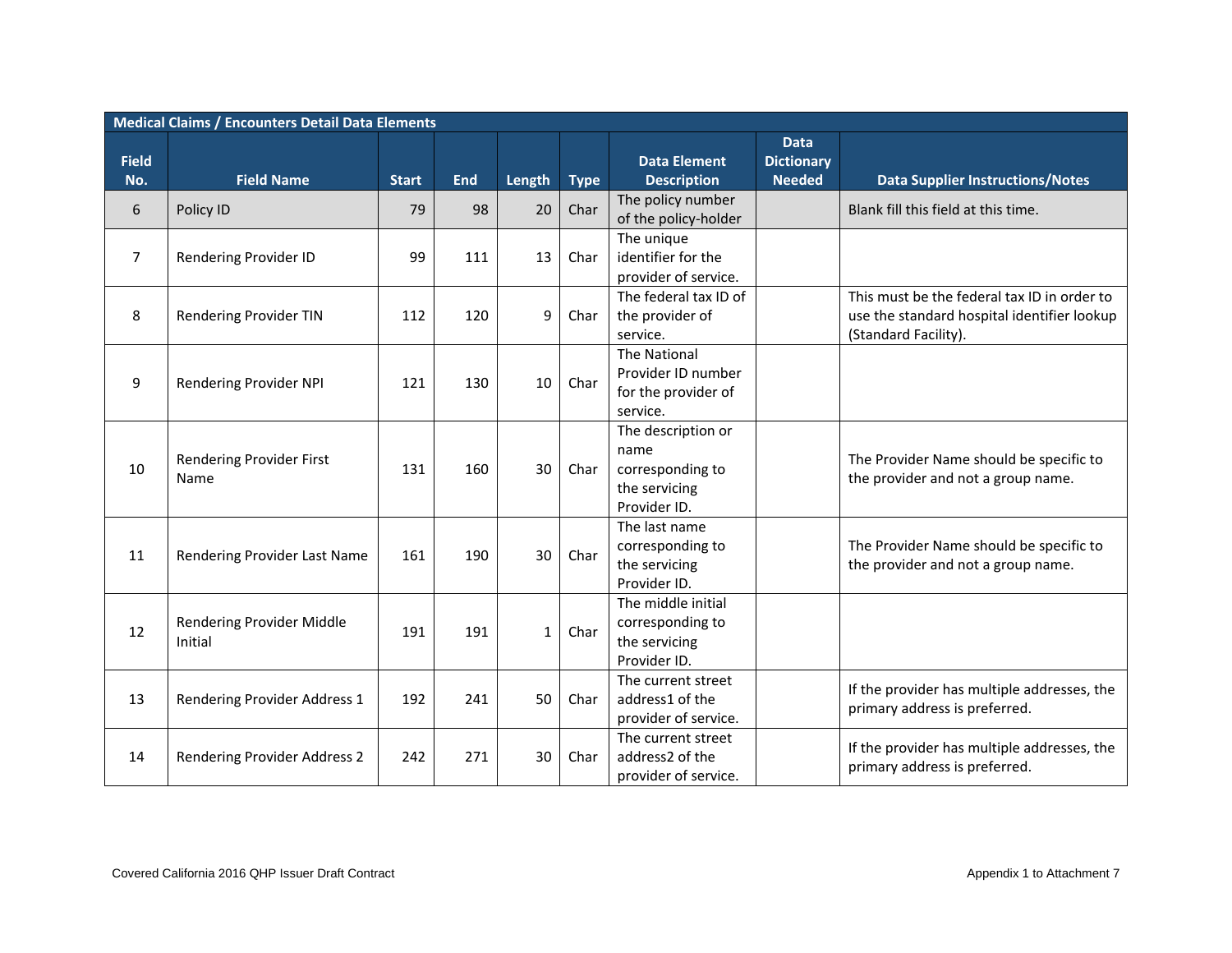|                     | <b>Medical Claims / Encounters Detail Data Elements</b> |              |            |                |             |                                                                                                      |                                                   |                                                                   |  |  |  |  |
|---------------------|---------------------------------------------------------|--------------|------------|----------------|-------------|------------------------------------------------------------------------------------------------------|---------------------------------------------------|-------------------------------------------------------------------|--|--|--|--|
| <b>Field</b><br>No. | <b>Field Name</b>                                       | <b>Start</b> | <b>End</b> | <b>Length</b>  | <b>Type</b> | <b>Data Element</b><br><b>Description</b>                                                            | <b>Data</b><br><b>Dictionary</b><br><b>Needed</b> | <b>Data Supplier Instructions/Notes</b>                           |  |  |  |  |
| 15                  | Rendering Provider City                                 | 272          | 301        | 30             | Char        | The current city of<br>the provider of<br>service.                                                   |                                                   |                                                                   |  |  |  |  |
| 16                  | <b>Rendering Provider State</b>                         | 302          | 303        | $\overline{2}$ | Char        | The current state of<br>the provider of<br>service.                                                  |                                                   |                                                                   |  |  |  |  |
| 17                  | Rendering Provider County<br>Code                       | 304          | 308        | 5              | Char        | FIPS State/County<br>code of the<br>servicing provider                                               |                                                   |                                                                   |  |  |  |  |
| 18                  | Rendering Provider ZIP Code                             | 309          | 313        | 5              | Char        | The 5-digit ZIP Code<br>corresponding to<br>the servicing<br>Provider ID                             |                                                   | Provider Location ZIP Code                                        |  |  |  |  |
| 19                  | Rendering Provider Zip Plus 4<br>Code                   | 314          | 317        | $\overline{4}$ | Char        | The 4 digit ZIP Code<br>extension code of<br>the servicing<br>provider                               |                                                   |                                                                   |  |  |  |  |
| 20                  | Rendering Provider Type Code<br>Claim                   | 318          | 321        | $\overline{4}$ | Char        | Client-specific code<br>for the provider<br>type on the claim<br>record                              | Yes                                               | Provider Type codes are further defined in<br>the Data Dictionary |  |  |  |  |
| 21                  | Referring Provider ID                                   | 322          | 334        | 13             | Char        | The ID number of<br>the provider who<br>referred the patient<br>or ordered the test<br>or procedure. |                                                   |                                                                   |  |  |  |  |
| 22                  | <b>Referring Provider TIN</b>                           | 335          | 343        | 9              | Char        | The federal tax ID of<br>the Referring<br>provider.                                                  |                                                   |                                                                   |  |  |  |  |
| 23                  | Referring Provider NPI                                  | 344          | 353        | 10             | Char        | The National<br>Provider ID number<br>for the Referring<br>provider.                                 |                                                   |                                                                   |  |  |  |  |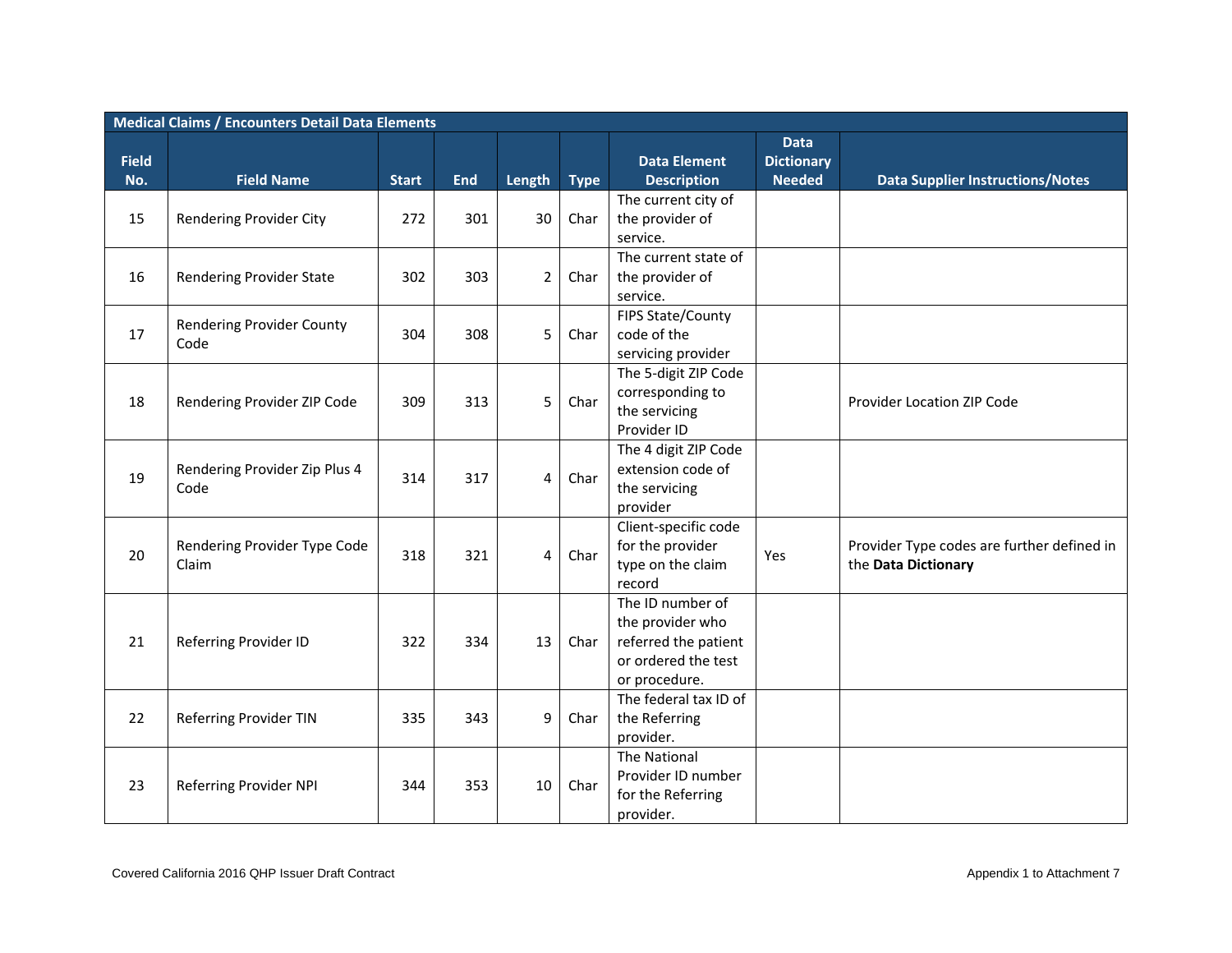|                     | <b>Medical Claims / Encounters Detail Data Elements</b> |              |            |              |      |                                                                                                     |                                                   |                                         |  |  |  |  |
|---------------------|---------------------------------------------------------|--------------|------------|--------------|------|-----------------------------------------------------------------------------------------------------|---------------------------------------------------|-----------------------------------------|--|--|--|--|
| <b>Field</b><br>No. | <b>Field Name</b>                                       | <b>Start</b> | <b>End</b> | Length Type  |      | <b>Data Element</b><br><b>Description</b>                                                           | <b>Data</b><br><b>Dictionary</b><br><b>Needed</b> | <b>Data Supplier Instructions/Notes</b> |  |  |  |  |
| 24                  | Referring Provider First Name                           | 354          | 383        | 30           | Char | The description or<br>name<br>corresponding to<br>the Referring<br>Provider ID.                     |                                                   |                                         |  |  |  |  |
| 25                  | Referring Provider Last Name                            | 384          | 413        | 30           | Char | The last name<br>corresponding to<br>the Provider ID.                                               |                                                   |                                         |  |  |  |  |
| 26                  | Referring Provider Middle<br>Initial                    | 414          | 414        | $\mathbf{1}$ | Char | The middle initial<br>corresponding to<br>the Referring<br>Provider ID.                             |                                                   |                                         |  |  |  |  |
| 27                  | Referring Provider ZIP Code                             | 415          | 419        | 5            | Char | The ZIP Code of the<br>provider who<br>referred the patient<br>or ordered the test<br>or procedure. |                                                   |                                         |  |  |  |  |
| 28                  | Referring Provider Zip Plus 4<br>Code                   | 420          | 423        | 4            | Char | The 4 digit ZIP Code<br>extension code of<br>the referring<br>provider                              |                                                   |                                         |  |  |  |  |
| 29                  | <b>Billing Provider ID</b>                              | 424          | 436        | 13           | Char | The unique ID<br>number of the<br>Billing provider.                                                 |                                                   |                                         |  |  |  |  |
| 30                  | <b>Billing Provider TIN</b>                             | 437          | 445        | 9            | Char | The federal tax ID of<br>the billing provider.                                                      |                                                   |                                         |  |  |  |  |
| 31                  | <b>Billing Provider NPI</b>                             | 446          | 455        | 10           | Char | The National<br>Provider ID number<br>for the billing<br>provider.                                  |                                                   |                                         |  |  |  |  |
| 32                  | <b>Attending Provider ID</b>                            | 456          | 468        | 13           | Char | The unique ID<br>number of the<br>attending provider.                                               |                                                   |                                         |  |  |  |  |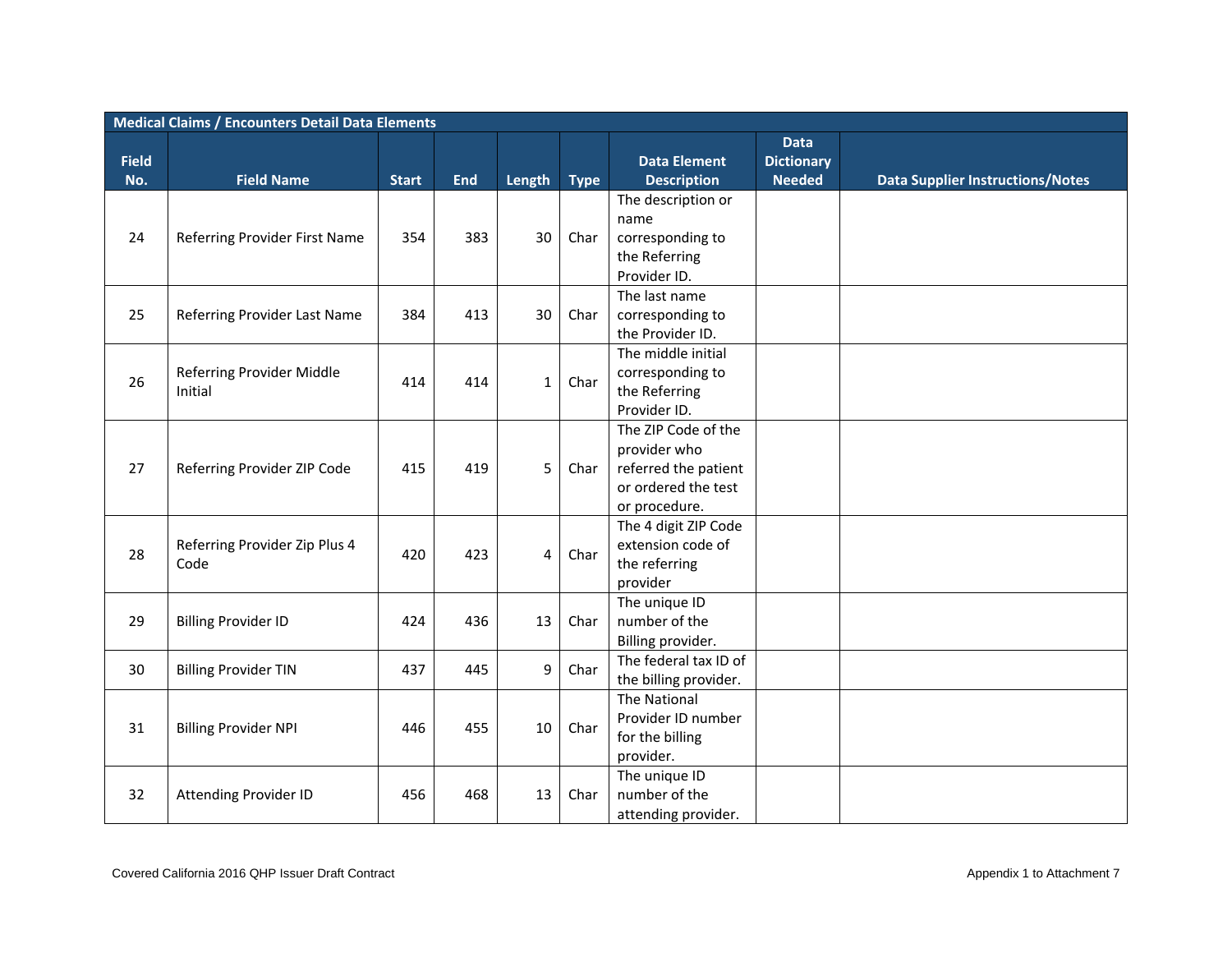|              | <b>Medical Claims / Encounters Detail Data Elements</b> |              |            |              |             |                       |                                  |                                            |  |  |  |  |
|--------------|---------------------------------------------------------|--------------|------------|--------------|-------------|-----------------------|----------------------------------|--------------------------------------------|--|--|--|--|
| <b>Field</b> |                                                         |              |            |              |             | <b>Data Element</b>   | <b>Data</b><br><b>Dictionary</b> |                                            |  |  |  |  |
| No.          | <b>Field Name</b>                                       | <b>Start</b> | <b>End</b> | Length       | <b>Type</b> | <b>Description</b>    | <b>Needed</b>                    | <b>Data Supplier Instructions/Notes</b>    |  |  |  |  |
|              |                                                         |              |            |              |             | The federal tax ID of |                                  |                                            |  |  |  |  |
| 33           | <b>Attending Provider TIN</b>                           | 469          | 477        | 9            | Char        | the attending         |                                  |                                            |  |  |  |  |
|              |                                                         |              |            |              |             | provider.             |                                  |                                            |  |  |  |  |
|              |                                                         |              |            |              |             | The National          |                                  |                                            |  |  |  |  |
| 34           | Attending Provider NPI                                  | 478          | 487        | 10           | Char        | Provider ID number    |                                  |                                            |  |  |  |  |
|              |                                                         |              |            |              |             | for the attending     |                                  |                                            |  |  |  |  |
|              |                                                         |              |            |              |             | provider.             |                                  |                                            |  |  |  |  |
|              |                                                         |              |            |              |             | The unique ID         |                                  |                                            |  |  |  |  |
| 35           | PCP Provider ID                                         | 488          | 500        | 13           | Char        | number of the PCP     |                                  |                                            |  |  |  |  |
|              |                                                         |              |            |              |             | provider.             |                                  |                                            |  |  |  |  |
| 36           | <b>PCP Provider TIN</b>                                 | 501          | 509        | 9            | Char        | The federal tax ID of |                                  |                                            |  |  |  |  |
|              |                                                         |              |            |              |             | the PCP provider.     |                                  |                                            |  |  |  |  |
|              |                                                         |              |            |              |             | The National          |                                  |                                            |  |  |  |  |
| 37           | PCP Provider NPI                                        | 510          | 519        | 10           | Char        | Provider ID number    |                                  |                                            |  |  |  |  |
|              |                                                         |              |            |              |             | for the PCP           |                                  |                                            |  |  |  |  |
|              |                                                         |              |            |              |             | provider.             |                                  |                                            |  |  |  |  |
|              |                                                         |              |            |              |             | An indicator          |                                  |                                            |  |  |  |  |
|              |                                                         |              |            |              |             | signifying that the   |                                  |                                            |  |  |  |  |
|              |                                                         |              |            |              |             | PCP is the physician  |                                  |                                            |  |  |  |  |
| 38           | PCP Responsibility Indicator                            | 520          | 520        | $\mathbf{1}$ | Char        | considered            |                                  | "Y" or "N"                                 |  |  |  |  |
|              |                                                         |              |            |              |             | responsible or        |                                  |                                            |  |  |  |  |
|              |                                                         |              |            |              |             | accountable for this  |                                  |                                            |  |  |  |  |
|              |                                                         |              |            |              |             | claim.                |                                  |                                            |  |  |  |  |
|              |                                                         |              |            |              |             | Client-specific code  |                                  | Adjustment Type values will be identified  |  |  |  |  |
| 39           | Adjustment Type Code                                    | 521          | 521        | $\mathbf{1}$ | Char        | for the claim         | Yes                              | in the Data Dictionary.                    |  |  |  |  |
|              |                                                         |              |            |              |             | adjustment type       |                                  |                                            |  |  |  |  |
|              |                                                         |              |            |              |             | The maximum           |                                  | Format 9(8)v99 (2-digit, implied decimal). |  |  |  |  |
|              | <b>Allowed Amount</b>                                   |              |            |              |             | amount allowed by     |                                  | On facility records, this field must be at |  |  |  |  |
| 40           |                                                         | 522          | 531        | 10           | Num         | the plan for          |                                  | the service/detail level as opposed to the |  |  |  |  |
|              |                                                         |              |            |              |             | payment.              |                                  | header/claim level.                        |  |  |  |  |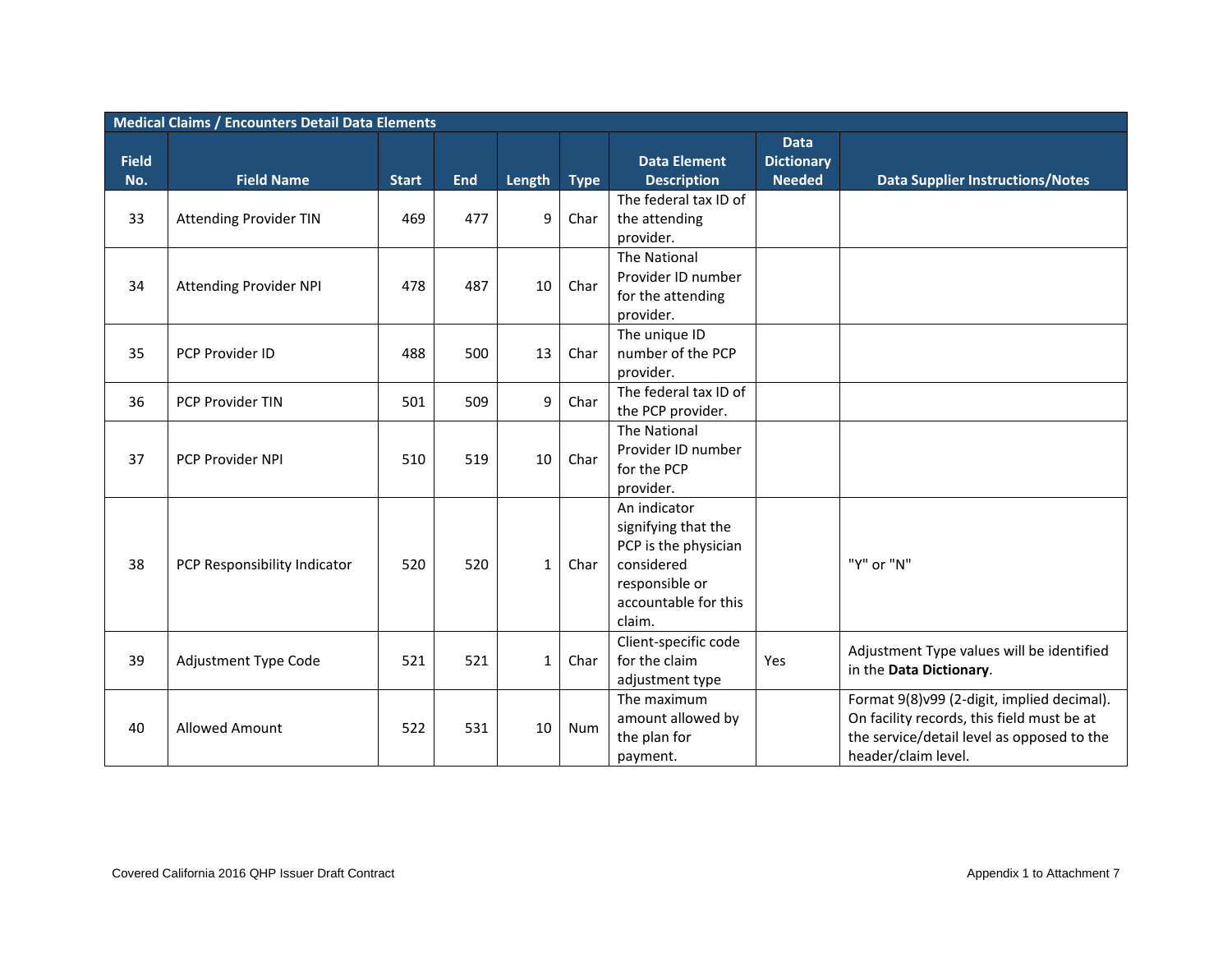|              | <b>Medical Claims / Encounters Detail Data Elements</b> |              |            |              |             |                                                                                                                                       |                                  |                                                                                                                                                                |  |  |  |  |
|--------------|---------------------------------------------------------|--------------|------------|--------------|-------------|---------------------------------------------------------------------------------------------------------------------------------------|----------------------------------|----------------------------------------------------------------------------------------------------------------------------------------------------------------|--|--|--|--|
| <b>Field</b> |                                                         |              |            |              |             | <b>Data Element</b>                                                                                                                   | <b>Data</b><br><b>Dictionary</b> |                                                                                                                                                                |  |  |  |  |
| No.          | <b>Field Name</b>                                       | <b>Start</b> | <b>End</b> | Length       | <b>Type</b> | <b>Description</b>                                                                                                                    | <b>Needed</b>                    | <b>Data Supplier Instructions/Notes</b>                                                                                                                        |  |  |  |  |
| 41           | <b>Bill Type Code UB</b>                                | 532          | 535        | 4            | Char        | The UB-04 standard<br>code for the billing<br>type, indicating type<br>of facility, bill<br>classification, and<br>frequency of bill. | See Notes                        | Bill Type values will be identified in the<br>Data Dictionary only if standard codes are<br>not used.                                                          |  |  |  |  |
| 42           | Capitated Service Indicator                             | 536          | 536        | $\mathbf{1}$ | Char        | An indicator that<br>this service<br>(encounter record)<br>was capitated                                                              |                                  | Applicable field values are "Y" for<br>Capitated services and "N" for non-cap<br>services.                                                                     |  |  |  |  |
| 43           | <b>Charge Submitted</b>                                 | 537          | 546        | 10           | Num         | The submitted or<br>billed charge<br>amount                                                                                           |                                  | Format 9(8)v99 (2 - digit, implied decimal)<br>On facility records, this field must be at<br>the service/detail level as opposed to the<br>header/claim level. |  |  |  |  |
| 44           | Claim ID                                                | 547          | 596        | 50           | Char        | The client-specific<br>identifier of the<br>claim.                                                                                    |                                  |                                                                                                                                                                |  |  |  |  |
| 45           | Claim Type Code                                         | 597          | 599        | 3            | Char        | Client-specific code<br>for the type of claim                                                                                         | Yes                              | Claim Type Codes will be identified in the<br>Data Dictionary.                                                                                                 |  |  |  |  |
| 46           | Coinsurance                                             | 600          | 609        | 10           | Num         | The coinsurance<br>paid by the<br>subscriber as<br>specified in the plan<br>provision.                                                |                                  | Format 9(8)v99 (2 - digit, implied decimal)<br>On facility records, this field must be at<br>the service/detail level as opposed to the<br>header/claim level. |  |  |  |  |
| 47           | Copayment                                               | 610          | 619        | 10           | Num         | The copayment paid<br>by the subscriber as<br>specified by the<br>plan provision.                                                     |                                  |                                                                                                                                                                |  |  |  |  |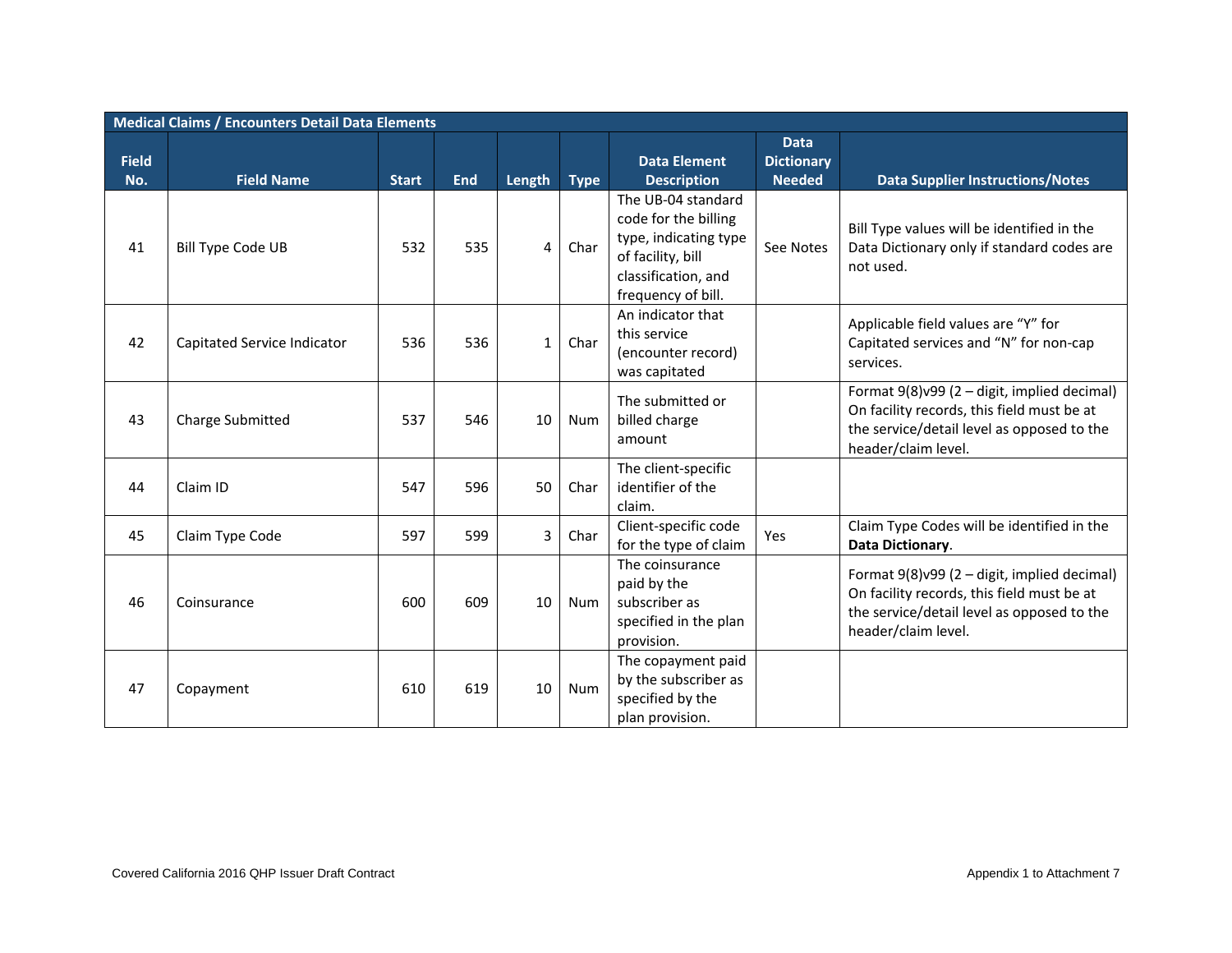|                     | <b>Medical Claims / Encounters Detail Data Elements</b> |              |            |             |            |                                                                                                  |                                                   |                                                                                                                                                                                                                                                                                |  |  |  |  |
|---------------------|---------------------------------------------------------|--------------|------------|-------------|------------|--------------------------------------------------------------------------------------------------|---------------------------------------------------|--------------------------------------------------------------------------------------------------------------------------------------------------------------------------------------------------------------------------------------------------------------------------------|--|--|--|--|
| <b>Field</b><br>No. | <b>Field Name</b>                                       | <b>Start</b> | <b>End</b> | Length Type |            | <b>Data Element</b><br><b>Description</b>                                                        | <b>Data</b><br><b>Dictionary</b><br><b>Needed</b> | <b>Data Supplier Instructions/Notes</b>                                                                                                                                                                                                                                        |  |  |  |  |
| 48                  | Date of Birth                                           | 620          | 629        | 10          | Date       | Birth date of the<br>person                                                                      |                                                   | MM/DD/CCYY format<br>The member's birth date is part of the<br>Person ID key and is, therefore, critical to<br>tagging claims to eligibility.<br>The four-digit year is required for date of<br>birth. The century cannot be accurately<br>assigned based on a two-digit year. |  |  |  |  |
| 49                  | Date of First Service                                   | 630          | 639        | 10          | Date       | The date of the first<br>service reported on<br>the claim or<br>authorization<br>record.         |                                                   | MM/DD/CCYY Format                                                                                                                                                                                                                                                              |  |  |  |  |
| 50                  | Date of Last Service                                    | 640          | 649        | 10          | Date       | The date of the last<br>service reported on<br>the claim or<br>authorization<br>record.          |                                                   | MM/DD/CCYY Format                                                                                                                                                                                                                                                              |  |  |  |  |
| 51                  | Date of Service Facility Detail                         | 650          | 659        | 10          | Date       | The date of service<br>for the facility detail<br>record.                                        |                                                   | MM/DD/CCYY Format                                                                                                                                                                                                                                                              |  |  |  |  |
| 52                  | Date Paid                                               | 660          | 669        | 10          | Date       | The date the claim<br>or data record was<br>paid.                                                |                                                   | MM/DD/CCYY format<br>This is the check date.                                                                                                                                                                                                                                   |  |  |  |  |
| 53                  | Days Stay                                               | 670          | 675        | 6           | <b>Num</b> | The number of<br>inpatient days for<br>the facility claim.                                       |                                                   |                                                                                                                                                                                                                                                                                |  |  |  |  |
| 54                  | Deductible                                              | 676          | 685        | 10          | Num        | The amount paid by<br>the subscriber<br>through the<br>deductible<br>arrangement of the<br>plan. |                                                   | Format 9(8)v99 (2 - digit, implied decimal)<br>On facility records, this field must be at<br>the service/detail level as opposed to the<br>header/claim level.                                                                                                                 |  |  |  |  |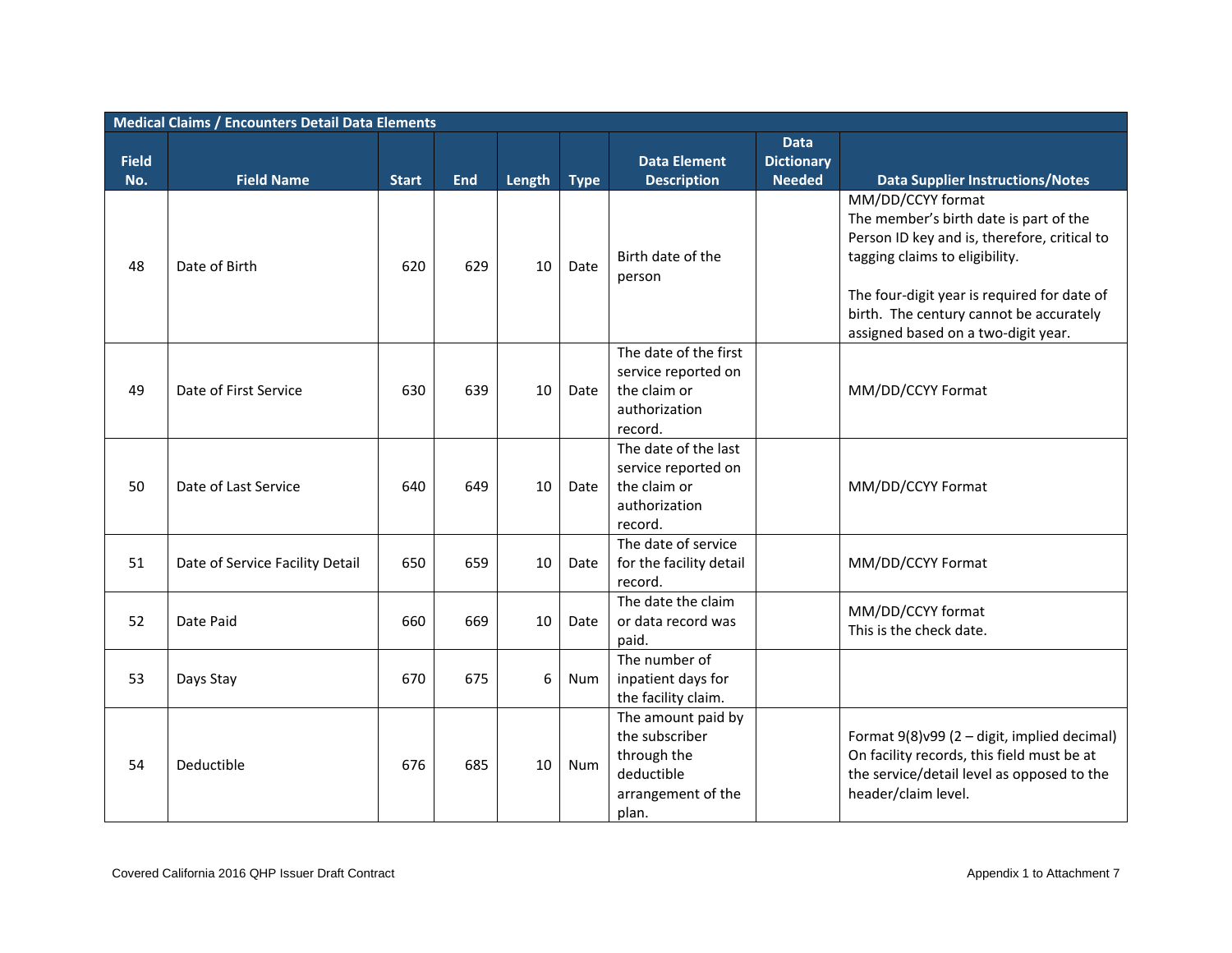|              | <b>Medical Claims / Encounters Detail Data Elements</b> |              |            |        |             |                                                                                                   |                                  |                                         |  |  |  |  |
|--------------|---------------------------------------------------------|--------------|------------|--------|-------------|---------------------------------------------------------------------------------------------------|----------------------------------|-----------------------------------------|--|--|--|--|
| <b>Field</b> |                                                         |              |            |        |             | <b>Data Element</b>                                                                               | <b>Data</b><br><b>Dictionary</b> |                                         |  |  |  |  |
| No.          | <b>Field Name</b>                                       | <b>Start</b> | <b>End</b> | Length | <b>Type</b> | <b>Description</b>                                                                                | <b>Needed</b>                    | <b>Data Supplier Instructions/Notes</b> |  |  |  |  |
| 55           | Diagnosis Code Principal                                | 686          | 693        | 8      | Char        | The first or principal<br>diagnosis code for a<br>service, claim or lab<br>result. Length         |                                  | No decimal point.                       |  |  |  |  |
|              |                                                         |              |            |        |             | expanded from 5 to<br>8 for future use.                                                           |                                  |                                         |  |  |  |  |
| 56           | Diagnosis Code 2                                        | 694          | 701        | 8      | Char        | A secondary<br>diagnosis code for<br>the claim. Length<br>expanded from 5 to<br>8 for future use. |                                  | No decimal point.                       |  |  |  |  |
| 57           | Diagnosis Code 3                                        | 702          | 709        | 8      | Char        | A secondary<br>diagnosis code for<br>the claim. Length<br>expanded from 5 to<br>8 for future use. |                                  | No decimal point.                       |  |  |  |  |
| 58           | Diagnosis Code 4                                        | 710          | 717        | 8      | Char        | A secondary<br>diagnosis code for<br>the claim. Length<br>expanded from 5 to<br>8 for future use. |                                  | No decimal point.                       |  |  |  |  |
| 59           | Diagnosis Code 5                                        | 718          | 725        | 8      | Char        | A secondary<br>diagnosis code for<br>the claim. Length<br>expanded from 5 to<br>8 for future use. |                                  | No decimal point.                       |  |  |  |  |
| 60           | Diagnosis Code 6                                        | 726          | 733        | 8      | Char        | A secondary<br>diagnosis code for<br>the claim. Length<br>expanded from 5 to<br>8 for future use. |                                  | No decimal point.                       |  |  |  |  |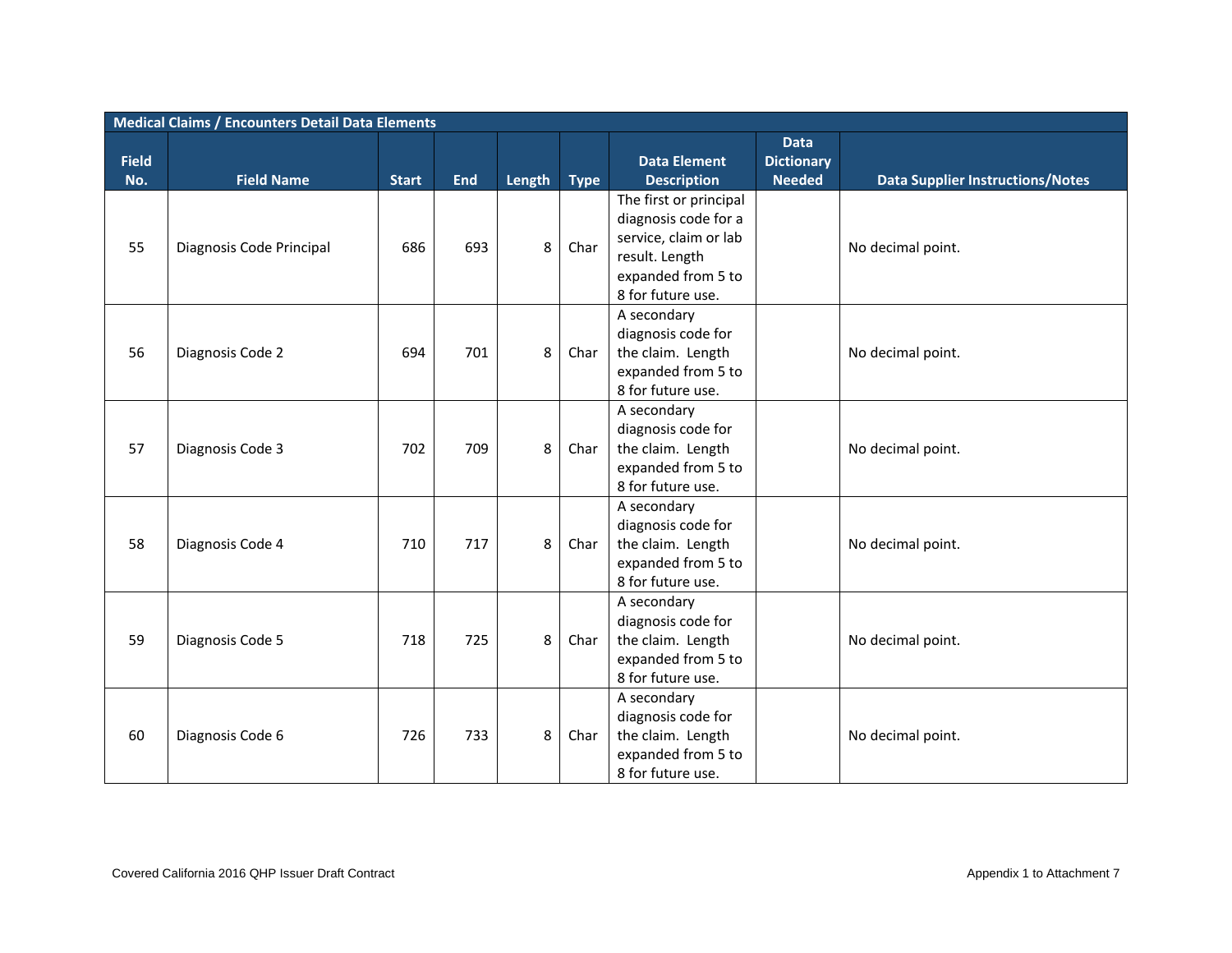|              | <b>Medical Claims / Encounters Detail Data Elements</b> |              |            |        |             |                                                                                                   |                                  |                                         |  |  |  |  |
|--------------|---------------------------------------------------------|--------------|------------|--------|-------------|---------------------------------------------------------------------------------------------------|----------------------------------|-----------------------------------------|--|--|--|--|
| <b>Field</b> |                                                         |              |            |        |             | <b>Data Element</b>                                                                               | <b>Data</b><br><b>Dictionary</b> |                                         |  |  |  |  |
| No.          | <b>Field Name</b>                                       | <b>Start</b> | <b>End</b> | Length | <b>Type</b> | <b>Description</b>                                                                                | <b>Needed</b>                    | <b>Data Supplier Instructions/Notes</b> |  |  |  |  |
| 61           | Diagnosis Code 7                                        | 734          | 741        | 8      | Char        | A secondary<br>diagnosis code for<br>the claim. Length<br>expanded from 5 to<br>8 for future use. |                                  | No decimal point.                       |  |  |  |  |
| 62           | Diagnosis Code 8                                        | 742          | 749        | 8      | Char        | A secondary<br>diagnosis code for<br>the claim. Length<br>expanded from 5 to<br>8 for future use. |                                  | No decimal point.                       |  |  |  |  |
| 63           | Diagnosis Code 9                                        | 750          | 757        | 8      | Char        | A secondary<br>diagnosis code for<br>the claim. Length<br>expanded from 5 to<br>8 for future use. |                                  | No decimal point.                       |  |  |  |  |
| 64           | Diagnosis Code 10                                       | 758          | 765        | 8      | Char        | A secondary<br>diagnosis code for<br>the claim. Length<br>expanded from 5 to<br>8 for future use. |                                  | No decimal point.                       |  |  |  |  |
| 65           | Diagnosis Code 11                                       | 766          | 773        | 8      | Char        | A secondary<br>diagnosis code for<br>the claim. Length<br>expanded from 5 to<br>8 for future use. |                                  | No decimal point.                       |  |  |  |  |
| 66           | Diagnosis Code 12                                       | 774          | 781        | 8      | Char        | A secondary<br>diagnosis code for<br>the claim. Length<br>expanded from 5 to<br>8 for future use. |                                  | No decimal point.                       |  |  |  |  |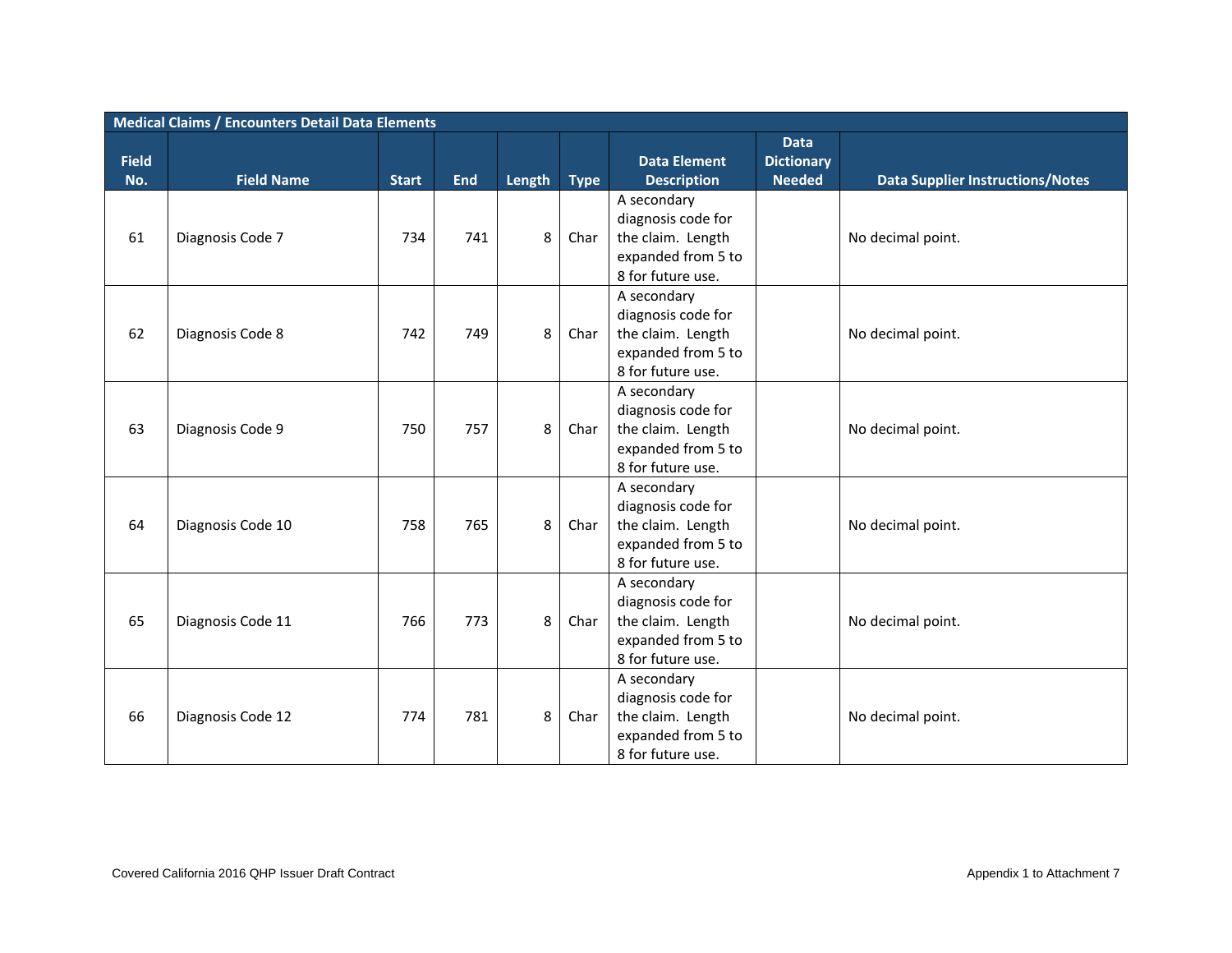|              | <b>Medical Claims / Encounters Detail Data Elements</b> |              |            |        |             |                                                                                                   |                                  |                                         |  |  |  |  |
|--------------|---------------------------------------------------------|--------------|------------|--------|-------------|---------------------------------------------------------------------------------------------------|----------------------------------|-----------------------------------------|--|--|--|--|
| <b>Field</b> |                                                         |              |            |        |             | <b>Data Element</b>                                                                               | <b>Data</b><br><b>Dictionary</b> |                                         |  |  |  |  |
| No.          | <b>Field Name</b>                                       | <b>Start</b> | <b>End</b> | Length | <b>Type</b> | <b>Description</b>                                                                                | <b>Needed</b>                    | <b>Data Supplier Instructions/Notes</b> |  |  |  |  |
| 67           | Diagnosis Code 13                                       | 782          | 789        | 8      | Char        | A secondary<br>diagnosis code for<br>the claim. Length<br>expanded from 5 to<br>8 for future use. |                                  | No decimal point.                       |  |  |  |  |
| 68           | Diagnosis Code 14                                       | 790          | 797        | 8      | Char        | A secondary<br>diagnosis code for<br>the claim. Length<br>expanded from 5 to<br>8 for future use. |                                  | No decimal point.                       |  |  |  |  |
| 69           | Diagnosis Code 15                                       | 798          | 805        | 8      | Char        | A secondary<br>diagnosis code for<br>the claim. Length<br>expanded from 5 to<br>8 for future use. |                                  | No decimal point.                       |  |  |  |  |
| 70           | Diagnosis Code 16                                       | 806          | 813        | 8      | Char        | A secondary<br>diagnosis code for<br>the claim. Length<br>expanded from 5 to<br>8 for future use. |                                  | No decimal point.                       |  |  |  |  |
| 71           | Diagnosis Code 17                                       | 814          | 821        | 8      | Char        | A secondary<br>diagnosis code for<br>the claim. Length<br>expanded from 5 to<br>8 for future use. |                                  | No decimal point.                       |  |  |  |  |
| 72           | Diagnosis Code 18                                       | 822          | 829        | 8      | Char        | A secondary<br>diagnosis code for<br>the claim. Length<br>expanded from 5 to<br>8 for future use. |                                  | No decimal point.                       |  |  |  |  |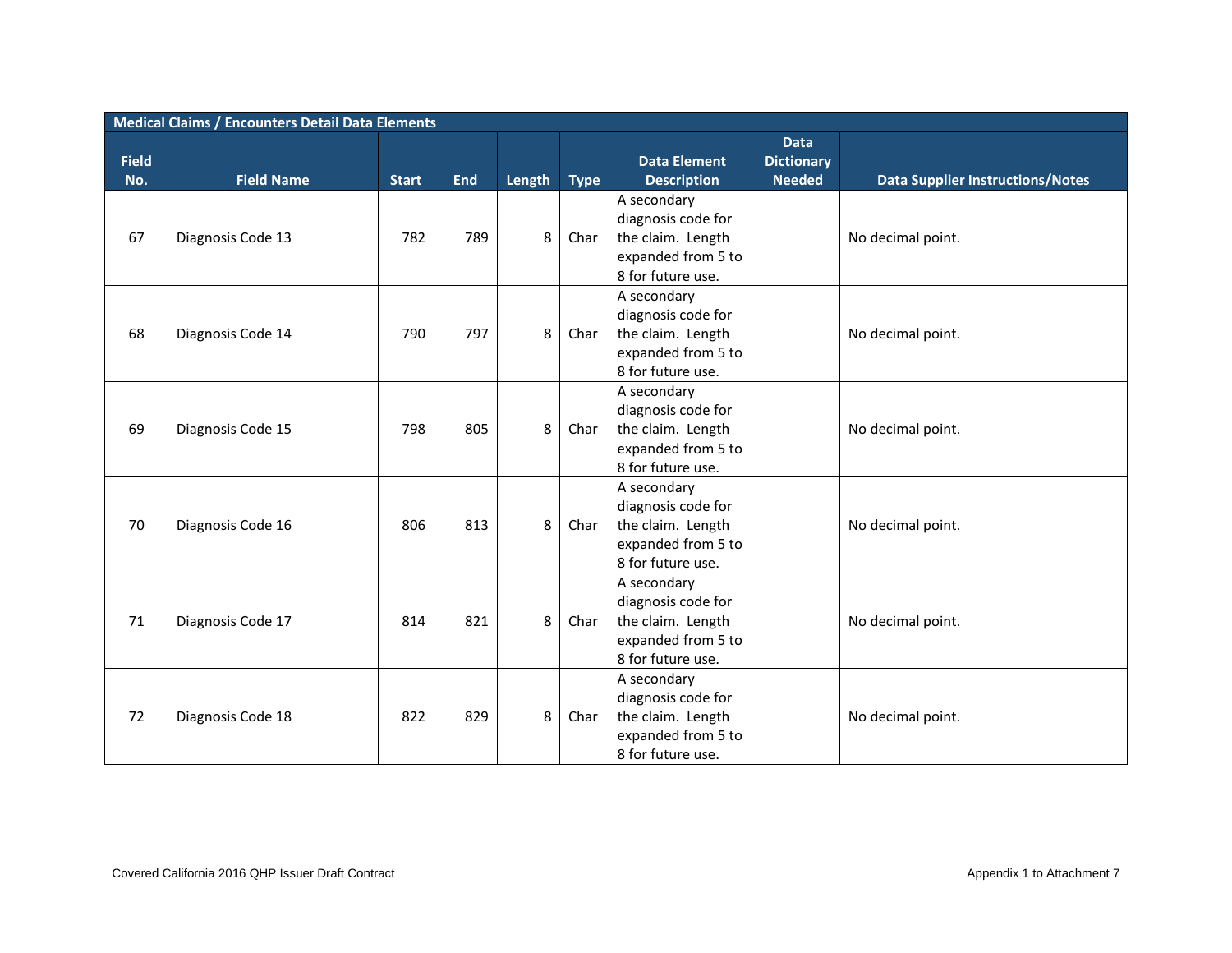|              | <b>Medical Claims / Encounters Detail Data Elements</b> |              |            |        |             |                                                                                                   |                                  |                                         |  |  |  |  |
|--------------|---------------------------------------------------------|--------------|------------|--------|-------------|---------------------------------------------------------------------------------------------------|----------------------------------|-----------------------------------------|--|--|--|--|
| <b>Field</b> |                                                         |              |            |        |             | <b>Data Element</b>                                                                               | <b>Data</b><br><b>Dictionary</b> |                                         |  |  |  |  |
| No.          | <b>Field Name</b>                                       | <b>Start</b> | <b>End</b> | Length | <b>Type</b> | <b>Description</b>                                                                                | <b>Needed</b>                    | <b>Data Supplier Instructions/Notes</b> |  |  |  |  |
| 73           | Diagnosis Code 19                                       | 830          | 837        | 8      | Char        | A secondary<br>diagnosis code for<br>the claim. Length<br>expanded from 5 to<br>8 for future use. |                                  | No decimal point.                       |  |  |  |  |
| 74           | Diagnosis Code 20                                       | 838          | 845        | 8      | Char        | A secondary<br>diagnosis code for<br>the claim. Length<br>expanded from 5 to<br>8 for future use. |                                  | No decimal point.                       |  |  |  |  |
| 75           | Diagnosis Code 21                                       | 846          | 853        | 8      | Char        | A secondary<br>diagnosis code for<br>the claim. Length<br>expanded from 5 to<br>8 for future use. |                                  | No decimal point.                       |  |  |  |  |
| 76           | Diagnosis Code 22                                       | 854          | 861        | 8      | Char        | A secondary<br>diagnosis code for<br>the claim. Length<br>expanded from 5 to<br>8 for future use. |                                  | No decimal point.                       |  |  |  |  |
| 77           | Diagnosis Code 23                                       | 862          | 869        | 8      | Char        | A secondary<br>diagnosis code for<br>the claim. Length<br>expanded from 5 to<br>8 for future use. |                                  | No decimal point.                       |  |  |  |  |
| 78           | Diagnosis Code 24                                       | 870          | 877        | 8      | Char        | A secondary<br>diagnosis code for<br>the claim. Length<br>expanded from 5 to<br>8 for future use. |                                  | No decimal point.                       |  |  |  |  |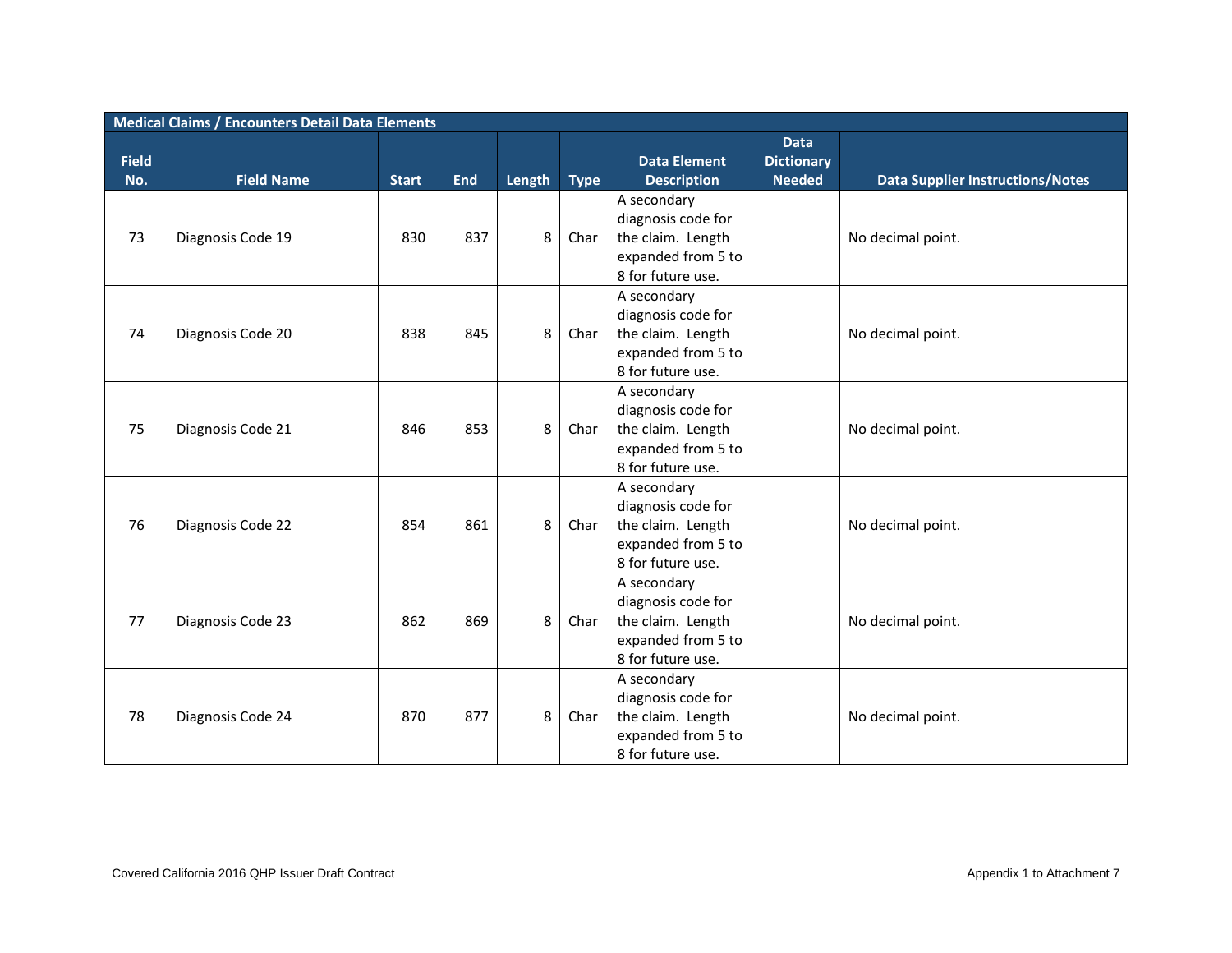|              | <b>Medical Claims / Encounters Detail Data Elements</b> |              |            |                |             |                                                                                                    |                                  |                                                                                                                                                                |  |  |  |  |
|--------------|---------------------------------------------------------|--------------|------------|----------------|-------------|----------------------------------------------------------------------------------------------------|----------------------------------|----------------------------------------------------------------------------------------------------------------------------------------------------------------|--|--|--|--|
| <b>Field</b> |                                                         |              |            |                |             | <b>Data Element</b>                                                                                | <b>Data</b><br><b>Dictionary</b> |                                                                                                                                                                |  |  |  |  |
| No.          | <b>Field Name</b>                                       | <b>Start</b> | <b>End</b> | Length         | <b>Type</b> | <b>Description</b>                                                                                 | <b>Needed</b>                    | <b>Data Supplier Instructions/Notes</b>                                                                                                                        |  |  |  |  |
| 79           | Diagnosis Code 25                                       | 878          | 885        | 8              | Char        | A secondary<br>diagnosis code for<br>the claim. Length<br>expanded from 5 to<br>8 for future use.  |                                  | No decimal point.                                                                                                                                              |  |  |  |  |
| 80           | Discharge Status Code UB                                | 886          | 887        | $\overline{2}$ | Num         | The UB-04 standard<br>patient status code,<br>indicating<br>disposition at the<br>time of billing. |                                  |                                                                                                                                                                |  |  |  |  |
| 81           | <b>Discount Amount</b>                                  | 888          | 897        | 10             | Num         | The discount<br>amount of the<br>claim, applied to<br>charges for any plan<br>pricing reductions.  |                                  | Format 9(8)v99 (2 - digit, implied decimal)<br>On facility records, this field must be at<br>the service/detail level as opposed to the<br>header/claim level. |  |  |  |  |
| 82           | Gender Code                                             | 898          | 898        | $\mathbf{1}$   | Char        | Gender of the<br>person.                                                                           |                                  | M or F<br>The member's gender is part of the<br>Person ID key and is, therefore, critical to<br>tagging claims to eligibility                                  |  |  |  |  |
| 83           | Line Number                                             | 899          | 900        | $\overline{2}$ | <b>Num</b>  | The detail line<br>number for the<br>service on the claim                                          |                                  |                                                                                                                                                                |  |  |  |  |
| 84           | Net Payment                                             | 901          | 910        | 10             | Num         | The actual check<br>amount for the<br>record                                                       |                                  | Format 9(8)v99 (2 - digit, implied decimal)                                                                                                                    |  |  |  |  |
| 85           | Network Paid Indicator                                  | 911          | 911        | $\mathbf{1}$   | Char        | An indicator of<br>whether the claim<br>was paid at in-<br>network or out-of-<br>network level     |                                  | On facility records, this field must be at<br>the service/detail level as opposed to the<br>header/claim level.                                                |  |  |  |  |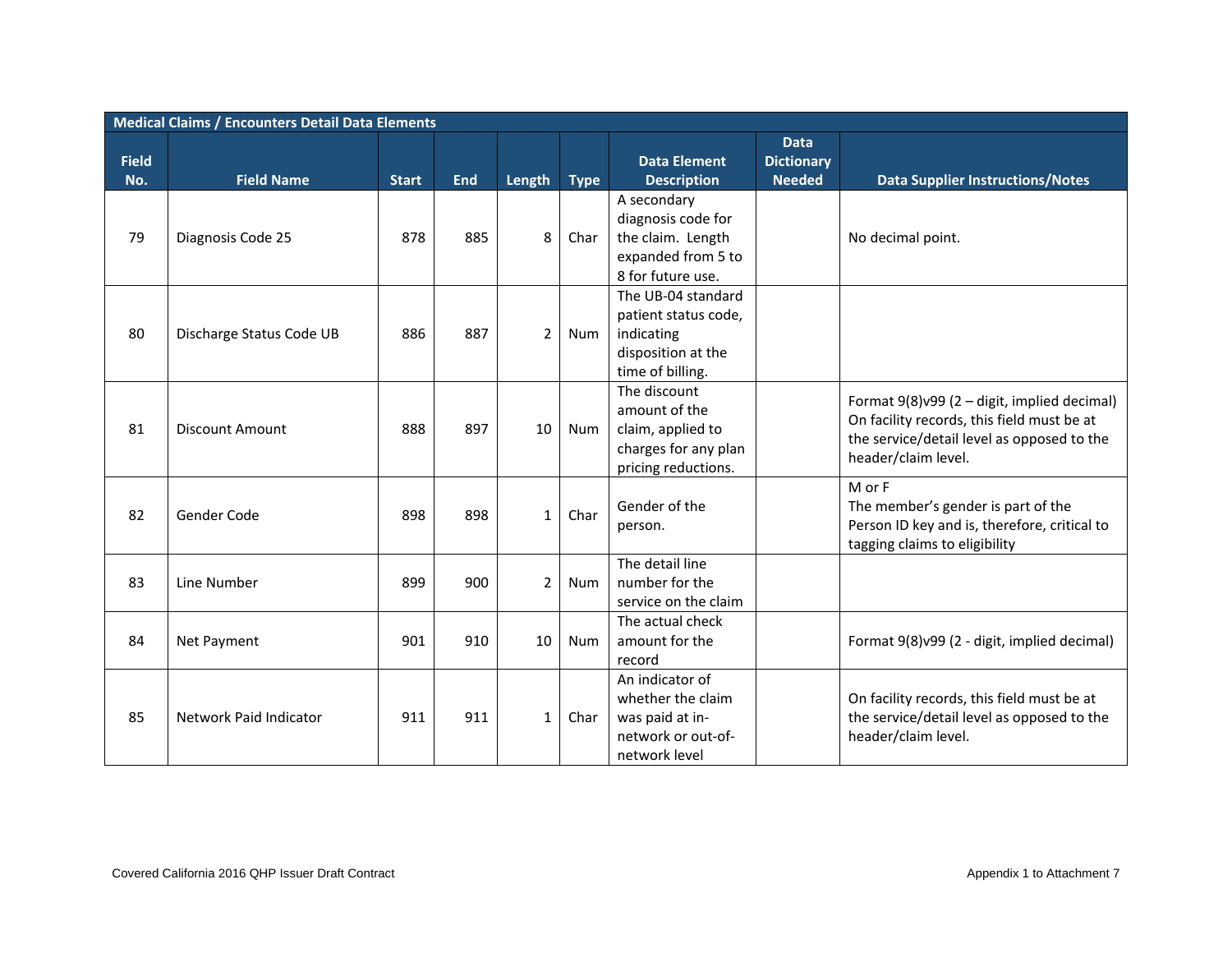|                     | <b>Medical Claims / Encounters Detail Data Elements</b> |              |            |                |             |                                                                                                                           |                                                   |                                                                                                                                                                      |  |  |  |  |
|---------------------|---------------------------------------------------------|--------------|------------|----------------|-------------|---------------------------------------------------------------------------------------------------------------------------|---------------------------------------------------|----------------------------------------------------------------------------------------------------------------------------------------------------------------------|--|--|--|--|
| <b>Field</b><br>No. | <b>Field Name</b>                                       | <b>Start</b> | <b>End</b> | Length         | <b>Type</b> | <b>Data Element</b><br><b>Description</b>                                                                                 | <b>Data</b><br><b>Dictionary</b><br><b>Needed</b> | <b>Data Supplier Instructions/Notes</b>                                                                                                                              |  |  |  |  |
| 86                  | Network Provider Indicator                              | 912          | 912        | $\mathbf{1}$   | Char        | Indicates if the<br>servicing provider<br>participates in the<br>network to which<br>the patient belongs                  |                                                   | "Y" or "N"                                                                                                                                                           |  |  |  |  |
| 87                  | Place of Service Code                                   | 913          | 914        | $2^{\circ}$    | Char        | Client-specific code<br>for the place of<br>service.                                                                      | See Notes                                         | EAS Vendor prefers the CMS place of<br>service values. Place of Service values will<br>be identified in the Data Dictionary only if<br>non-standard values are used. |  |  |  |  |
| 88                  | Procedure Code                                          | 915          | 921        | $\overline{7}$ | Char        | The procedure code<br>for the service<br>record. Length<br>expanded from 5 to<br>7 for future use.                        |                                                   | CPT/HCPCS codes.                                                                                                                                                     |  |  |  |  |
| 89                  | Procedure Code UB Surg 1                                | 922          | 928        | $\overline{7}$ | Char        | The primary surgical<br>procedure code (1)<br>on the facility claim.<br>Length expanded<br>from 5 to 7 for<br>future use. |                                                   | ICD-9 or 10 Surgical procedure codes.                                                                                                                                |  |  |  |  |
| 90                  | Procedure Code UB Surg 2                                | 929          | 935        | $\overline{7}$ | Char        | The secondary<br>surgical procedure<br>code on the facility<br>claim. Length<br>expanded from 5 to<br>7 for future use.   |                                                   | ICD-9 or 10 Surgical procedure codes.                                                                                                                                |  |  |  |  |
| 91                  | Procedure Code UB Surg 3                                | 936          | 942        | $\overline{7}$ | Char        | The secondary<br>surgical procedure<br>code on the facility<br>claim. Length<br>expanded from 5 to<br>7 for future use.   |                                                   | ICD-9 or 10 Surgical procedure codes.                                                                                                                                |  |  |  |  |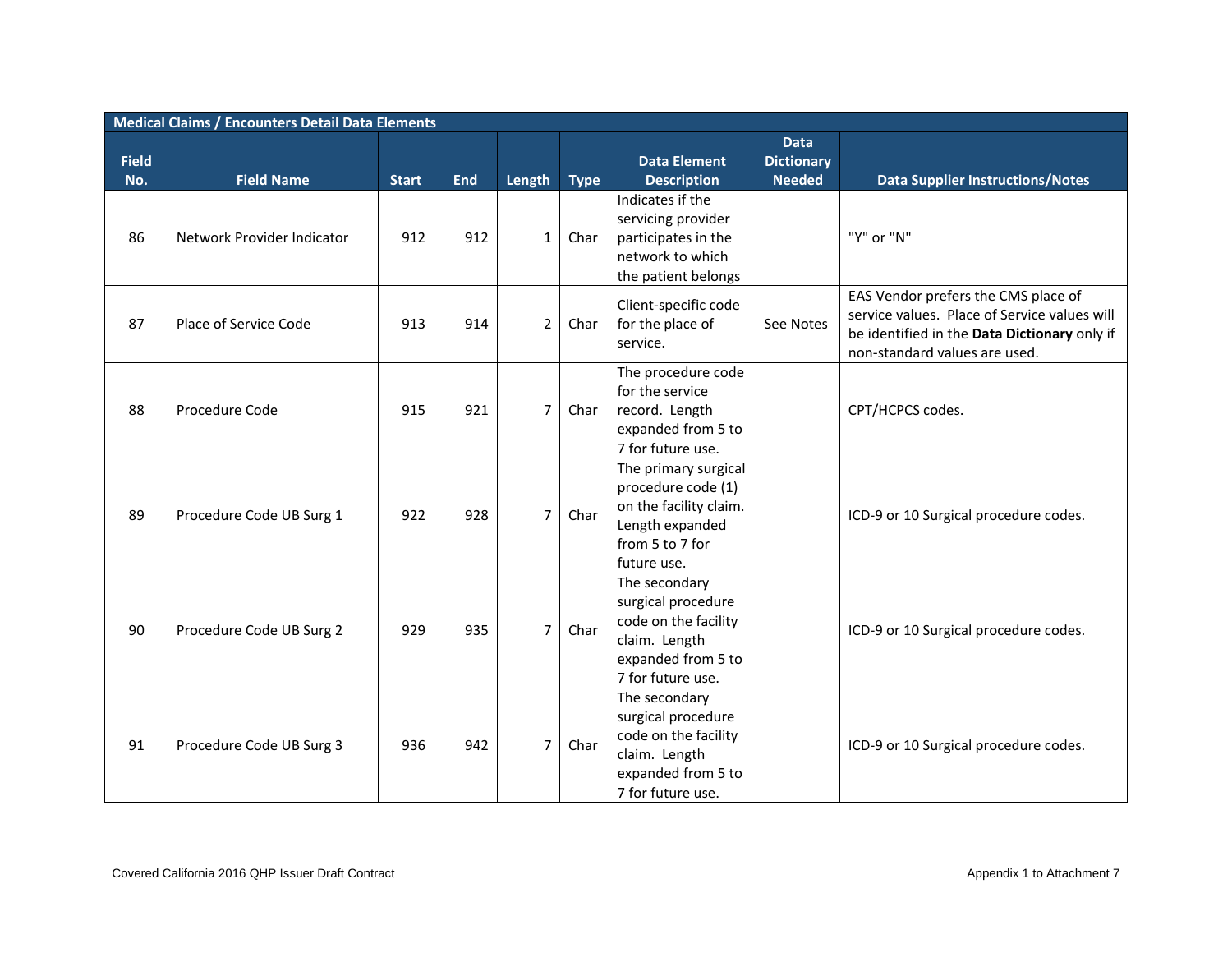|                     | <b>Medical Claims / Encounters Detail Data Elements</b> |              |            |                |             |                                                                                                                         |                                                   |                                         |  |  |  |  |
|---------------------|---------------------------------------------------------|--------------|------------|----------------|-------------|-------------------------------------------------------------------------------------------------------------------------|---------------------------------------------------|-----------------------------------------|--|--|--|--|
| <b>Field</b><br>No. | <b>Field Name</b>                                       | <b>Start</b> | <b>End</b> | Length         | <b>Type</b> | <b>Data Element</b><br><b>Description</b>                                                                               | <b>Data</b><br><b>Dictionary</b><br><b>Needed</b> | <b>Data Supplier Instructions/Notes</b> |  |  |  |  |
| 92                  | Procedure Code UB Surg 4                                | 943          | 949        | $\overline{7}$ | Char        | The secondary<br>surgical procedure<br>code on the facility<br>claim. Length<br>expanded from 5 to<br>7 for future use. |                                                   | ICD-9 or 10 Surgical procedure codes.   |  |  |  |  |
| 93                  | Procedure Code UB Surg 5                                | 950          | 956        | $\overline{7}$ | Char        | The secondary<br>surgical procedure<br>code on the facility<br>claim. Length<br>expanded from 5 to<br>7 for future use. |                                                   | ICD-9 or 10 Surgical procedure codes.   |  |  |  |  |
| 94                  | Procedure Code UB Surg 6                                | 957          | 963        | $\overline{7}$ | Char        | The secondary<br>surgical procedure<br>code on the facility<br>claim. Length<br>expanded from 5 to<br>7 for future use. |                                                   | ICD-9 or 10 Surgical procedure codes.   |  |  |  |  |
| 95                  | Procedure Code UB Surg 7                                | 964          | 970        | $\overline{7}$ | Char        | The secondary<br>surgical procedure<br>code on the facility<br>claim. Length<br>expanded from 5 to<br>7 for future use. |                                                   | ICD-9 or 10 Surgical procedure codes.   |  |  |  |  |
| 96                  | Procedure Code UB Surg 8                                | 971          | 977        | $\overline{7}$ | Char        | The secondary<br>surgical procedure<br>code on the facility<br>claim. Length<br>expanded from 5 to<br>7 for future use. |                                                   | ICD-9 or 10 Surgical procedure codes.   |  |  |  |  |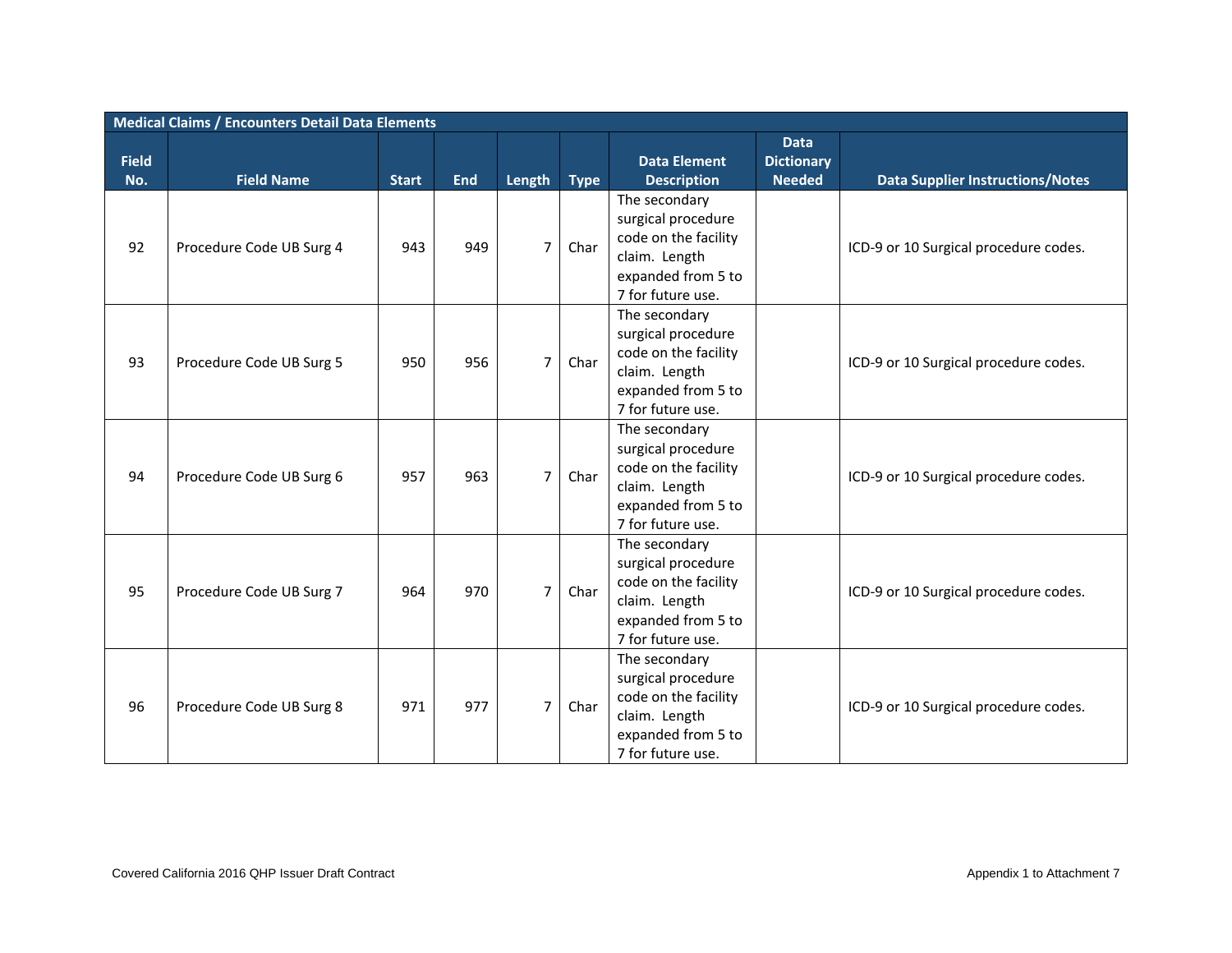|              | <b>Medical Claims / Encounters Detail Data Elements</b> |              |            |                |             |                                                                                                                                              |                                  |                                         |  |  |  |  |
|--------------|---------------------------------------------------------|--------------|------------|----------------|-------------|----------------------------------------------------------------------------------------------------------------------------------------------|----------------------------------|-----------------------------------------|--|--|--|--|
| <b>Field</b> |                                                         |              |            |                |             | <b>Data Element</b>                                                                                                                          | <b>Data</b><br><b>Dictionary</b> |                                         |  |  |  |  |
| No.          | <b>Field Name</b>                                       | <b>Start</b> | <b>End</b> | Length         | <b>Type</b> | <b>Description</b>                                                                                                                           | <b>Needed</b>                    | <b>Data Supplier Instructions/Notes</b> |  |  |  |  |
| 97           | Procedure Code UB Surg 9                                | 978          | 984        | $\overline{7}$ | Char        | The secondary<br>surgical procedure<br>code on the facility<br>claim. Length<br>expanded from 5 to                                           |                                  | ICD-9 or 10 Surgical procedure codes.   |  |  |  |  |
| 98           | Procedure Code UB Surg 10                               | 985          | 991        | $\overline{7}$ | Char        | 7 for future use.<br>The secondary<br>surgical procedure<br>code on the facility<br>claim. Length<br>expanded from 5 to<br>7 for future use. |                                  | ICD-9 or 10 Surgical procedure codes.   |  |  |  |  |
| 99           | Procedure Code UB Surg 11                               | 992          | 998        | $\overline{7}$ | Char        | The secondary<br>surgical procedure<br>code on the facility<br>claim. Length<br>expanded from 5 to<br>7 for future use.                      |                                  | ICD-9 or 10 Surgical procedure codes.   |  |  |  |  |
| 100          | Procedure Code UB Surg 12                               | 999          | 1005       | $\overline{7}$ | Char        | The secondary<br>surgical procedure<br>code on the facility<br>claim. Length<br>expanded from 5 to<br>7 for future use.                      |                                  | ICD-9 or 10 Surgical procedure codes.   |  |  |  |  |
| 101          | Procedure Code UB Surg 13                               | 1006         | 1012       | $\overline{7}$ | Char        | The secondary<br>surgical procedure<br>code on the facility<br>claim. Length<br>expanded from 5 to<br>7 for future use.                      |                                  | ICD-9 or 10 Surgical procedure codes.   |  |  |  |  |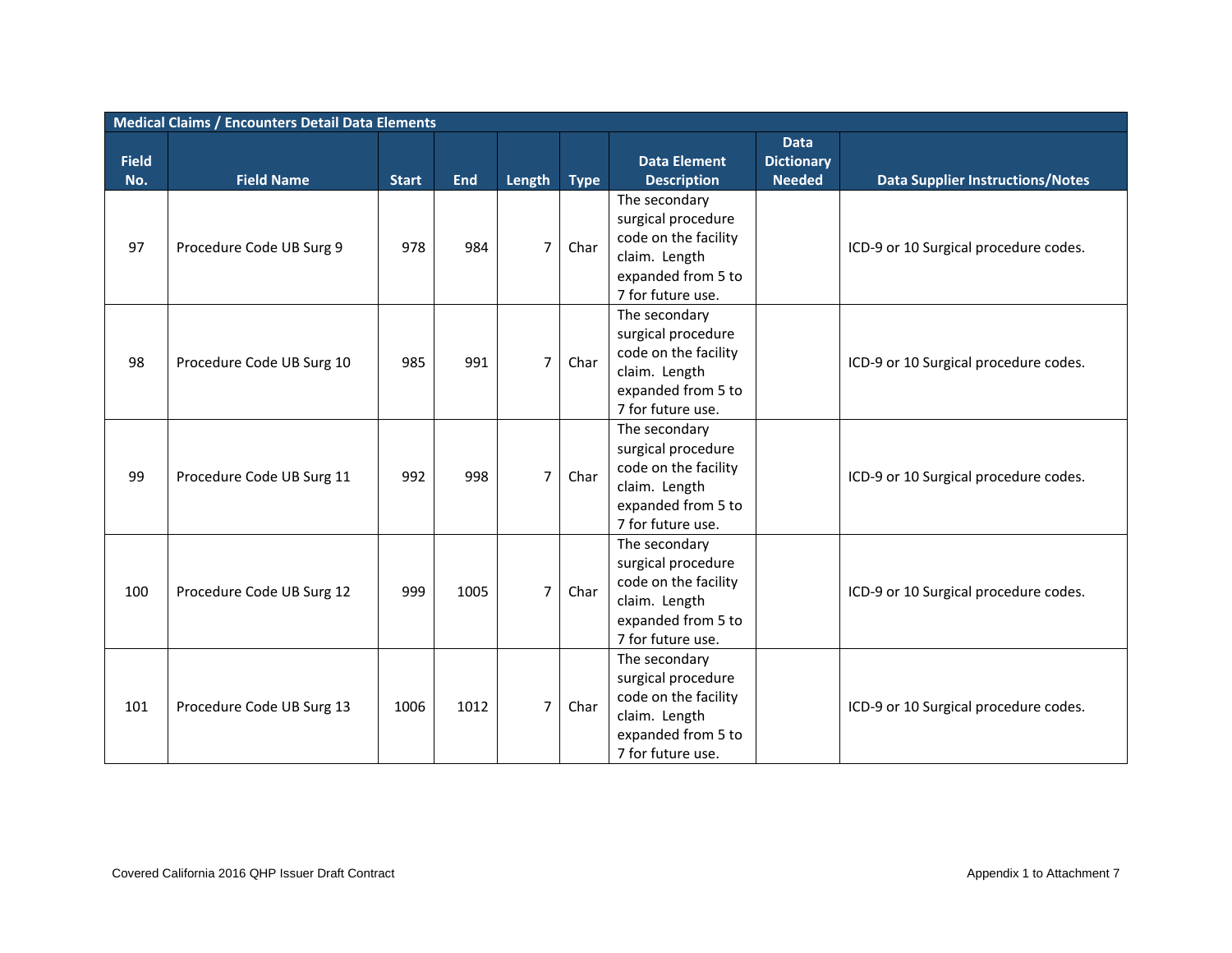|                     | <b>Medical Claims / Encounters Detail Data Elements</b> |              |            |                |             |                                            |                                                   |                                         |  |  |  |  |
|---------------------|---------------------------------------------------------|--------------|------------|----------------|-------------|--------------------------------------------|---------------------------------------------------|-----------------------------------------|--|--|--|--|
| <b>Field</b><br>No. | <b>Field Name</b>                                       | <b>Start</b> | <b>End</b> | Length         | <b>Type</b> | <b>Data Element</b><br><b>Description</b>  | <b>Data</b><br><b>Dictionary</b><br><b>Needed</b> | <b>Data Supplier Instructions/Notes</b> |  |  |  |  |
|                     |                                                         |              |            |                |             | The secondary                              |                                                   |                                         |  |  |  |  |
|                     |                                                         |              |            |                |             | surgical procedure                         |                                                   |                                         |  |  |  |  |
|                     |                                                         |              | 1019       | $\overline{7}$ | Char        | code on the facility                       |                                                   |                                         |  |  |  |  |
| 102                 | Procedure Code UB Surg 14                               | 1013         |            |                |             | claim. Length                              |                                                   | ICD-9 or 10 Surgical procedure codes.   |  |  |  |  |
|                     |                                                         |              |            |                |             | expanded from 5 to                         |                                                   |                                         |  |  |  |  |
|                     |                                                         |              |            |                |             | 7 for future use.                          |                                                   |                                         |  |  |  |  |
|                     |                                                         |              |            |                |             | The secondary                              |                                                   |                                         |  |  |  |  |
|                     |                                                         |              |            |                |             | surgical procedure                         |                                                   |                                         |  |  |  |  |
| 103                 | Procedure Code UB Surg 15                               | 1020         | 1026       | $\overline{7}$ | Char        | code on the facility                       |                                                   | ICD-9 or 10 Surgical procedure codes.   |  |  |  |  |
|                     |                                                         |              |            |                |             | claim. Length                              |                                                   |                                         |  |  |  |  |
|                     |                                                         |              |            |                |             | expanded from 5 to                         |                                                   |                                         |  |  |  |  |
|                     |                                                         |              |            |                |             | 7 for future use.                          |                                                   |                                         |  |  |  |  |
|                     |                                                         |              |            |                |             | The secondary                              |                                                   |                                         |  |  |  |  |
|                     |                                                         |              |            |                |             | surgical procedure                         |                                                   |                                         |  |  |  |  |
| 104                 | Procedure Code UB Surg 16                               | 1027         | 1033       | $\overline{7}$ | Char        | code on the facility                       |                                                   | ICD-9 or 10 Surgical procedure codes.   |  |  |  |  |
|                     |                                                         |              |            |                |             | claim. Length                              |                                                   |                                         |  |  |  |  |
|                     |                                                         |              |            |                |             | expanded from 5 to                         |                                                   |                                         |  |  |  |  |
|                     |                                                         |              |            |                |             | 7 for future use.                          |                                                   |                                         |  |  |  |  |
|                     |                                                         |              |            |                |             | The secondary                              |                                                   |                                         |  |  |  |  |
|                     |                                                         |              |            |                |             | surgical procedure<br>code on the facility |                                                   |                                         |  |  |  |  |
| 105                 | Procedure Code UB Surg 17                               | 1034         | 1040       | $\overline{7}$ | Char        | claim. Length                              |                                                   | ICD-9 or 10 Surgical procedure codes.   |  |  |  |  |
|                     |                                                         |              |            |                |             | expanded from 5 to                         |                                                   |                                         |  |  |  |  |
|                     |                                                         |              |            |                |             | 7 for future use.                          |                                                   |                                         |  |  |  |  |
|                     |                                                         |              |            |                |             | The secondary                              |                                                   |                                         |  |  |  |  |
|                     |                                                         |              |            |                |             | surgical procedure                         |                                                   |                                         |  |  |  |  |
|                     |                                                         |              |            |                |             | code on the facility                       |                                                   |                                         |  |  |  |  |
| 106                 | Procedure Code UB Surg 18                               | 1041         | 1047       | $\overline{7}$ | Char        | claim. Length                              |                                                   | ICD-9 or 10 Surgical procedure codes.   |  |  |  |  |
|                     |                                                         |              |            |                |             | expanded from 5 to                         |                                                   |                                         |  |  |  |  |
|                     |                                                         |              |            |                |             | 7 for future use.                          |                                                   |                                         |  |  |  |  |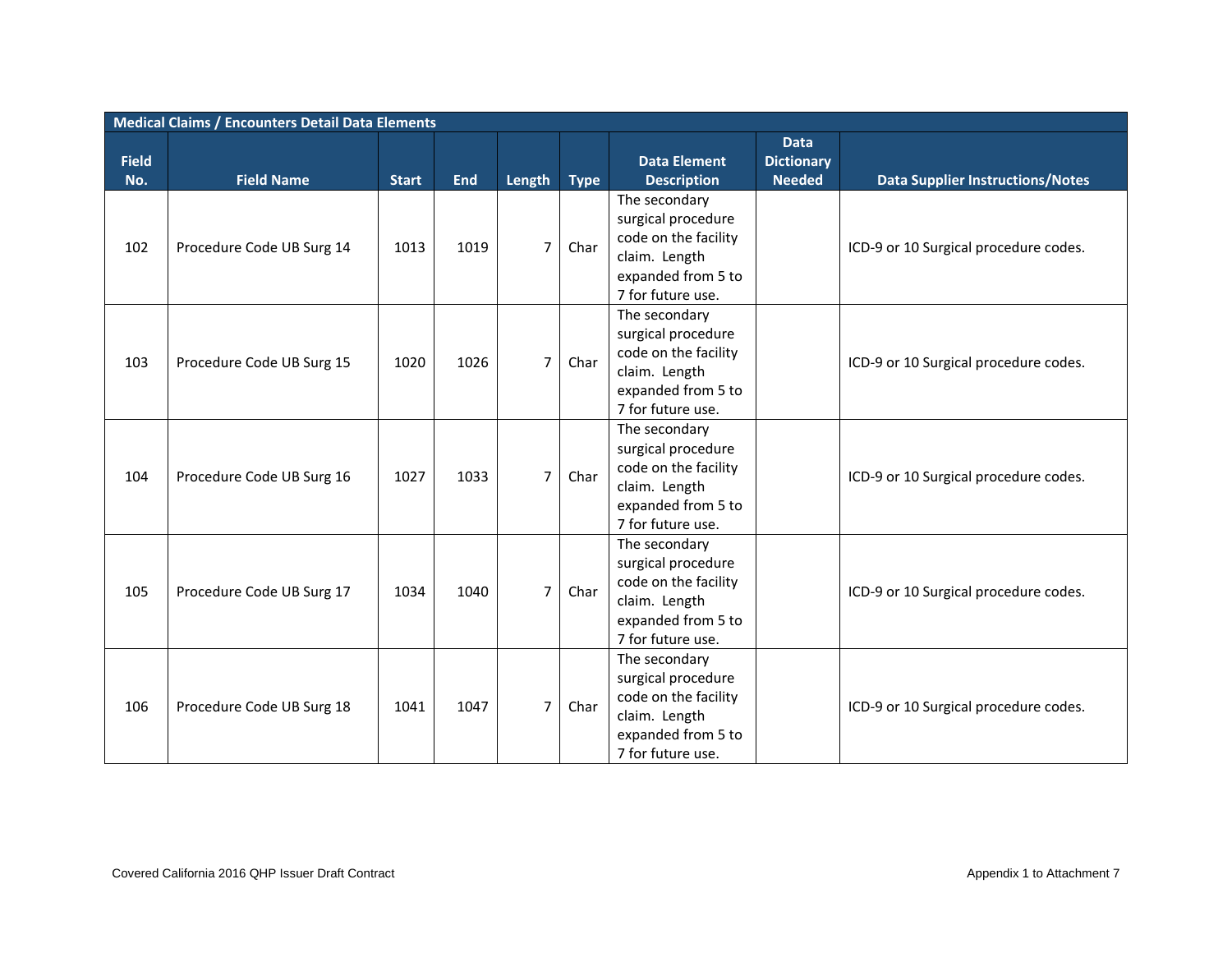|                     | <b>Medical Claims / Encounters Detail Data Elements</b> |              |            |                |             |                                                                                                                         |                                                   |                                         |  |  |  |  |
|---------------------|---------------------------------------------------------|--------------|------------|----------------|-------------|-------------------------------------------------------------------------------------------------------------------------|---------------------------------------------------|-----------------------------------------|--|--|--|--|
| <b>Field</b><br>No. | <b>Field Name</b>                                       | <b>Start</b> | <b>End</b> | Length         | <b>Type</b> | <b>Data Element</b><br><b>Description</b>                                                                               | <b>Data</b><br><b>Dictionary</b><br><b>Needed</b> | <b>Data Supplier Instructions/Notes</b> |  |  |  |  |
|                     |                                                         |              |            |                |             | The secondary                                                                                                           |                                                   |                                         |  |  |  |  |
| 107                 | Procedure Code UB Surg 19                               | 1048         | 1054       | $\overline{7}$ | Char        | surgical procedure<br>code on the facility<br>claim. Length<br>expanded from 5 to<br>7 for future use.                  |                                                   | ICD-9 or 10 Surgical procedure codes.   |  |  |  |  |
|                     |                                                         |              |            |                |             |                                                                                                                         |                                                   |                                         |  |  |  |  |
| 108                 | Procedure Code UB Surg 20                               | 1055         | 1061       | $\overline{7}$ | Char        | The secondary<br>surgical procedure<br>code on the facility<br>claim. Length<br>expanded from 5 to<br>7 for future use. |                                                   | ICD-9 or 10 Surgical procedure codes.   |  |  |  |  |
| 109                 | Procedure Code UB Surg 21                               | 1062         | 1068       | $\overline{7}$ | Char        | The secondary<br>surgical procedure<br>code on the facility<br>claim. Length<br>expanded from 5 to<br>7 for future use. |                                                   | ICD-9 or 10 Surgical procedure codes.   |  |  |  |  |
| 110                 | Procedure Code UB Surg 22                               | 1069         | 1075       | $\overline{7}$ | Char        | The secondary<br>surgical procedure<br>code on the facility<br>claim. Length<br>expanded from 5 to<br>7 for future use. |                                                   | ICD-9 or 10 Surgical procedure codes.   |  |  |  |  |
| 111                 | Procedure Code UB Surg 23                               | 1076         | 1082       | $\overline{7}$ | Char        | The secondary<br>surgical procedure<br>code on the facility<br>claim. Length<br>expanded from 5 to<br>7 for future use. |                                                   | ICD-9 or 10 Surgical procedure codes.   |  |  |  |  |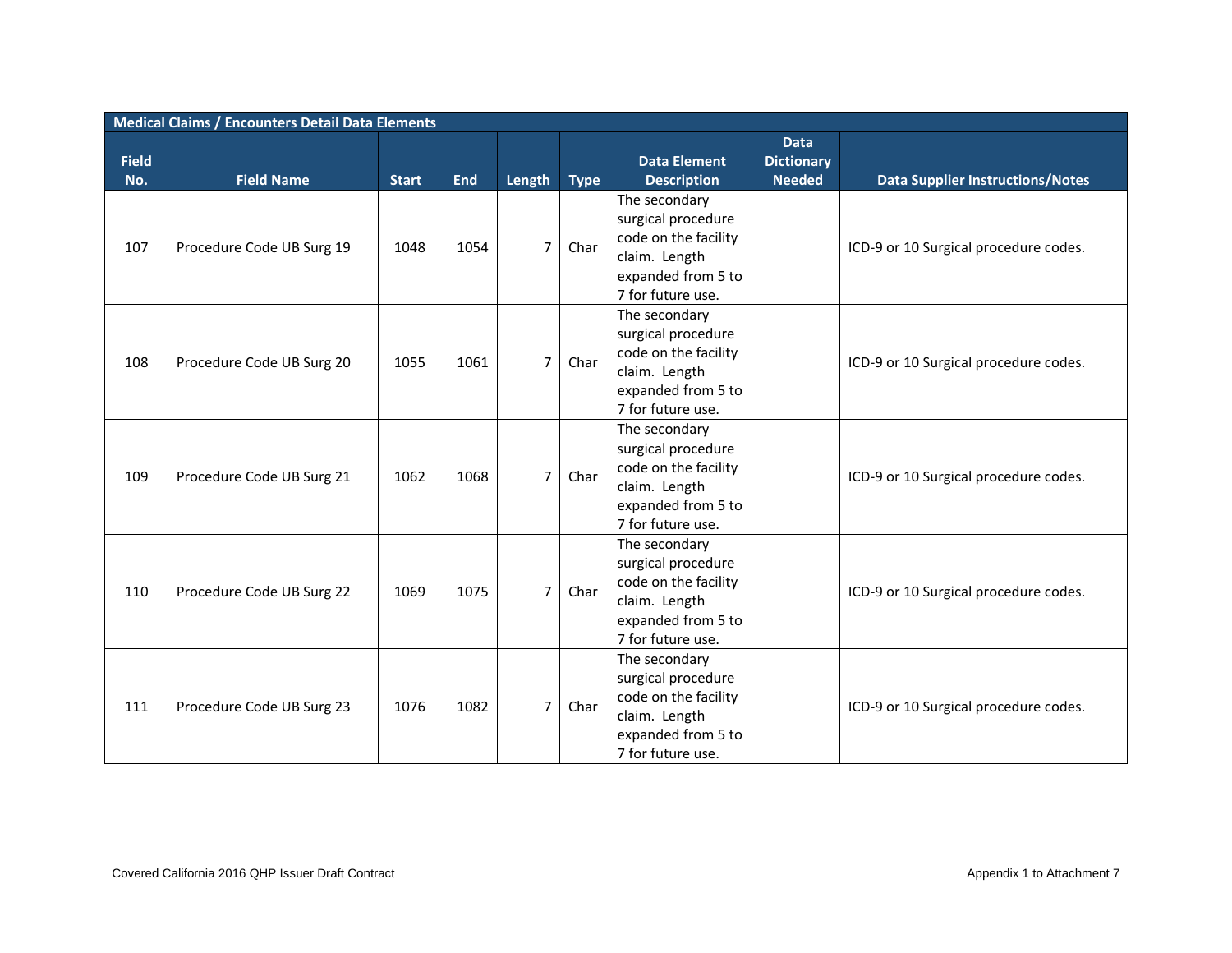|                     | <b>Medical Claims / Encounters Detail Data Elements</b> |              |            |                |             |                                                                                                                         |                                                   |                                         |  |  |  |  |
|---------------------|---------------------------------------------------------|--------------|------------|----------------|-------------|-------------------------------------------------------------------------------------------------------------------------|---------------------------------------------------|-----------------------------------------|--|--|--|--|
| <b>Field</b><br>No. | <b>Field Name</b>                                       | <b>Start</b> | <b>End</b> | Length         | <b>Type</b> | <b>Data Element</b><br><b>Description</b>                                                                               | <b>Data</b><br><b>Dictionary</b><br><b>Needed</b> | <b>Data Supplier Instructions/Notes</b> |  |  |  |  |
| 112                 | Procedure Code UB Surg 24                               | 1083         | 1089       | $\overline{7}$ | Char        | The secondary<br>surgical procedure<br>code on the facility<br>claim. Length<br>expanded from 5 to<br>7 for future use. |                                                   | ICD-9 or 10 Surgical procedure codes.   |  |  |  |  |
| 113                 | Procedure Code UB Surg 25                               | 1090         | 1096       | $\overline{7}$ | Char        | The secondary<br>surgical procedure<br>code on the facility<br>claim. Length<br>expanded from 5 to<br>7 for future use. |                                                   | ICD-9 or 10 Surgical procedure codes.   |  |  |  |  |
| 114                 | Procedure Modifier Code 1                               | 1097         | 1098       | $\overline{2}$ | Char        | The 2-character<br>code of the first<br>procedure code<br>modifier on the<br>professional claim                         |                                                   |                                         |  |  |  |  |
| 115                 | Procedure Modifier Code 2                               | 1099         | 1100       | $\overline{2}$ | Char        | The 2-character<br>code of the second<br>procedure code<br>modifier on the<br>professional claim                        |                                                   |                                         |  |  |  |  |
| 116                 | Procedure Modifier Code 3                               | 1101         | 1102       | $\overline{2}$ | Char        | The 2-character<br>code of the third<br>procedure code<br>modifier on the<br>professional claim                         |                                                   |                                         |  |  |  |  |
| 117                 | Procedure Modifier Code 4                               | 1103         | 1104       | $\overline{2}$ | Char        | The 2-character<br>code of the fourth<br>procedure code<br>modifier on the<br>professional claim                        |                                                   |                                         |  |  |  |  |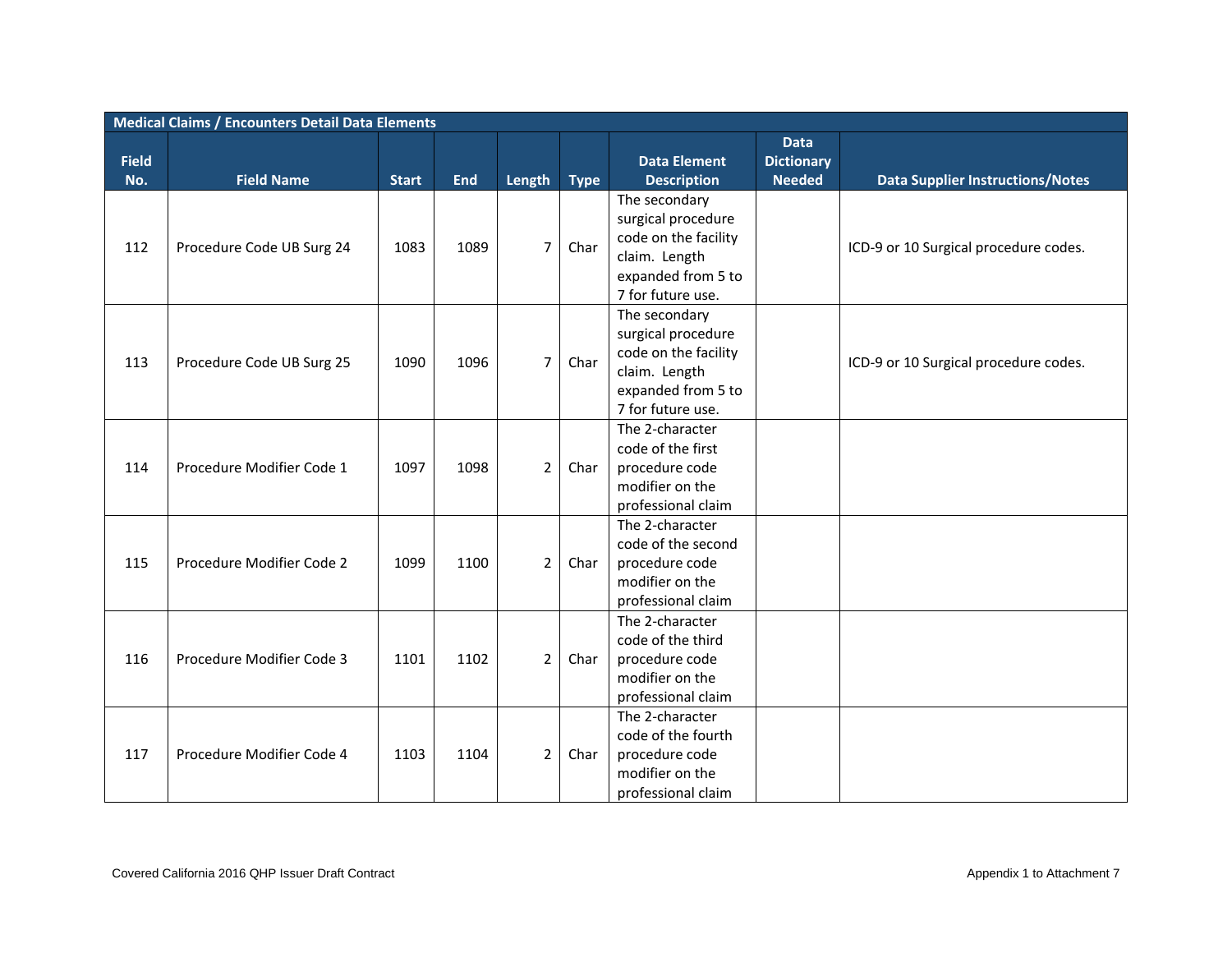|              | <b>Medical Claims / Encounters Detail Data Elements</b> |              |            |                |             |                                                                                                                                                                 |                                  |                                                                                                                                                                |  |  |  |  |  |
|--------------|---------------------------------------------------------|--------------|------------|----------------|-------------|-----------------------------------------------------------------------------------------------------------------------------------------------------------------|----------------------------------|----------------------------------------------------------------------------------------------------------------------------------------------------------------|--|--|--|--|--|
| <b>Field</b> |                                                         |              |            |                |             | <b>Data Element</b>                                                                                                                                             | <b>Data</b><br><b>Dictionary</b> |                                                                                                                                                                |  |  |  |  |  |
| No.          | <b>Field Name</b>                                       | <b>Start</b> | <b>End</b> | Length         | <b>Type</b> | <b>Description</b>                                                                                                                                              | <b>Needed</b>                    | <b>Data Supplier Instructions/Notes</b>                                                                                                                        |  |  |  |  |  |
| 118          | Revenue Code UB                                         | 1105         | 1108       | 4              | Char        | The CMS standard<br>revenue code from<br>the facility claim                                                                                                     |                                  | This field must be at the service/detail<br>level.                                                                                                             |  |  |  |  |  |
| 119          | Third Party Amount                                      | 1109         | 1118       | 10             | Num         | The amount saved<br>due to integration<br>of third party<br>liability<br>(Coordination of<br>Benefits) by all third<br>party payers<br>(including<br>Medicare). |                                  | Format 9(8)v99 (2 - digit, implied decimal)<br>On facility records, this field must be at<br>the service/detail level as opposed to the<br>header/claim level. |  |  |  |  |  |
| 120          | <b>Units of Service</b>                                 | 1119         | 1122       | $\overline{4}$ | Num         | Client-specific<br>quantity of services<br>or units                                                                                                             |                                  |                                                                                                                                                                |  |  |  |  |  |
| 121          | <b>Funding Type Code</b>                                | 1123         | 1123       | $\mathbf{1}$   | Char        | Specifies whether<br>the claim was paid<br>under a fully ("F") or<br>self-funded ("S")<br>arrangement                                                           |                                  | Blank fill this field at this time.                                                                                                                            |  |  |  |  |  |
| 122          | <b>Account Structure</b>                                | 1124         | 1143       | 20             | Char        | Client-specific code<br>for the account<br>structure of the plan<br>that the member is<br>enrolled in. This is<br>usually a group<br>number.                    | Yes                              | Additional fields may be added to the<br>layout if there is more than one<br>component of the account structure.                                               |  |  |  |  |  |
| 123          | <b>HRA Amount</b>                                       | 1144         | 1153       | 10             | <b>Num</b>  | The amount paid<br>from the HRA as a<br>result of this claim.                                                                                                   |                                  | Not required at this time. Set all values to<br>zero to accommodate the two-digit<br>implied decimal.                                                          |  |  |  |  |  |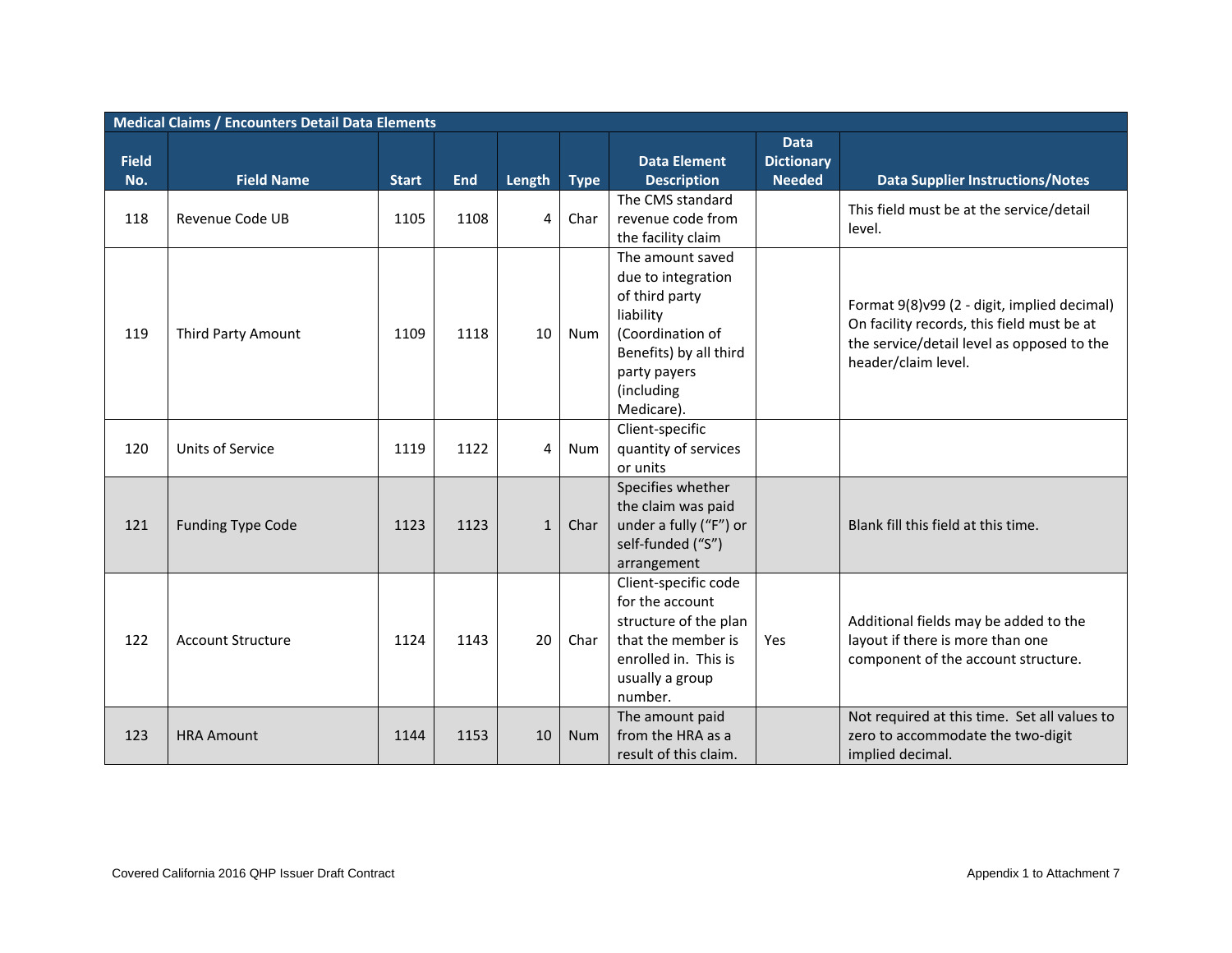|                     | <b>Medical Claims / Encounters Detail Data Elements</b> |              |            |              |             |                                                                                                                                                                                                                                                                                                                         |                                                   |                                                                                                                                                                |  |  |  |  |
|---------------------|---------------------------------------------------------|--------------|------------|--------------|-------------|-------------------------------------------------------------------------------------------------------------------------------------------------------------------------------------------------------------------------------------------------------------------------------------------------------------------------|---------------------------------------------------|----------------------------------------------------------------------------------------------------------------------------------------------------------------|--|--|--|--|
| <b>Field</b><br>No. | <b>Field Name</b>                                       | <b>Start</b> | <b>End</b> | Length       | <b>Type</b> | <b>Data Element</b><br><b>Description</b>                                                                                                                                                                                                                                                                               | <b>Data</b><br><b>Dictionary</b><br><b>Needed</b> | <b>Data Supplier Instructions/Notes</b>                                                                                                                        |  |  |  |  |
| 124                 | <b>HSA Amount</b>                                       | 1154         | 1163       | 10           | Num         | The amount paid<br>from the HSA as a<br>result of this claim.                                                                                                                                                                                                                                                           |                                                   | Format 9(8)v99 (2 - digit, implied decimal)<br>On facility records, this field must be at<br>the service/detail level as opposed to the<br>header/claim level. |  |  |  |  |
| 125                 | Present on Admission<br>Principal                       | 1164         | 1164       | $\mathbf{1}$ | Char        | The principal POA<br>code for the facility<br>claim. Indicates<br>whether the<br>principal diagnosis<br>was present on<br>admission.<br><b>Standard Values:</b><br>1-Unreported/Not<br>Used<br>N - No, not present<br>at admission<br>U-Unknown<br>$W -$ Clinically<br>Undetermined<br>Y - Yes, present at<br>admission | See Notes                                         | If standard values are not used, define in<br>the Data Dictionary.                                                                                             |  |  |  |  |
| 126                 | Present on Admission 02                                 | 1165         | 1165       | $\mathbf{1}$ | Char        | A secondary POA<br>code for the facility<br>claim. Indicates<br>whether the<br>secondary diagnosis<br>was present on<br>admission.<br><b>Standard Values</b><br>listed in principal<br>field.                                                                                                                           | See Notes                                         | If standard values are not used, define in<br>the Data Dictionary.                                                                                             |  |  |  |  |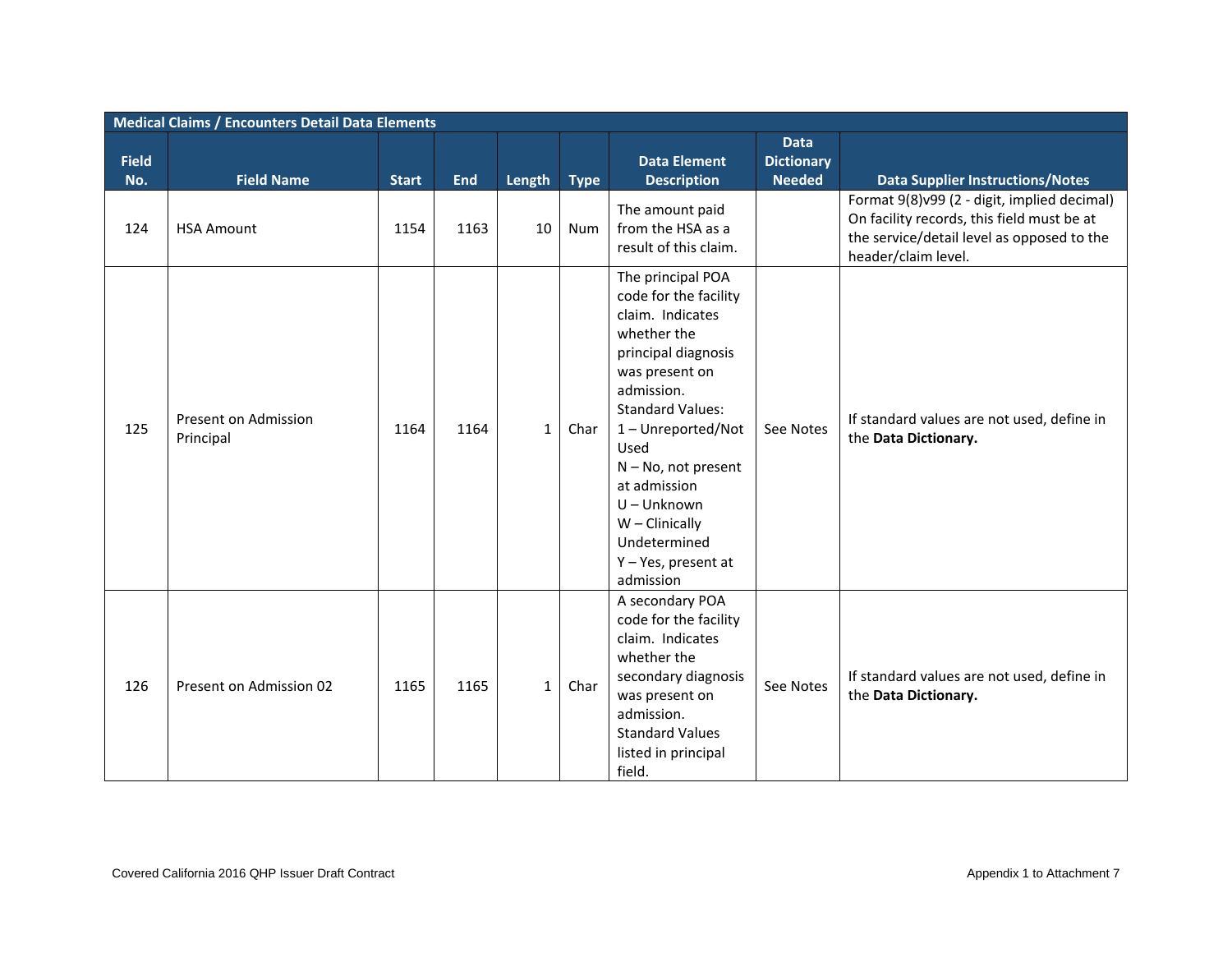|              | <b>Medical Claims / Encounters Detail Data Elements</b> |                      |                    |                        |                     |                                                                                                                                                                                                                     |                                  |                                                                                                               |  |  |  |  |
|--------------|---------------------------------------------------------|----------------------|--------------------|------------------------|---------------------|---------------------------------------------------------------------------------------------------------------------------------------------------------------------------------------------------------------------|----------------------------------|---------------------------------------------------------------------------------------------------------------|--|--|--|--|
| <b>Field</b> |                                                         |                      |                    |                        |                     | <b>Data Element</b>                                                                                                                                                                                                 | <b>Data</b><br><b>Dictionary</b> |                                                                                                               |  |  |  |  |
| No.<br>127   | <b>Field Name</b><br>Present on Admission 03            | <b>Start</b><br>1166 | <b>End</b><br>1166 | Length<br>$\mathbf{1}$ | <b>Type</b><br>Char | <b>Description</b><br>A secondary POA<br>code for the facility<br>claim. Indicates<br>whether the<br>secondary diagnosis<br>was present on<br>admission.<br><b>Standard Values</b><br>listed in principal<br>field. | <b>Needed</b><br>See Notes       | <b>Data Supplier Instructions/Notes</b><br>If standard values are not used, define in<br>the Data Dictionary. |  |  |  |  |
| 128          | Present on Admission 04                                 | 1167                 | 1167               | $\mathbf{1}$           | Char                | A secondary POA<br>code for the facility<br>claim. Indicates<br>whether the<br>secondary diagnosis<br>was present on<br>admission.<br><b>Standard Values</b><br>listed in principal<br>field.                       | See Notes                        | If standard values are not used, define in<br>the Data Dictionary.                                            |  |  |  |  |
| 129          | Present on Admission 05                                 | 1168                 | 1168               | $\mathbf{1}$           | Char                | A secondary POA<br>code for the facility<br>claim. Indicates<br>whether the<br>secondary diagnosis<br>was present on<br>admission.<br><b>Standard Values</b><br>listed in principal<br>field.                       | See Notes                        | If standard values are not used, define in<br>the Data Dictionary.                                            |  |  |  |  |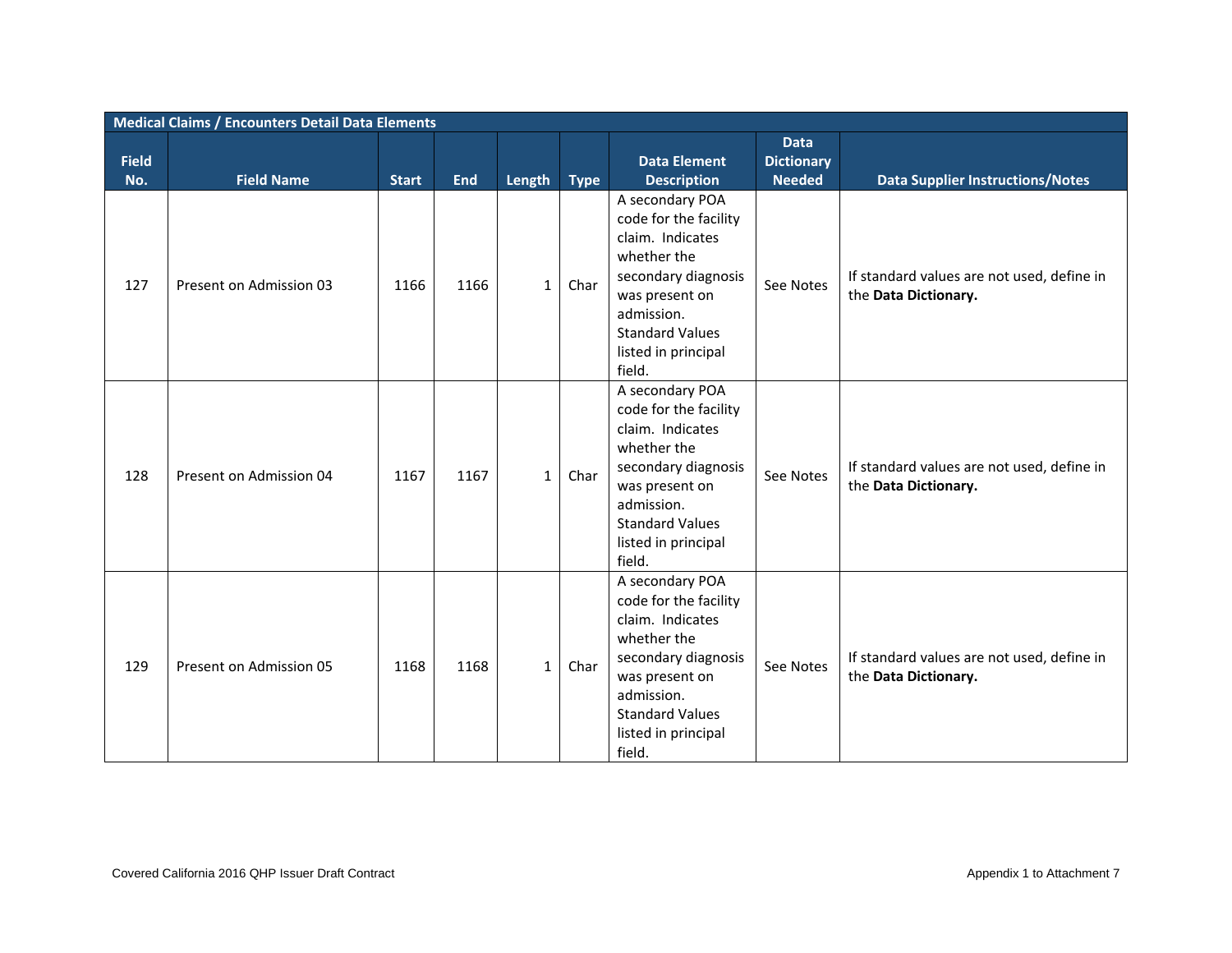|              | <b>Medical Claims / Encounters Detail Data Elements</b> |              |            |              |             |                                                                                                                                                                                               |                                                   |                                                                    |  |  |  |  |
|--------------|---------------------------------------------------------|--------------|------------|--------------|-------------|-----------------------------------------------------------------------------------------------------------------------------------------------------------------------------------------------|---------------------------------------------------|--------------------------------------------------------------------|--|--|--|--|
| <b>Field</b> |                                                         |              |            |              |             | <b>Data Element</b>                                                                                                                                                                           | <b>Data</b><br><b>Dictionary</b><br><b>Needed</b> |                                                                    |  |  |  |  |
| No.          | <b>Field Name</b>                                       | <b>Start</b> | <b>End</b> | Length       | <b>Type</b> | <b>Description</b><br>A secondary POA                                                                                                                                                         |                                                   | <b>Data Supplier Instructions/Notes</b>                            |  |  |  |  |
| 130          | Present on Admission 06                                 | 1169         | 1169       | $\mathbf{1}$ | Char        | code for the facility<br>claim. Indicates<br>whether the<br>secondary diagnosis<br>was present on<br>admission.<br><b>Standard Values</b><br>listed in principal<br>field.                    | See Notes                                         | If standard values are not used, define in<br>the Data Dictionary. |  |  |  |  |
| 131          | Present on Admission 07                                 | 1170         | 1170       | $\mathbf{1}$ | Char        | A secondary POA<br>code for the facility<br>claim. Indicates<br>whether the<br>secondary diagnosis<br>was present on<br>admission.<br><b>Standard Values</b><br>listed in principal<br>field. | See Notes                                         | If standard values are not used, define in<br>the Data Dictionary. |  |  |  |  |
| 132          | Present on Admission 08                                 | 1171         | 1171       | $\mathbf{1}$ | Char        | A secondary POA<br>code for the facility<br>claim. Indicates<br>whether the<br>secondary diagnosis<br>was present on<br>admission.<br><b>Standard Values</b><br>listed in principal<br>field. | See Notes                                         | If standard values are not used, define in<br>the Data Dictionary. |  |  |  |  |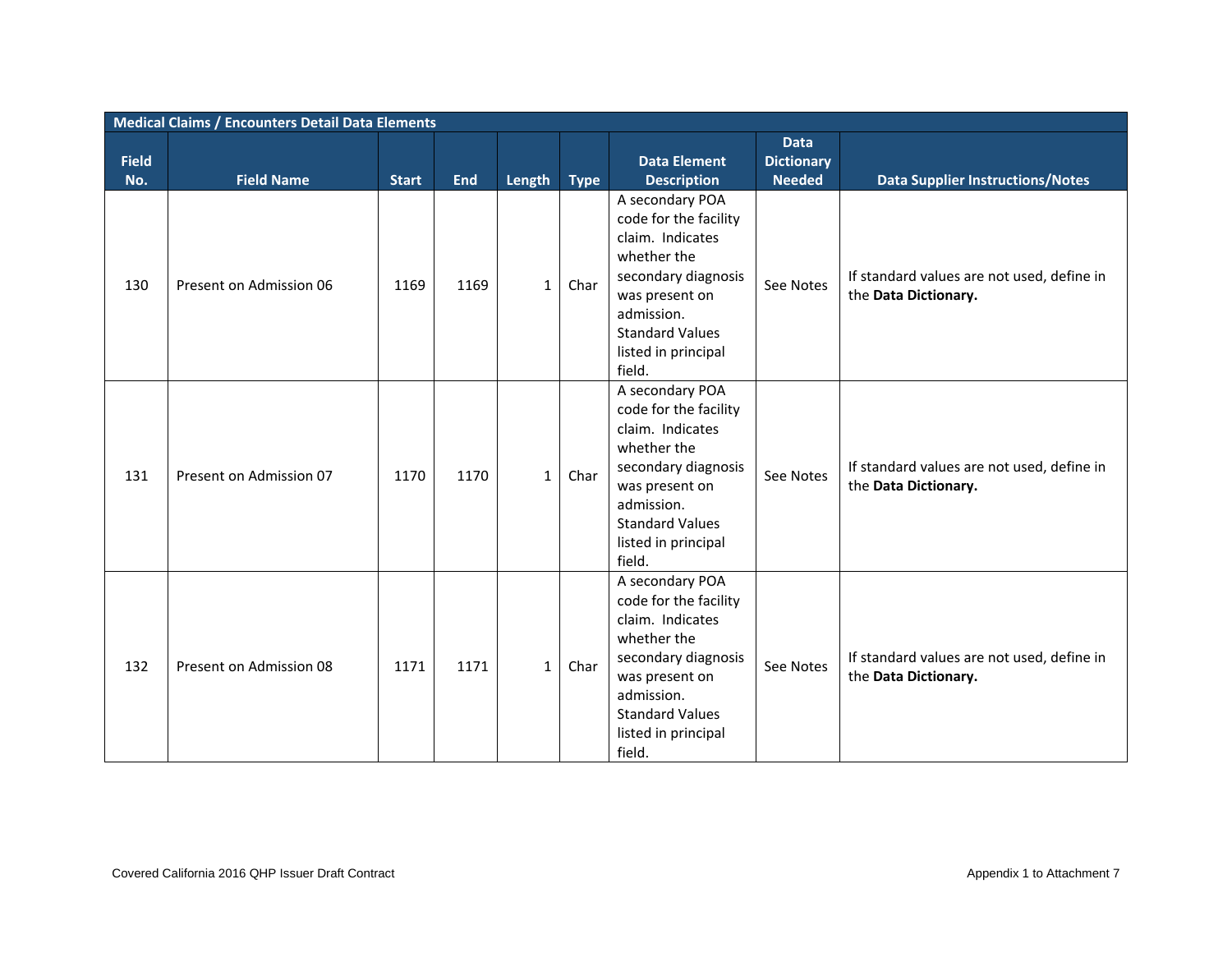|                     | <b>Medical Claims / Encounters Detail Data Elements</b> |              |                    |                        |                     |                                                                                                                                                                                                                     |                                                   |                                                                                                               |  |  |  |  |
|---------------------|---------------------------------------------------------|--------------|--------------------|------------------------|---------------------|---------------------------------------------------------------------------------------------------------------------------------------------------------------------------------------------------------------------|---------------------------------------------------|---------------------------------------------------------------------------------------------------------------|--|--|--|--|
| <b>Field</b><br>No. | <b>Field Name</b>                                       | <b>Start</b> |                    |                        |                     | <b>Data Element</b>                                                                                                                                                                                                 | <b>Data</b><br><b>Dictionary</b><br><b>Needed</b> |                                                                                                               |  |  |  |  |
| 133                 | Present on Admission 09                                 | 1172         | <b>End</b><br>1172 | Length<br>$\mathbf{1}$ | <b>Type</b><br>Char | <b>Description</b><br>A secondary POA<br>code for the facility<br>claim. Indicates<br>whether the<br>secondary diagnosis<br>was present on<br>admission.<br><b>Standard Values</b><br>listed in principal<br>field. | See Notes                                         | <b>Data Supplier Instructions/Notes</b><br>If standard values are not used, define in<br>the Data Dictionary. |  |  |  |  |
| 134                 | Present on Admission 10                                 | 1173         | 1173               | $\mathbf{1}$           | Char                | A secondary POA<br>code for the facility<br>claim. Indicates<br>whether the<br>secondary diagnosis<br>was present on<br>admission.<br><b>Standard Values</b><br>listed in principal<br>field.                       | See Notes                                         | If standard values are not used, define in<br>the Data Dictionary.                                            |  |  |  |  |
| 135                 | Present on Admission 11                                 | 1174         | 1174               | $\mathbf{1}$           | Char                | A secondary POA<br>code for the facility<br>claim. Indicates<br>whether the<br>secondary diagnosis<br>was present on<br>admission.<br><b>Standard Values</b><br>listed in principal<br>field.                       | See Notes                                         | If standard values are not used, define in<br>the Data Dictionary.                                            |  |  |  |  |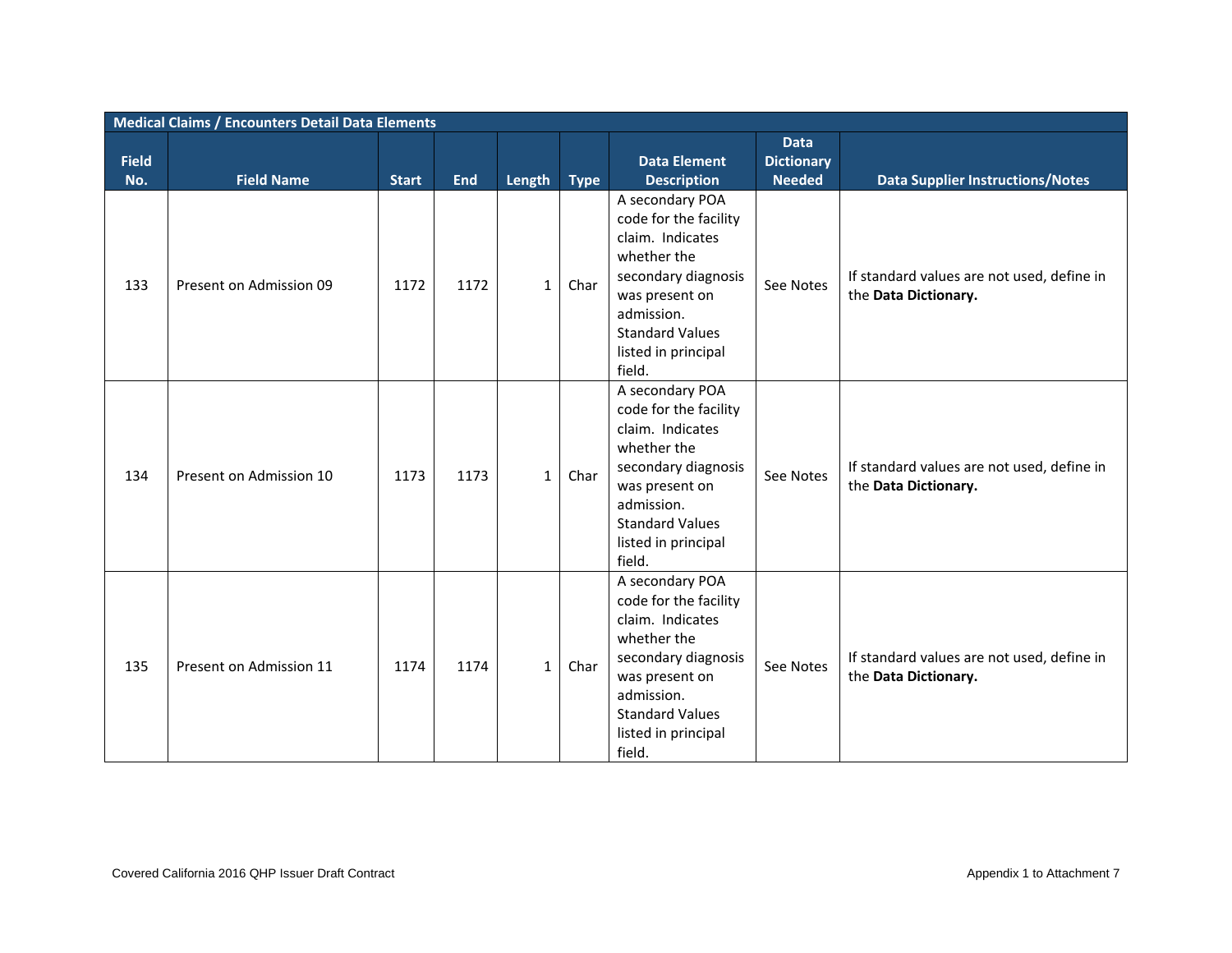|                     | <b>Medical Claims / Encounters Detail Data Elements</b> |              |            |              |             |                                                                                                                                                                                               |                                                   |                                                                    |  |  |  |  |
|---------------------|---------------------------------------------------------|--------------|------------|--------------|-------------|-----------------------------------------------------------------------------------------------------------------------------------------------------------------------------------------------|---------------------------------------------------|--------------------------------------------------------------------|--|--|--|--|
| <b>Field</b><br>No. | <b>Field Name</b>                                       | <b>Start</b> | <b>End</b> | Length       | <b>Type</b> | <b>Data Element</b><br><b>Description</b>                                                                                                                                                     | <b>Data</b><br><b>Dictionary</b><br><b>Needed</b> | <b>Data Supplier Instructions/Notes</b>                            |  |  |  |  |
|                     |                                                         |              |            |              |             | A secondary POA                                                                                                                                                                               |                                                   |                                                                    |  |  |  |  |
| 136                 | Present on Admission 12                                 | 1175         | 1175       | $\mathbf{1}$ | Char        | code for the facility<br>claim. Indicates<br>whether the<br>secondary diagnosis<br>was present on<br>admission.<br><b>Standard Values</b><br>listed in principal<br>field.                    | See Notes                                         | If standard values are not used, define in<br>the Data Dictionary. |  |  |  |  |
| 137                 | Present on Admission 13                                 | 1176         | 1176       | $\mathbf{1}$ | Char        | A secondary POA<br>code for the facility<br>claim. Indicates<br>whether the<br>secondary diagnosis<br>was present on<br>admission.<br><b>Standard Values</b><br>listed in principal<br>field. | See Notes                                         | If standard values are not used, define in<br>the Data Dictionary. |  |  |  |  |
| 138                 | Present on Admission 14                                 | 1177         | 1177       | $\mathbf{1}$ | Char        | A secondary POA<br>code for the facility<br>claim. Indicates<br>whether the<br>secondary diagnosis<br>was present on<br>admission.<br><b>Standard Values</b><br>listed in principal<br>field. | See Notes                                         | If standard values are not used, define in<br>the Data Dictionary. |  |  |  |  |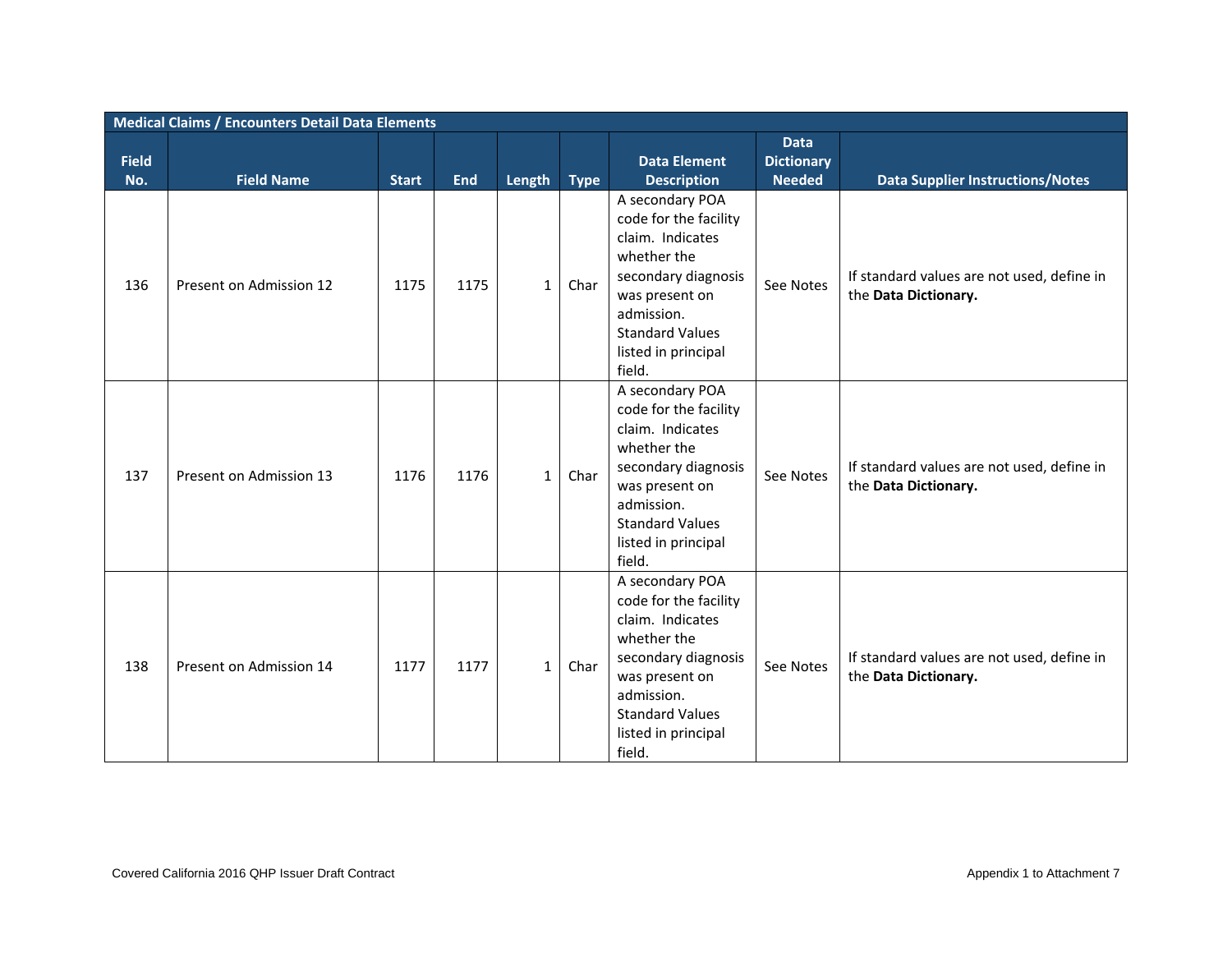|              | <b>Medical Claims / Encounters Detail Data Elements</b> |                      |                    |                        |                     |                                                                                                                                                                                                           |                                  |                                                                                                               |  |  |  |  |
|--------------|---------------------------------------------------------|----------------------|--------------------|------------------------|---------------------|-----------------------------------------------------------------------------------------------------------------------------------------------------------------------------------------------------------|----------------------------------|---------------------------------------------------------------------------------------------------------------|--|--|--|--|
| <b>Field</b> |                                                         |                      |                    |                        |                     | <b>Data Element</b>                                                                                                                                                                                       | <b>Data</b><br><b>Dictionary</b> |                                                                                                               |  |  |  |  |
| No.<br>139   | <b>Field Name</b><br>Present on Admission 15            | <b>Start</b><br>1178 | <b>End</b><br>1178 | Length<br>$\mathbf{1}$ | <b>Type</b><br>Char | <b>Description</b><br>A secondary POA<br>code for the facility<br>claim. Indicates<br>whether the<br>secondary diagnosis<br>was present on<br>admission.<br><b>Standard Values</b><br>listed in principal | <b>Needed</b><br>See Notes       | <b>Data Supplier Instructions/Notes</b><br>If standard values are not used, define in<br>the Data Dictionary. |  |  |  |  |
| 140          | Present on Admission 16                                 | 1179                 | 1179               | $\mathbf{1}$           | Char                | field.<br>A secondary POA<br>code for the facility<br>claim. Indicates<br>whether the<br>secondary diagnosis<br>was present on<br>admission.<br><b>Standard Values</b><br>listed in principal<br>field.   | See Notes                        | If standard values are not used, define in<br>the Data Dictionary.                                            |  |  |  |  |
| 141          | Present on Admission 17                                 | 1180                 | 1180               | $\mathbf{1}$           | Char                | A secondary POA<br>code for the facility<br>claim. Indicates<br>whether the<br>secondary diagnosis<br>was present on<br>admission.<br><b>Standard Values</b><br>listed in principal<br>field.             | See Notes                        | If standard values are not used, define in<br>the Data Dictionary.                                            |  |  |  |  |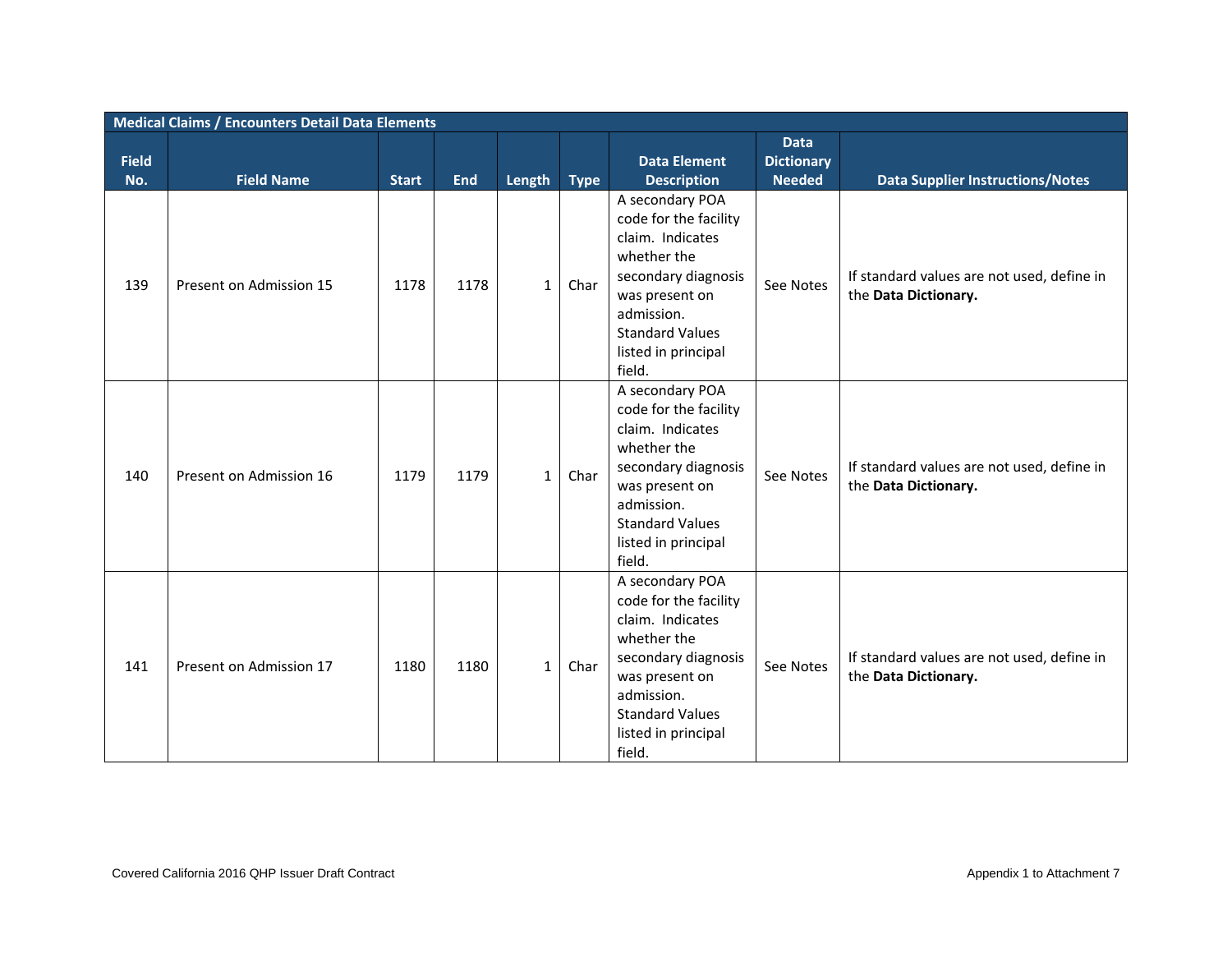|                     | <b>Medical Claims / Encounters Detail Data Elements</b> |              |                    |                        |                     |                                                                                                                                                                                                                     |                                                   |                                                                                                               |  |  |  |  |
|---------------------|---------------------------------------------------------|--------------|--------------------|------------------------|---------------------|---------------------------------------------------------------------------------------------------------------------------------------------------------------------------------------------------------------------|---------------------------------------------------|---------------------------------------------------------------------------------------------------------------|--|--|--|--|
| <b>Field</b><br>No. | <b>Field Name</b>                                       | <b>Start</b> |                    |                        |                     | <b>Data Element</b>                                                                                                                                                                                                 | <b>Data</b><br><b>Dictionary</b><br><b>Needed</b> |                                                                                                               |  |  |  |  |
| 142                 | Present on Admission 18                                 | 1181         | <b>End</b><br>1181 | Length<br>$\mathbf{1}$ | <b>Type</b><br>Char | <b>Description</b><br>A secondary POA<br>code for the facility<br>claim. Indicates<br>whether the<br>secondary diagnosis<br>was present on<br>admission.<br><b>Standard Values</b><br>listed in principal<br>field. | See Notes                                         | <b>Data Supplier Instructions/Notes</b><br>If standard values are not used, define in<br>the Data Dictionary. |  |  |  |  |
| 143                 | Present on Admission 19                                 | 1182         | 1182               | $\mathbf{1}$           | Char                | A secondary POA<br>code for the facility<br>claim. Indicates<br>whether the<br>secondary diagnosis<br>was present on<br>admission.<br><b>Standard Values</b><br>listed in principal<br>field.                       | See Notes                                         | If standard values are not used, define in<br>the Data Dictionary.                                            |  |  |  |  |
| 144                 | Present on Admission 20                                 | 1183         | 1183               | $\mathbf{1}$           | Char                | A secondary POA<br>code for the facility<br>claim. Indicates<br>whether the<br>secondary diagnosis<br>was present on<br>admission.<br><b>Standard Values</b><br>listed in principal<br>field.                       | See Notes                                         | If standard values are not used, define in<br>the Data Dictionary.                                            |  |  |  |  |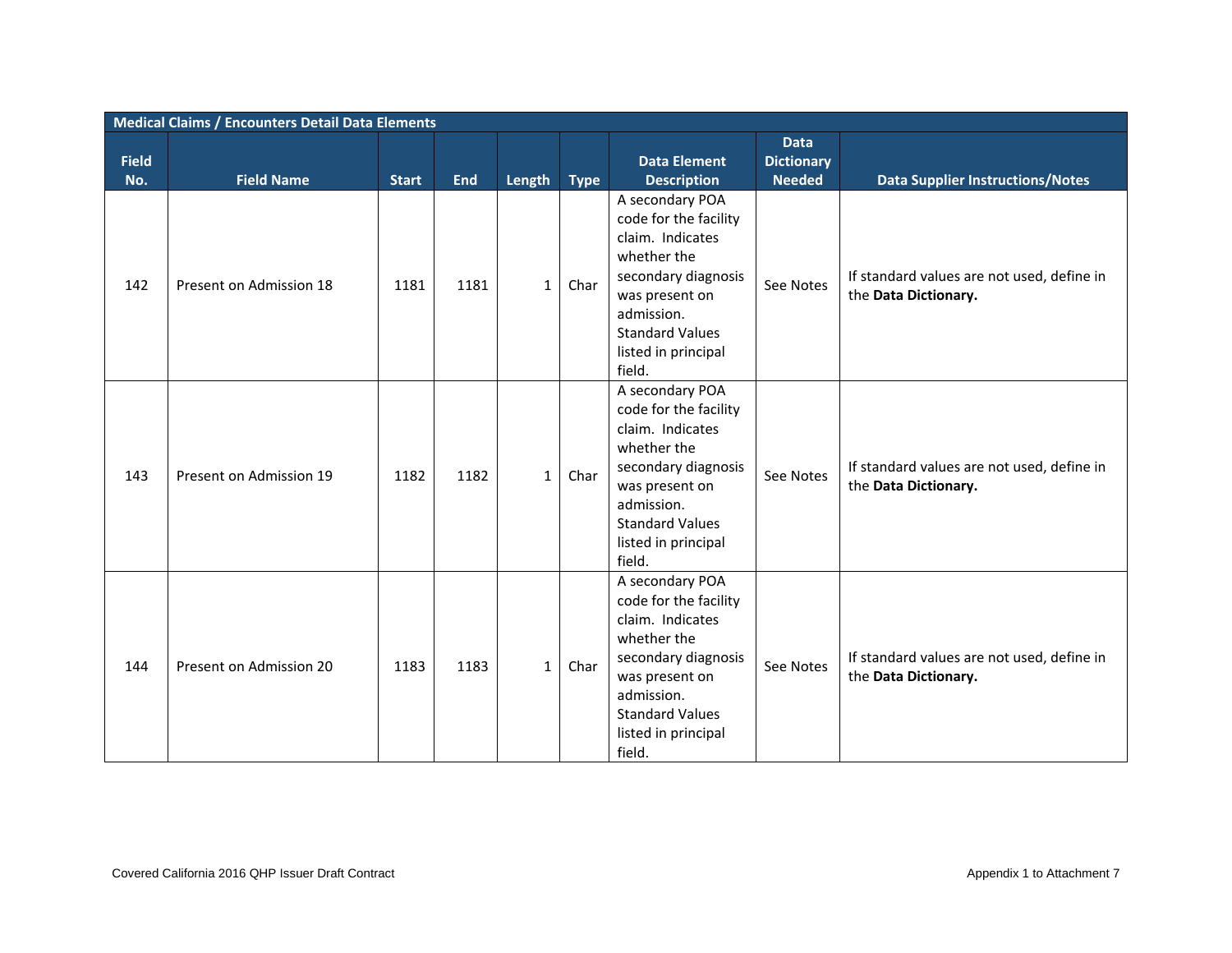|              | <b>Medical Claims / Encounters Detail Data Elements</b> |                      |                    |                        |                     |                                                                                                                                                                                                                     |                                                   |                                                                                                               |  |  |  |
|--------------|---------------------------------------------------------|----------------------|--------------------|------------------------|---------------------|---------------------------------------------------------------------------------------------------------------------------------------------------------------------------------------------------------------------|---------------------------------------------------|---------------------------------------------------------------------------------------------------------------|--|--|--|
| <b>Field</b> |                                                         |                      |                    |                        |                     | <b>Data Element</b>                                                                                                                                                                                                 | <b>Data</b><br><b>Dictionary</b><br><b>Needed</b> |                                                                                                               |  |  |  |
| No.<br>145   | <b>Field Name</b><br>Present on Admission 21            | <b>Start</b><br>1184 | <b>End</b><br>1184 | Length<br>$\mathbf{1}$ | <b>Type</b><br>Char | <b>Description</b><br>A secondary POA<br>code for the facility<br>claim. Indicates<br>whether the<br>secondary diagnosis<br>was present on<br>admission.<br><b>Standard Values</b><br>listed in principal<br>field. | See Notes                                         | <b>Data Supplier Instructions/Notes</b><br>If standard values are not used, define in<br>the Data Dictionary. |  |  |  |
| 146          | Present on Admission 22                                 | 1185                 | 1185               | $\mathbf{1}$           | Char                | A secondary POA<br>code for the facility<br>claim. Indicates<br>whether the<br>secondary diagnosis<br>was present on<br>admission.<br><b>Standard Values</b><br>listed in principal<br>field.                       | See Notes                                         | If standard values are not used, define in<br>the Data Dictionary.                                            |  |  |  |
| 147          | Present on Admission 23                                 | 1186                 | 1186               | $\mathbf{1}$           | Char                | A secondary POA<br>code for the facility<br>claim. Indicates<br>whether the<br>secondary diagnosis<br>was present on<br>admission.<br><b>Standard Values</b><br>listed in principal<br>field.                       | See Notes                                         | If standard values are not used, define in<br>the Data Dictionary.                                            |  |  |  |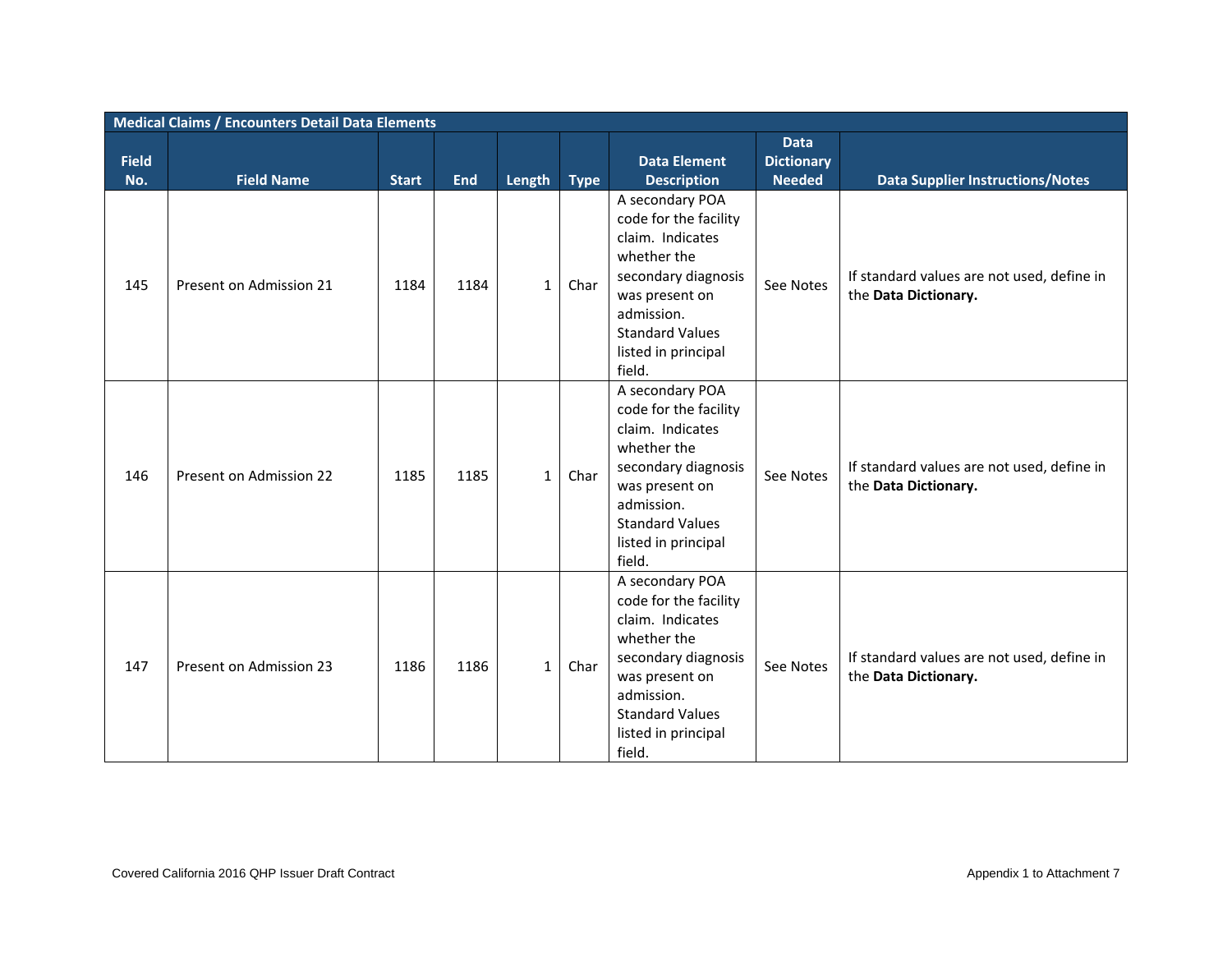|                     | <b>Medical Claims / Encounters Detail Data Elements</b> |              |            |                |             |                                                                                                                                                                                               |                                                   |                                                                    |  |  |  |  |
|---------------------|---------------------------------------------------------|--------------|------------|----------------|-------------|-----------------------------------------------------------------------------------------------------------------------------------------------------------------------------------------------|---------------------------------------------------|--------------------------------------------------------------------|--|--|--|--|
| <b>Field</b><br>No. | <b>Field Name</b>                                       | <b>Start</b> | <b>End</b> | Length         | <b>Type</b> | <b>Data Element</b><br><b>Description</b>                                                                                                                                                     | <b>Data</b><br><b>Dictionary</b><br><b>Needed</b> | <b>Data Supplier Instructions/Notes</b>                            |  |  |  |  |
| 148                 | Present on Admission 24                                 | 1187         | 1187       | $\mathbf{1}$   | Char        | A secondary POA<br>code for the facility<br>claim. Indicates<br>whether the<br>secondary diagnosis<br>was present on<br>admission.<br><b>Standard Values</b><br>listed in principal<br>field. | See Notes                                         | If standard values are not used, define in<br>the Data Dictionary. |  |  |  |  |
| 149                 | Present on Admission 25                                 | 1188         | 1188       | $\mathbf{1}$   | Char        | A secondary POA<br>code for the facility<br>claim. Indicates<br>whether the<br>secondary diagnosis<br>was present on<br>admission.<br><b>Standard Values</b><br>listed in principal<br>field. | See Notes                                         | If standard values are not used, define in<br>the Data Dictionary. |  |  |  |  |
| 150                 | DRG MS Payment Code                                     | 1189         | 1191       | $\overline{3}$ | Char        | The Diagnosis<br>Related Group (MS-<br>DRG) code under<br>which the claim was<br>paid.                                                                                                        |                                                   |                                                                    |  |  |  |  |
| 151                 | <b>ICD Version</b>                                      | 1192         | 1192       | $\mathbf{1}$   | Char        | The ICD version or<br>qualifier code that<br>identifies either ICD-<br>9 (9) or ICD-10 (0)<br>diagnosis and<br>procedure codes on<br>the facility claim.                                      | See Notes                                         | If 0 and 9 not used, values defined in the<br>Data Dictionary.     |  |  |  |  |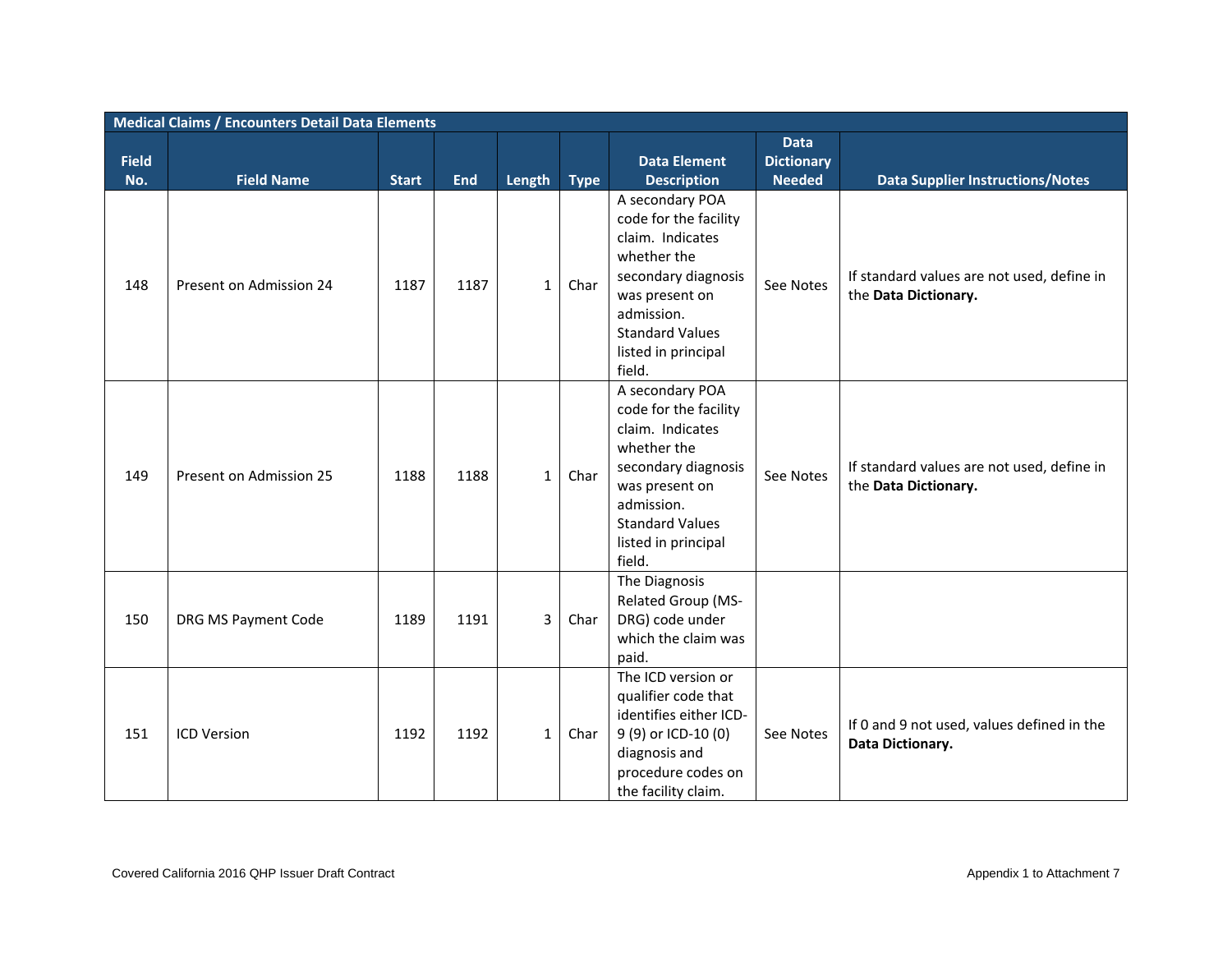|                     | <b>Medical Claims / Encounters Detail Data Elements</b> |              |            |              |             |                                                                                                                                                                            |                                                   |                                                                                                       |  |  |  |  |
|---------------------|---------------------------------------------------------|--------------|------------|--------------|-------------|----------------------------------------------------------------------------------------------------------------------------------------------------------------------------|---------------------------------------------------|-------------------------------------------------------------------------------------------------------|--|--|--|--|
| <b>Field</b><br>No. | <b>Field Name</b>                                       | <b>Start</b> | <b>End</b> | Length       | <b>Type</b> | <b>Data Element</b><br><b>Description</b>                                                                                                                                  | <b>Data</b><br><b>Dictionary</b><br><b>Needed</b> | <b>Data Supplier Instructions/Notes</b>                                                               |  |  |  |  |
| 152                 | <b>Tax Amount</b>                                       | 1193         | 1202       | 10           | <b>Num</b>  | The amount<br>charged by some<br>states per medical<br>claim.                                                                                                              |                                                   | Not required at this time. Set all values to<br>zero to accommodate the two-digit<br>implied decimal. |  |  |  |  |
| 153                 | Tax Type Code                                           | 1203         | 1203       | 1            | Char        | Data Supplier<br>specific code<br>identifying the state<br>and/or type of tax.                                                                                             | Yes                                               | Blank fill this field at this time.                                                                   |  |  |  |  |
| 154                 | <b>NDC Number Code</b>                                  | 1204         | 1214       | 11           | Char        | The FDA (Food and<br>Drug<br>Administration)<br>registered number<br>for the drug. Please<br>include for any<br>drugs dispensed in<br>the medical setting<br>if available. |                                                   | Please leave out the dashes.                                                                          |  |  |  |  |
| 155                 | <b>Penalty Amount</b>                                   | 1215         | 1224       | 10           | Num         | Penalty amount on<br>the claim                                                                                                                                             |                                                   |                                                                                                       |  |  |  |  |
| 156                 | Referral Indicator                                      | 1225         | 1225       | $\mathbf{1}$ | Char        | Indicates if patient<br>was referred                                                                                                                                       |                                                   |                                                                                                       |  |  |  |  |
| 157                 | Non-Medicare Paid Amount                                | 1226         | 1235       | 10           | Num         | Third party amount,<br>non-Medicare                                                                                                                                        |                                                   |                                                                                                       |  |  |  |  |
| 158                 | <b>Withhold Amount</b>                                  | 1236         | 1245       | 10           | Num         | Amount withheld                                                                                                                                                            |                                                   |                                                                                                       |  |  |  |  |
| 159                 | Filler                                                  | 1246         | 1699       | 454          | Char        | Reserved for future<br>use                                                                                                                                                 |                                                   | Fill with blanks                                                                                      |  |  |  |  |
| 160                 | Record Type                                             | 1700         | 1700       | $\mathbf{1}$ | Char        | Record type<br>identifier                                                                                                                                                  |                                                   | Hard Code to "D"                                                                                      |  |  |  |  |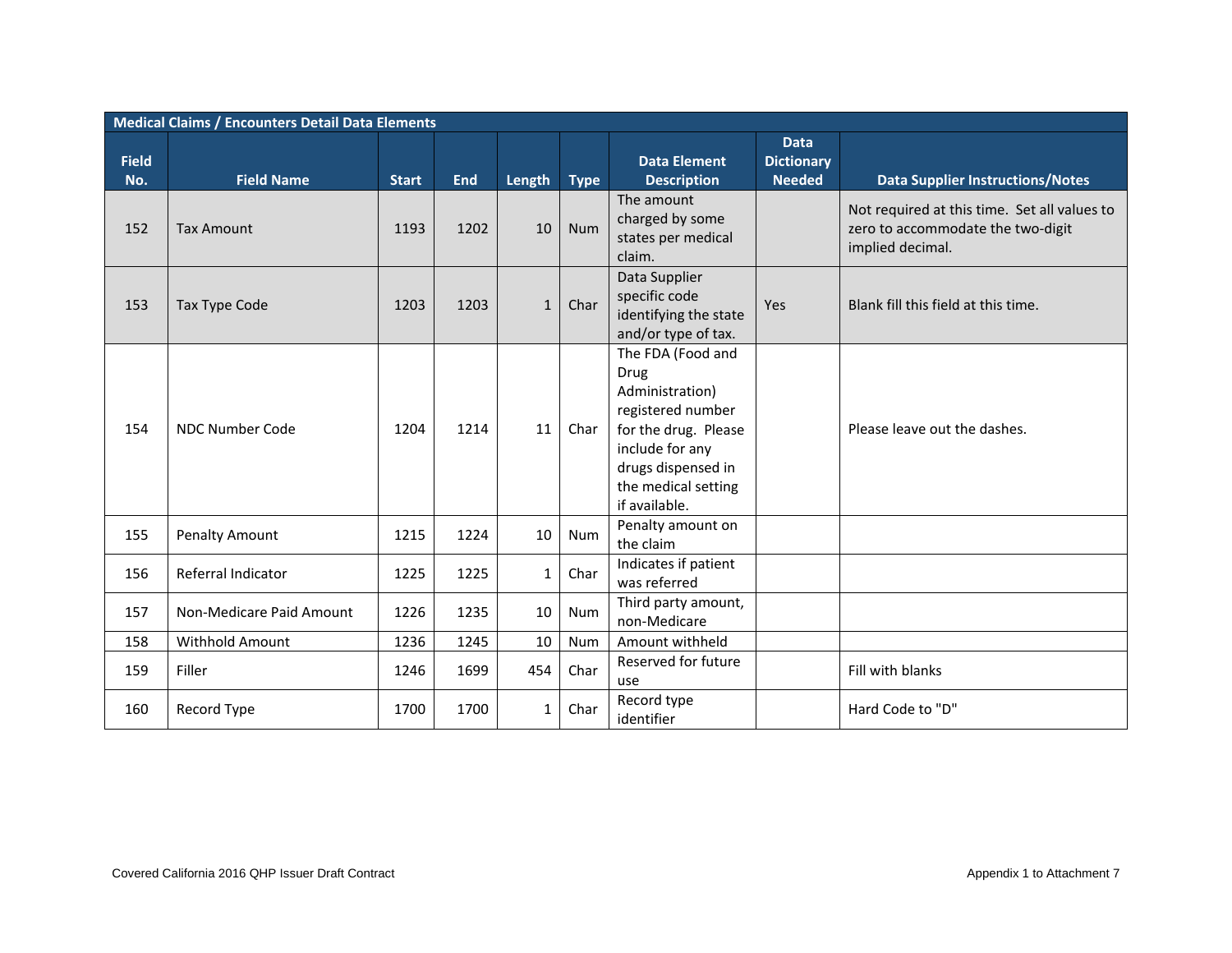|                | <b>Medical Claims / Encounters Trailer Data Elements</b> |              |            |        |             |                                   |                                                                                                                     |  |  |  |  |  |  |
|----------------|----------------------------------------------------------|--------------|------------|--------|-------------|-----------------------------------|---------------------------------------------------------------------------------------------------------------------|--|--|--|--|--|--|
| <b>Field</b>   |                                                          |              |            |        |             | <b>Data Element</b>               |                                                                                                                     |  |  |  |  |  |  |
| No.            | <b>Field Name</b>                                        | <b>Start</b> | <b>End</b> | Length | <b>Type</b> | <b>Description</b>                | <b>Data Supplier Instructions/Notes</b>                                                                             |  |  |  |  |  |  |
|                | Data Start Date                                          |              | 10         | 10     | Date        | Data Start Date                   | MM/DD/CCYY format - i.e. 09/01/2014<br>This will represent the 1st day of the month for which<br>data is provided.  |  |  |  |  |  |  |
| $\overline{2}$ | Data End Date                                            | 11           | 20         | 10     | Date        | Data End Date                     | MM/DD/CCYY format - i.e. 09/30/2014<br>This will represent the last day of the month for which<br>data is provided. |  |  |  |  |  |  |
| 3              | <b>Record Count</b>                                      | 21           | 30         | 10     | Num         | Number of Records<br>on File      | The count of records provided in the data including the<br>Trailer Record.                                          |  |  |  |  |  |  |
| 4              | Total Net Payments                                       | 31           | 44         | 14     | Num         | Total net payments<br>on the file | The sum of net payments provided in the file                                                                        |  |  |  |  |  |  |
| 5              | Filler                                                   | 45           | 1699       | 1655   | Char        | Reserved for future<br>use        | Fill with Blanks                                                                                                    |  |  |  |  |  |  |
| 6              | Record Type                                              | 1700         | 1700       |        | Char        | Record Type<br>Identifier         | Hard Code 'T'                                                                                                       |  |  |  |  |  |  |

|                     | <b>Drug Claims Detail Data Elements</b> |              |            |        |             |                                                                                                                                                     |                                                   |                                         |  |  |  |
|---------------------|-----------------------------------------|--------------|------------|--------|-------------|-----------------------------------------------------------------------------------------------------------------------------------------------------|---------------------------------------------------|-----------------------------------------|--|--|--|
| <b>Field</b><br>No. | <b>Field Name</b>                       | <b>Start</b> | <b>End</b> | Length | <b>Type</b> | <b>Data Element</b><br><b>Description</b>                                                                                                           | <b>Data</b><br><b>Dictionary</b><br><b>Needed</b> | <b>Data Supplier Instructions/Notes</b> |  |  |  |
|                     | Subscriber SSN                          | $\mathbf{1}$ | 9          | 9      | Char        | The unique<br>identifier (Social<br>Security Number)<br>for the subscriber<br>(contract holder,<br>employee) and their<br>associated<br>dependents. |                                                   | Blank fill this field at this time.     |  |  |  |
| 2                   | <b>CC Subscriber ID</b>                 | 10           | 29         | 20     | Char        | Unique code<br>assigned by CC to<br>the subscriber                                                                                                  |                                                   |                                         |  |  |  |
| 3                   | Enrollee/member SSN                     | 30           | 38         | 9      | Char        | Member's Social<br><b>Security Number</b>                                                                                                           |                                                   | Blank fill this field at this time.     |  |  |  |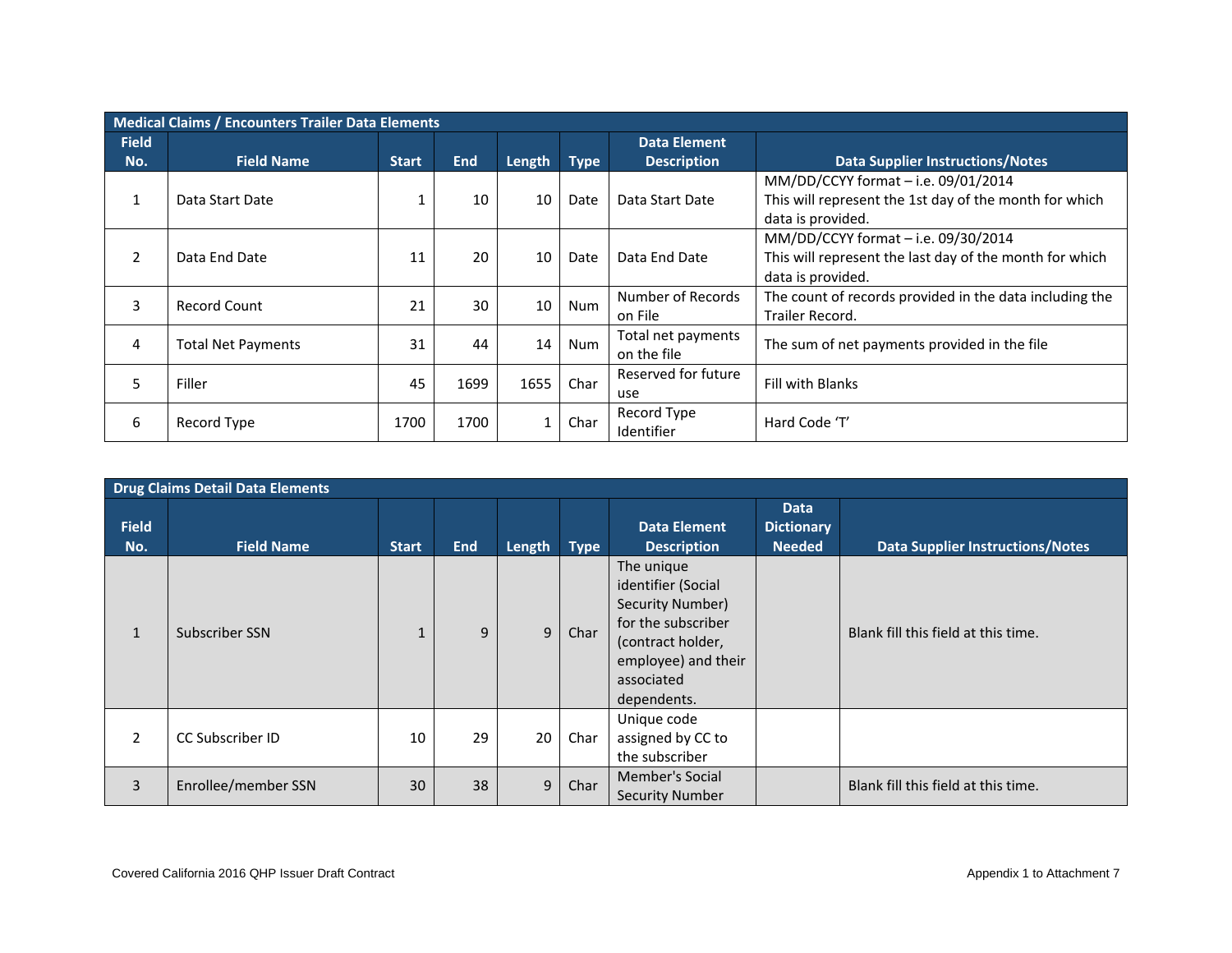|                     | <b>Drug Claims Detail Data Elements</b> |              |            |              |      |                                                                   |                                                   |                                                                                                                                                                                                                                                                                |  |  |  |  |
|---------------------|-----------------------------------------|--------------|------------|--------------|------|-------------------------------------------------------------------|---------------------------------------------------|--------------------------------------------------------------------------------------------------------------------------------------------------------------------------------------------------------------------------------------------------------------------------------|--|--|--|--|
| <b>Field</b><br>No. | <b>Field Name</b>                       | <b>Start</b> | <b>End</b> | Length Type  |      | <b>Data Element</b><br><b>Description</b>                         | <b>Data</b><br><b>Dictionary</b><br><b>Needed</b> | <b>Data Supplier Instructions/Notes</b>                                                                                                                                                                                                                                        |  |  |  |  |
| 4                   | CC Member ID                            | 39           | 58         | 20           | Char | The member ID as<br>assigned by Covered<br>California             |                                                   |                                                                                                                                                                                                                                                                                |  |  |  |  |
| 5                   | Plan Member ID                          | 59           | 78         | 20           | Char | Unique code<br>assigned by health<br>plan to identify a<br>member |                                                   | Blank fill this field at this time.                                                                                                                                                                                                                                            |  |  |  |  |
| 6                   | Policy ID                               | 79           | 98         | 20           | Char | Policy ID assigned<br>by health plan                              |                                                   | Blank fill this field at this time.                                                                                                                                                                                                                                            |  |  |  |  |
| $\overline{7}$      | Claim ID                                | 99           | 148        | 50           | Char | The client-specific<br>identifier of the<br>claim.                |                                                   |                                                                                                                                                                                                                                                                                |  |  |  |  |
| 8                   | Date of Birth                           | 149          | 158        | 10           | Date | The birth date of<br>the person.                                  |                                                   | MM/DD/CCYY format<br>The member's birth date is part of the<br>Person ID key and is, therefore, critical to<br>tagging claims to eligibility.<br>The four-digit year is required for date of<br>birth. The century cannot be accurately<br>assigned based on a two-digit year. |  |  |  |  |
| 9                   | Gender Code                             | 159          | 159        | $\mathbf{1}$ | Char | The member's<br>gender code.                                      |                                                   | "M" or "F"<br>The member's gender is part of the<br>Person ID key and is, therefore, critical to<br>tagging claims to eligibility.                                                                                                                                             |  |  |  |  |
| 10                  | Adjustment Type Code                    | 160          | 160        | $\mathbf{1}$ | Char | Client-specific code<br>for the claim<br>adjustment type          | Yes                                               | Adjustment Type values will be identified<br>in the Data Dictionary.                                                                                                                                                                                                           |  |  |  |  |
| 11                  | <b>Allowed Amount</b>                   | 161          | 170        | 10           | Num  | The maximum<br>amount allowed by<br>the plan for<br>payment.      |                                                   | Format 9(8)v99 (2 - digit, implied decimal)                                                                                                                                                                                                                                    |  |  |  |  |
| 12                  | <b>Charge Submitted</b>                 | 171          | 180        | 10           | Num  | The submitted or<br>billed charge<br>amount                       |                                                   | Format 9(8)v99 (2 - digit, implied decimal)                                                                                                                                                                                                                                    |  |  |  |  |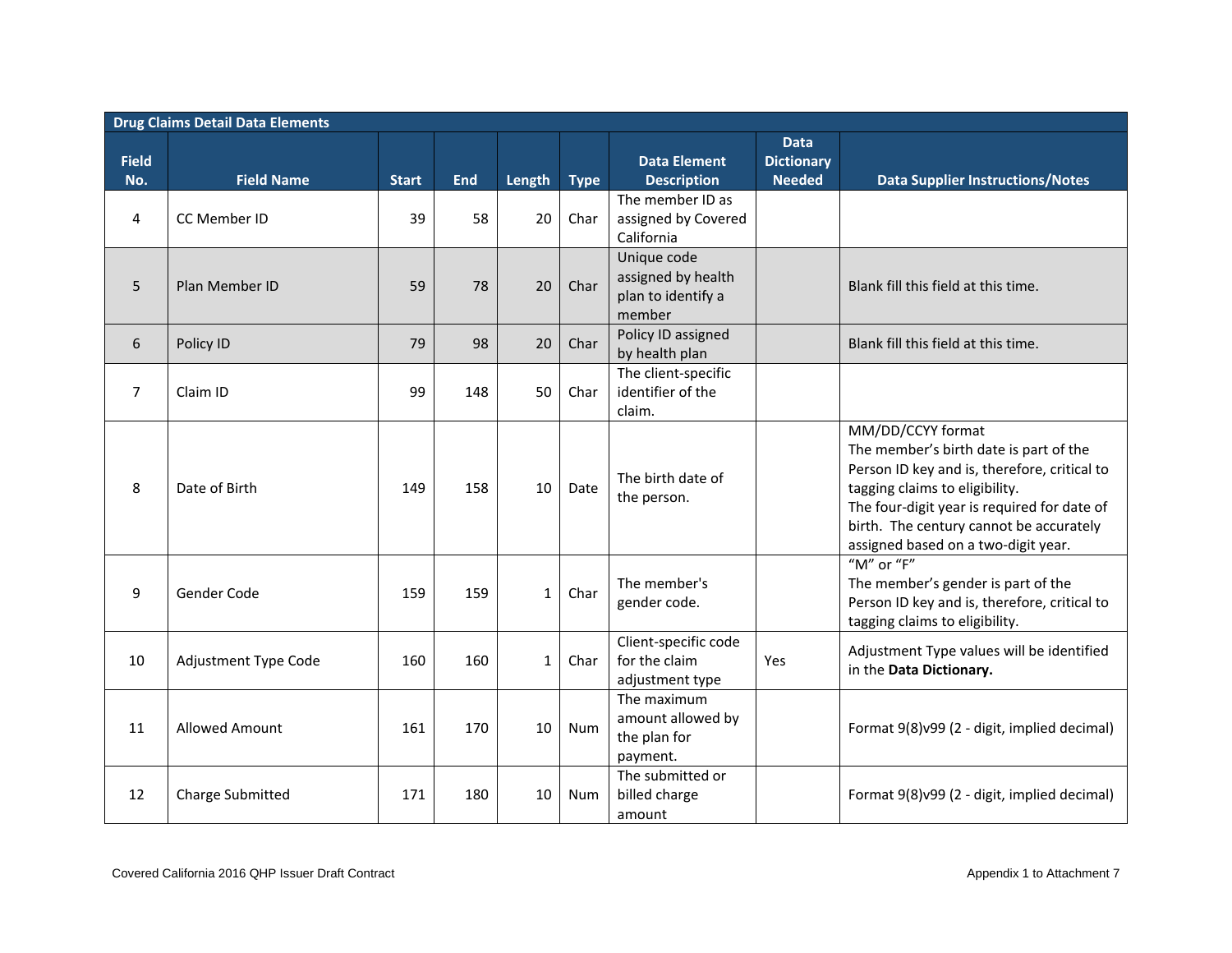|              | <b>Drug Claims Detail Data Elements</b> |              |            |        |             |                                                                                                  |                                  |                                                                |  |  |  |  |
|--------------|-----------------------------------------|--------------|------------|--------|-------------|--------------------------------------------------------------------------------------------------|----------------------------------|----------------------------------------------------------------|--|--|--|--|
| <b>Field</b> |                                         |              |            |        |             | <b>Data Element</b>                                                                              | <b>Data</b><br><b>Dictionary</b> |                                                                |  |  |  |  |
| No.          | <b>Field Name</b>                       | <b>Start</b> | <b>End</b> | Length | <b>Type</b> | <b>Description</b>                                                                               | <b>Needed</b>                    | <b>Data Supplier Instructions/Notes</b>                        |  |  |  |  |
| 13           | Claim Type Code                         | 181          | 183        | 3      | Char        | Client-specific code<br>for the type of claim                                                    | Yes                              | Claim Type Codes will be identified in the<br>Data Dictionary. |  |  |  |  |
| 14           | Coinsurance                             | 184          | 193        | 10     | <b>Num</b>  | The coinsurance<br>paid by the<br>subscriber as<br>specified in the plan<br>provision.           |                                  | Format 9(8)v99 (2 - digit, implied decimal)                    |  |  |  |  |
| 15           | Copayment                               | 194          | 203        | 10     | Num         | The copayment paid<br>by the subscriber as<br>specified in the plan<br>provision.                |                                  | Format 9(8)v99 (2 - digit, implied decimal)                    |  |  |  |  |
| 16           | Date of Service                         | 204          | 213        | 10     | Date        | The date of service<br>for the drug claim.                                                       |                                  | MM/DD/CCYY format                                              |  |  |  |  |
| 17           | Date Paid                               | 214          | 223        | 10     | Date        | The date the claim<br>or data record was<br>paid.                                                |                                  | MM/DD/CCYY format<br>This is the check date.                   |  |  |  |  |
| 18           | Days Supply                             | 224          | 227        | 4      | Num         | The number of days<br>of drug therapy<br>covered by the<br>prescription.                         |                                  |                                                                |  |  |  |  |
| 19           | Deductible                              | 228          | 237        | 10     | <b>Num</b>  | The amount paid by<br>the subscriber<br>through the<br>deductible<br>arrangement of the<br>plan. |                                  | Format 9(8)v99 (2 - digit, implied decimal)                    |  |  |  |  |
| 20           | <b>Dispensing Fee</b>                   | 238          | 247        | 10     | Num         | An administrative<br>fee charged by the<br>pharmacy for<br>dispensing the<br>prescription.       |                                  | Format 9(8)v99 (2 - digit, implied decimal)                    |  |  |  |  |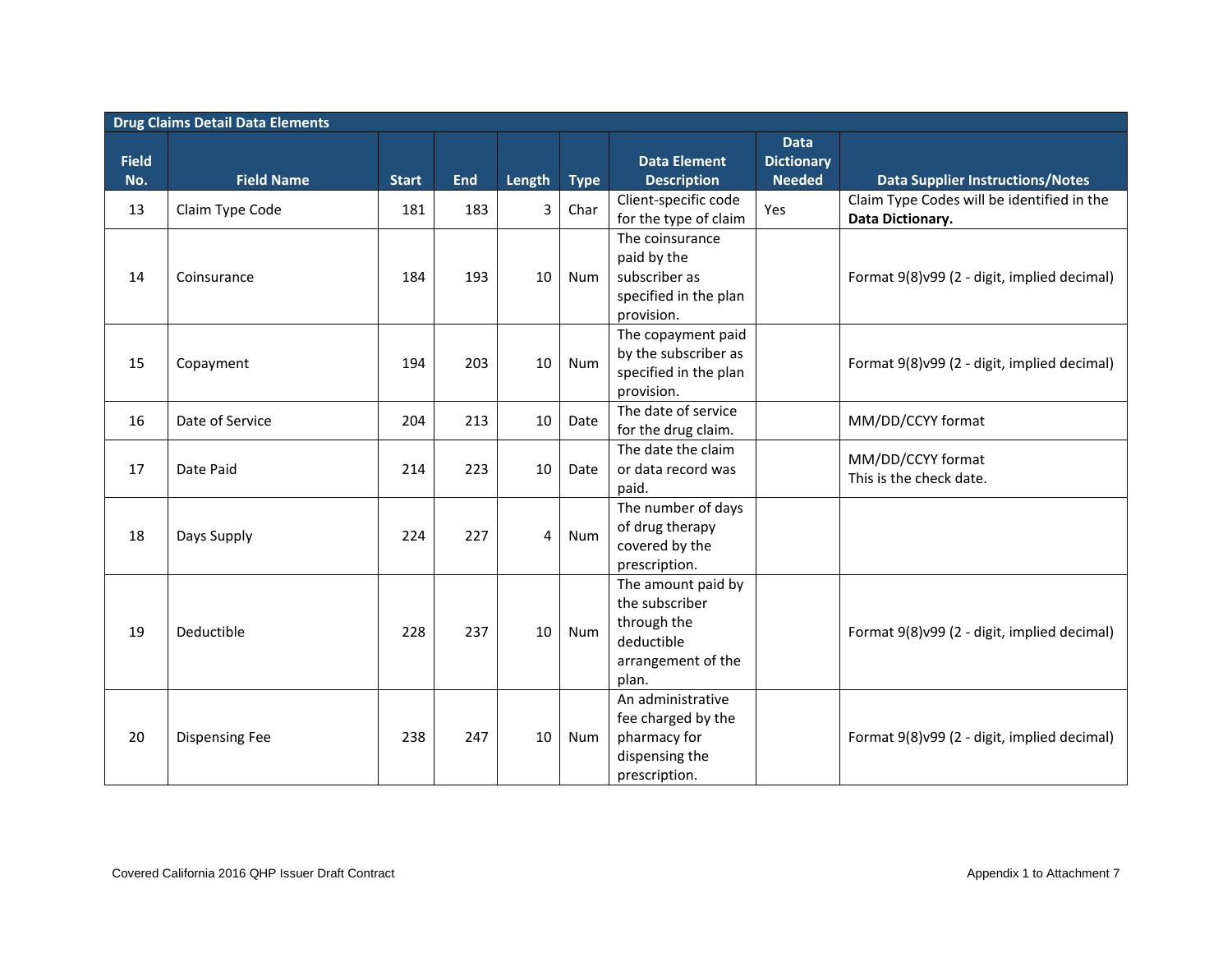|                     | <b>Drug Claims Detail Data Elements</b> |              |            |              |             |                                                                                                                                                                                    |                                                   |                                             |  |  |  |
|---------------------|-----------------------------------------|--------------|------------|--------------|-------------|------------------------------------------------------------------------------------------------------------------------------------------------------------------------------------|---------------------------------------------------|---------------------------------------------|--|--|--|
| <b>Field</b><br>No. | <b>Field Name</b>                       | <b>Start</b> | <b>End</b> | Length       | <b>Type</b> | <b>Data Element</b><br><b>Description</b>                                                                                                                                          | <b>Data</b><br><b>Dictionary</b><br><b>Needed</b> | <b>Data Supplier Instructions/Notes</b>     |  |  |  |
| 21                  | Formulary Indicator                     | 248          | 248        | $\mathbf{1}$ | Char        | An indicator that<br>the prescription<br>drug is included in<br>the formulary.                                                                                                     |                                                   | "Y" or "N"                                  |  |  |  |
| 22                  | Ingredient Cost                         | 249          | 258        | 10           | <b>Num</b>  | The charge or cost<br>associated with the<br>pharmaceutical<br>product.                                                                                                            |                                                   | Format 9(8)v99 (2 - digit, implied decimal) |  |  |  |
| 23                  | <b>Metric Quantity Dispensed</b>        | 259          | 269        | 11           | <b>Num</b>  | The number of units<br>dispensed for the<br>prescription drug<br>claim, as defined by<br>the NCPDPD<br>(National Council<br>for Prescription<br>Drug Programs)<br>standard format. |                                                   | Format 9(8)v99 (3 - digit, implied decimal) |  |  |  |
| 24                  | NDC Number Code                         | 270          | 280        | 11           | Char        | The FDA (Food and<br>Drug<br>Administration)<br>registered number<br>for the drug, as<br>reported on the<br>prescription drug<br>claims.                                           |                                                   | Please leave out the dashes.                |  |  |  |
| 25                  | Net Payment                             | 281          | 290        | 10           | Num         | The actual check<br>amount for the<br>record                                                                                                                                       |                                                   | Format 9(8)v99 (2 - digit, implied decimal) |  |  |  |
| 26                  | Network Paid Indicator                  | 291          | 291        | $\mathbf{1}$ | Char        | An indicator of<br>whether the claim<br>was paid at in-<br>network or out-of-<br>network level.                                                                                    |                                                   | "Y" or "N"                                  |  |  |  |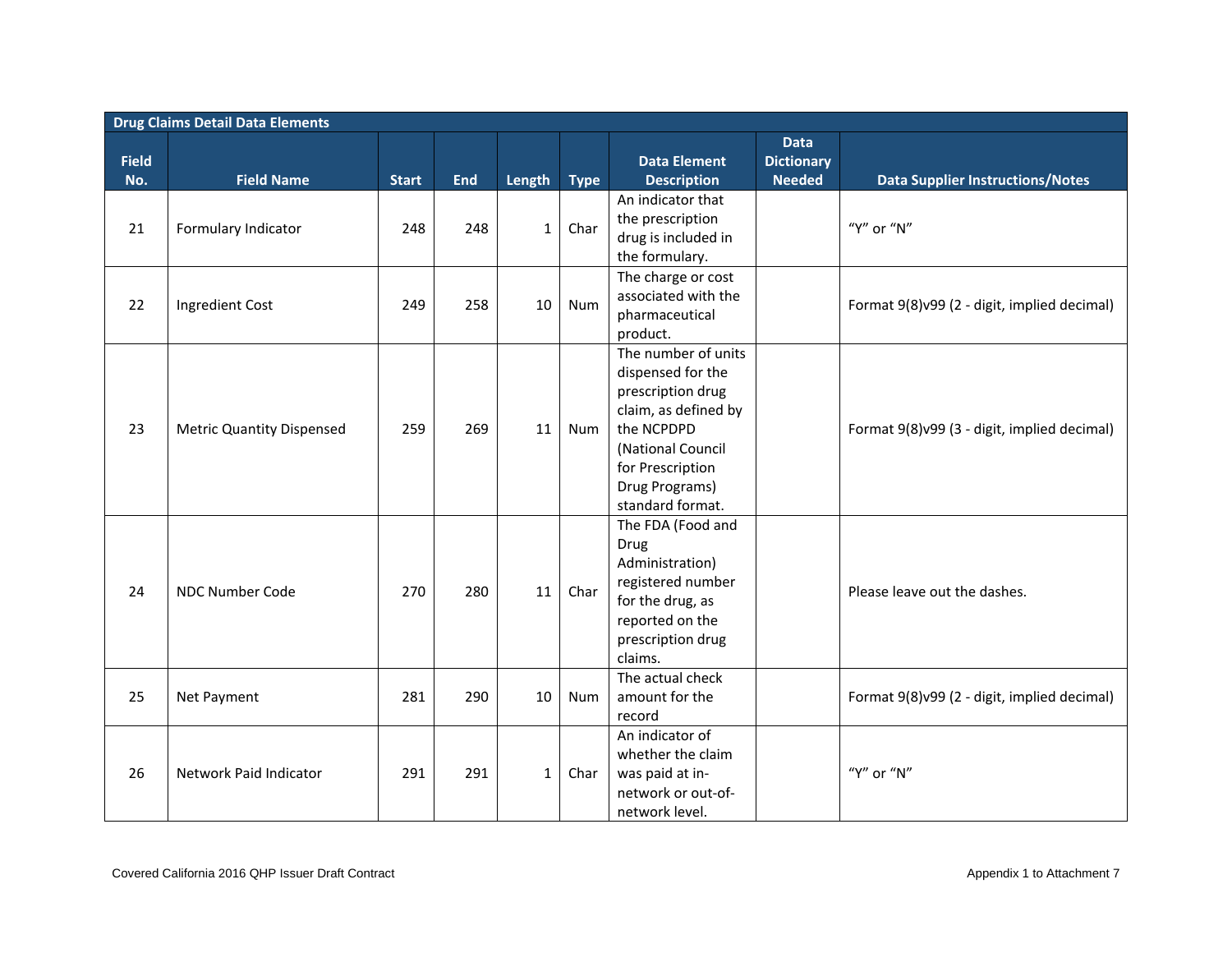|                     | <b>Drug Claims Detail Data Elements</b> |              |            |              |             |                                                                                                                               |                                                   |                                                                                                                                                                       |  |  |  |  |
|---------------------|-----------------------------------------|--------------|------------|--------------|-------------|-------------------------------------------------------------------------------------------------------------------------------|---------------------------------------------------|-----------------------------------------------------------------------------------------------------------------------------------------------------------------------|--|--|--|--|
| <b>Field</b><br>No. | <b>Field Name</b>                       | <b>Start</b> | <b>End</b> | Length       | <b>Type</b> | <b>Data Element</b><br><b>Description</b>                                                                                     | <b>Data</b><br><b>Dictionary</b><br><b>Needed</b> | <b>Data Supplier Instructions/Notes</b>                                                                                                                               |  |  |  |  |
| 27                  | Network Provider Indicator              | 292          | 292        | $\mathbf{1}$ | Char        | Indicates if the<br>servicing provider<br>participates in the<br>network to which<br>the patient belongs.                     |                                                   | "Y" or "N"                                                                                                                                                            |  |  |  |  |
| 28                  | PCP Responsibility Indicator            | 293          | 293        | $\mathbf{1}$ | Char        | An indicator<br>signifying that the<br>PCP is the physician<br>considered<br>responsible or<br>accountable for this<br>claim. |                                                   | "Y" or "N"                                                                                                                                                            |  |  |  |  |
| 29                  | Pharmacy NPI Number                     | 294          | 303        | 10           | Char        | The National<br>Provider Identifier<br>for the pharmacy.                                                                      |                                                   |                                                                                                                                                                       |  |  |  |  |
| 30                  | <b>Pharmacy Provider ID</b>             | 304          | 316        | 13           | Char        | The identifier for<br>the provider of<br>service.                                                                             |                                                   | This should be the NCPDP (National<br><b>Council for Prescription Drug Programs)</b><br>number. (Note: The pharmacy NPI is<br>collected in field #28 in this layout.) |  |  |  |  |
| 31                  | Pharmacy Address 1                      | 317          | 366        | 50           | Char        | The first line of the<br>address for the<br>pharmacy.                                                                         |                                                   |                                                                                                                                                                       |  |  |  |  |
| 32                  | <b>Pharmacy Address 2</b>               | 367          | 396        | 30           | Char        | The second line of<br>the address for the<br>pharmacy.                                                                        |                                                   |                                                                                                                                                                       |  |  |  |  |
| 33                  | <b>Pharmacy County</b>                  | 397          | 401        | 5            | Char        | The FIPS<br>state/county code<br>for the pharmacy.                                                                            |                                                   |                                                                                                                                                                       |  |  |  |  |
| 34                  | <b>Pharmacy City</b>                    | 402          | 431        | 30           | Char        | The city for which<br>the pharmacy<br>resides.                                                                                |                                                   |                                                                                                                                                                       |  |  |  |  |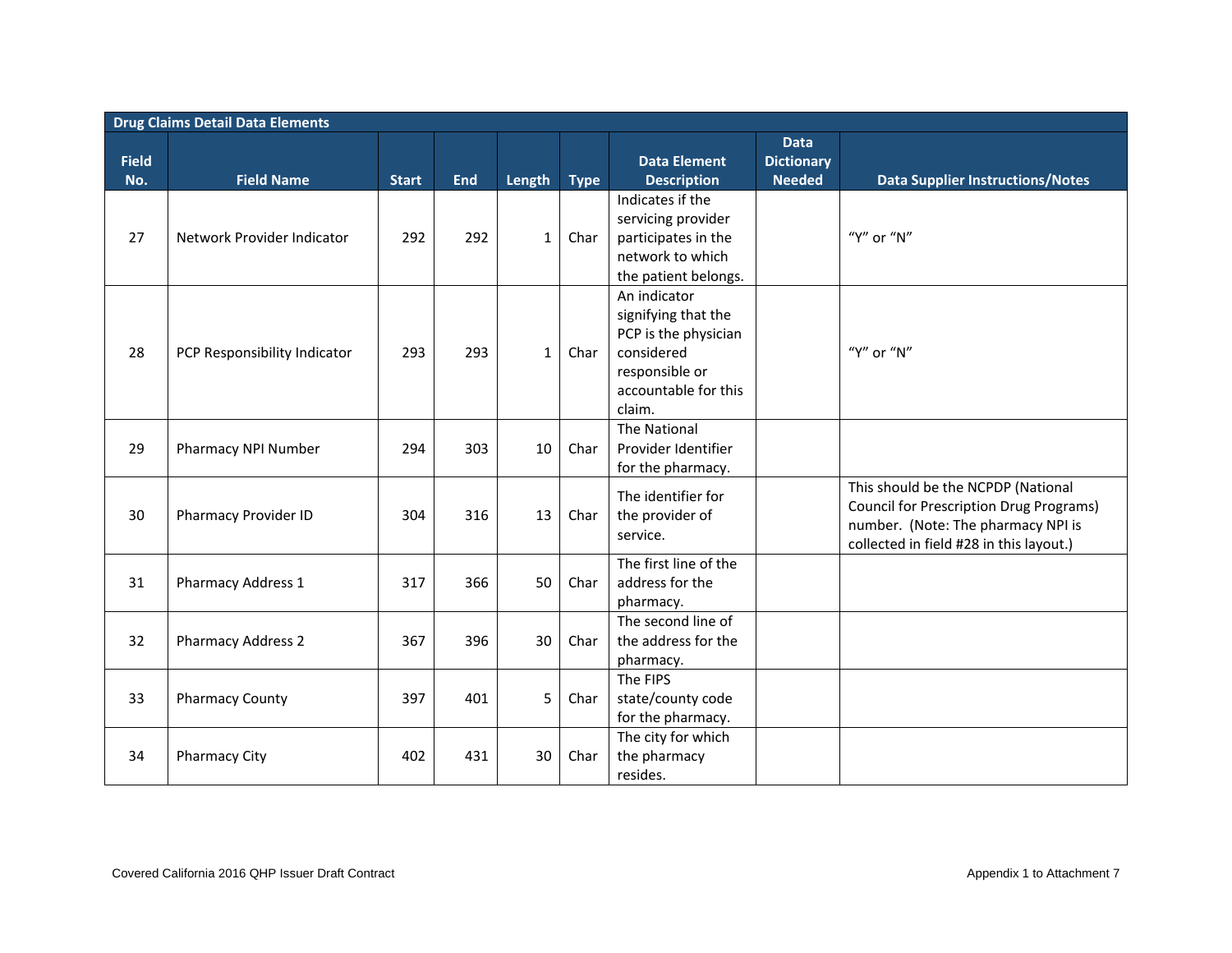| <b>Drug Claims Detail Data Elements</b> |                               |              |            |                |             |                                           |                                                   |                                                                              |  |  |  |  |
|-----------------------------------------|-------------------------------|--------------|------------|----------------|-------------|-------------------------------------------|---------------------------------------------------|------------------------------------------------------------------------------|--|--|--|--|
| <b>Field</b><br>No.                     | <b>Field Name</b>             | <b>Start</b> | <b>End</b> | Length         | <b>Type</b> | <b>Data Element</b><br><b>Description</b> | <b>Data</b><br><b>Dictionary</b><br><b>Needed</b> | <b>Data Supplier Instructions/Notes</b>                                      |  |  |  |  |
|                                         |                               |              |            |                |             | The state in which                        |                                                   |                                                                              |  |  |  |  |
| 35                                      | <b>Pharmacy State</b>         | 432          | 433        | $\overline{2}$ | Char        | the pharmacy                              |                                                   |                                                                              |  |  |  |  |
|                                         |                               |              |            |                |             | resides.                                  |                                                   |                                                                              |  |  |  |  |
|                                         |                               |              |            |                |             | The ZIP Code of the                       |                                                   |                                                                              |  |  |  |  |
| 36                                      | Pharmacy Zip                  | 434          | 438        | 5              | Char        | pharmacy                                  |                                                   |                                                                              |  |  |  |  |
|                                         |                               |              |            |                |             | The zip plus 4 code                       |                                                   |                                                                              |  |  |  |  |
| 37                                      | Pharmacy Zip Plus 4 Code      | 439          | 442        | 4              | Char        | of the pharmacy                           |                                                   |                                                                              |  |  |  |  |
|                                         |                               |              |            |                |             | The ID number of                          |                                                   |                                                                              |  |  |  |  |
| 38                                      | Referring Provider ID         | 443          | 455        | 13             | Char        | the provider who                          |                                                   | It is preferred that this is the same<br>identifiers used in medical claims. |  |  |  |  |
|                                         |                               |              |            |                |             | prescribed the drug.                      |                                                   |                                                                              |  |  |  |  |
|                                         |                               |              |            |                |             | The First Name of                         |                                                   |                                                                              |  |  |  |  |
|                                         |                               |              |            |                |             | the provider who                          |                                                   |                                                                              |  |  |  |  |
| 39                                      | Referring Provider First name | 456          | 485        | 30             | Char        | referred the patient                      |                                                   |                                                                              |  |  |  |  |
|                                         |                               |              |            |                |             | or ordered the test                       |                                                   |                                                                              |  |  |  |  |
|                                         |                               |              |            |                |             | or procedure.                             |                                                   |                                                                              |  |  |  |  |
|                                         |                               |              |            |                |             | The Last Name of                          |                                                   |                                                                              |  |  |  |  |
|                                         |                               |              |            |                |             | the provider who                          |                                                   |                                                                              |  |  |  |  |
| 40                                      | Referring Provider Last Name  | 486          | 515        | 30             | Char        | referred the patient                      |                                                   |                                                                              |  |  |  |  |
|                                         |                               |              |            |                |             | or ordered the test                       |                                                   |                                                                              |  |  |  |  |
|                                         |                               |              |            |                |             | or procedure.                             |                                                   |                                                                              |  |  |  |  |
|                                         |                               |              |            |                |             | The Middle Initial of                     |                                                   |                                                                              |  |  |  |  |
|                                         | Referring Provider Middle     |              |            |                |             | the provider who                          |                                                   |                                                                              |  |  |  |  |
| 41                                      | Initial                       | 516          | 516        | $\mathbf{1}$   | Char        | referred the patient                      |                                                   |                                                                              |  |  |  |  |
|                                         |                               |              |            |                |             | or ordered the test                       |                                                   |                                                                              |  |  |  |  |
|                                         |                               |              |            |                |             | or procedure.                             |                                                   |                                                                              |  |  |  |  |
|                                         |                               |              |            |                |             | The first line of the                     |                                                   |                                                                              |  |  |  |  |
| 42                                      | Referring Provider Address 1  | 517          | 566        | 50             | Char        | Referring provider's<br>address           |                                                   |                                                                              |  |  |  |  |
|                                         |                               |              |            |                |             | The second line of                        |                                                   |                                                                              |  |  |  |  |
| 43                                      | Referring Provider Address 2  | 567          | 596        | 30             | Char        | the Referring                             |                                                   |                                                                              |  |  |  |  |
|                                         |                               |              |            |                |             | provider's address                        |                                                   |                                                                              |  |  |  |  |
|                                         |                               |              |            |                |             | The Referring                             |                                                   |                                                                              |  |  |  |  |
| 44                                      | Referring Provider City       | 597          | 626        | 30             | Char        | provider's city                           |                                                   |                                                                              |  |  |  |  |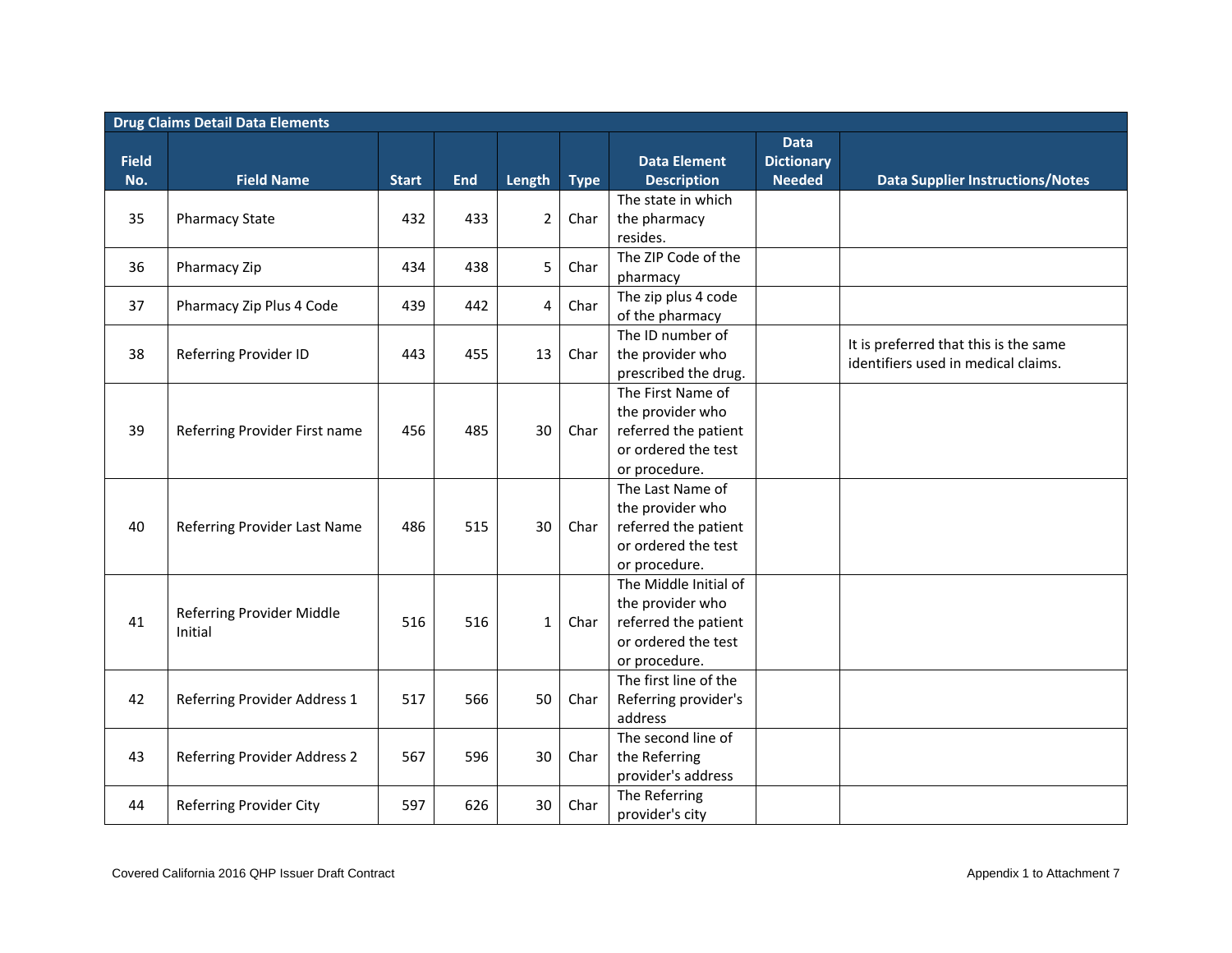|              | <b>Drug Claims Detail Data Elements</b> |              |            |                |             |                                                                                                                                                       |                                  |                                         |  |  |  |  |
|--------------|-----------------------------------------|--------------|------------|----------------|-------------|-------------------------------------------------------------------------------------------------------------------------------------------------------|----------------------------------|-----------------------------------------|--|--|--|--|
| <b>Field</b> |                                         |              |            |                |             | <b>Data Element</b>                                                                                                                                   | <b>Data</b><br><b>Dictionary</b> |                                         |  |  |  |  |
| No.          | <b>Field Name</b>                       | <b>Start</b> | <b>End</b> | Length         | <b>Type</b> | <b>Description</b>                                                                                                                                    | <b>Needed</b>                    | <b>Data Supplier Instructions/Notes</b> |  |  |  |  |
| 45           | Referring Provider State                | 627          | 628        | $\overline{2}$ | Char        | The Referring<br>provider's state                                                                                                                     |                                  |                                         |  |  |  |  |
| 46           | Referring Provider ZIP Code             | 629          | 633        | 5              | Char        | The ZIP Code of the<br>provider who<br>referred the patient<br>or ordered the test<br>or procedure.                                                   |                                  |                                         |  |  |  |  |
| 47           | Referring Provider Zip Plus 4<br>Code   | 634          | 637        | 4              | Char        | The zip plus 4 code<br>of the Referring<br>Provider                                                                                                   |                                  |                                         |  |  |  |  |
| 48           | Referring Provider NPI                  | 638          | 647        | 10             | Char        | Referring Provider<br><b>Submitted National</b><br>Provider Identifier<br>Type 1                                                                      |                                  |                                         |  |  |  |  |
| 49           | Referring Provider DEA<br>number        | 648          | 659        | 12             | Char        | The DEA Number of<br>the referring<br>provider                                                                                                        |                                  |                                         |  |  |  |  |
| 50           | <b>Referring Provider TIN</b>           | 660          | 668        | 9              | Char        | The Tax ID of the<br>referring provider                                                                                                               |                                  |                                         |  |  |  |  |
| 51           | Rx Dispensed as Written Code            | 669          | 669        | $\mathbf{1}$   | Char        | The NCPDP<br>(National Council<br>for Prescription<br>Drug Programs)<br>industry standard<br>code that indicates<br>how the product<br>was dispensed. |                                  |                                         |  |  |  |  |
| 52           | Rx Mail or Retail Code                  | 670          | 670        | $\mathbf{1}$   | Char        | Standard code<br>indicating the<br>purchase place of<br>the prescription.                                                                             |                                  | "M" for Mail, "R" for Retail            |  |  |  |  |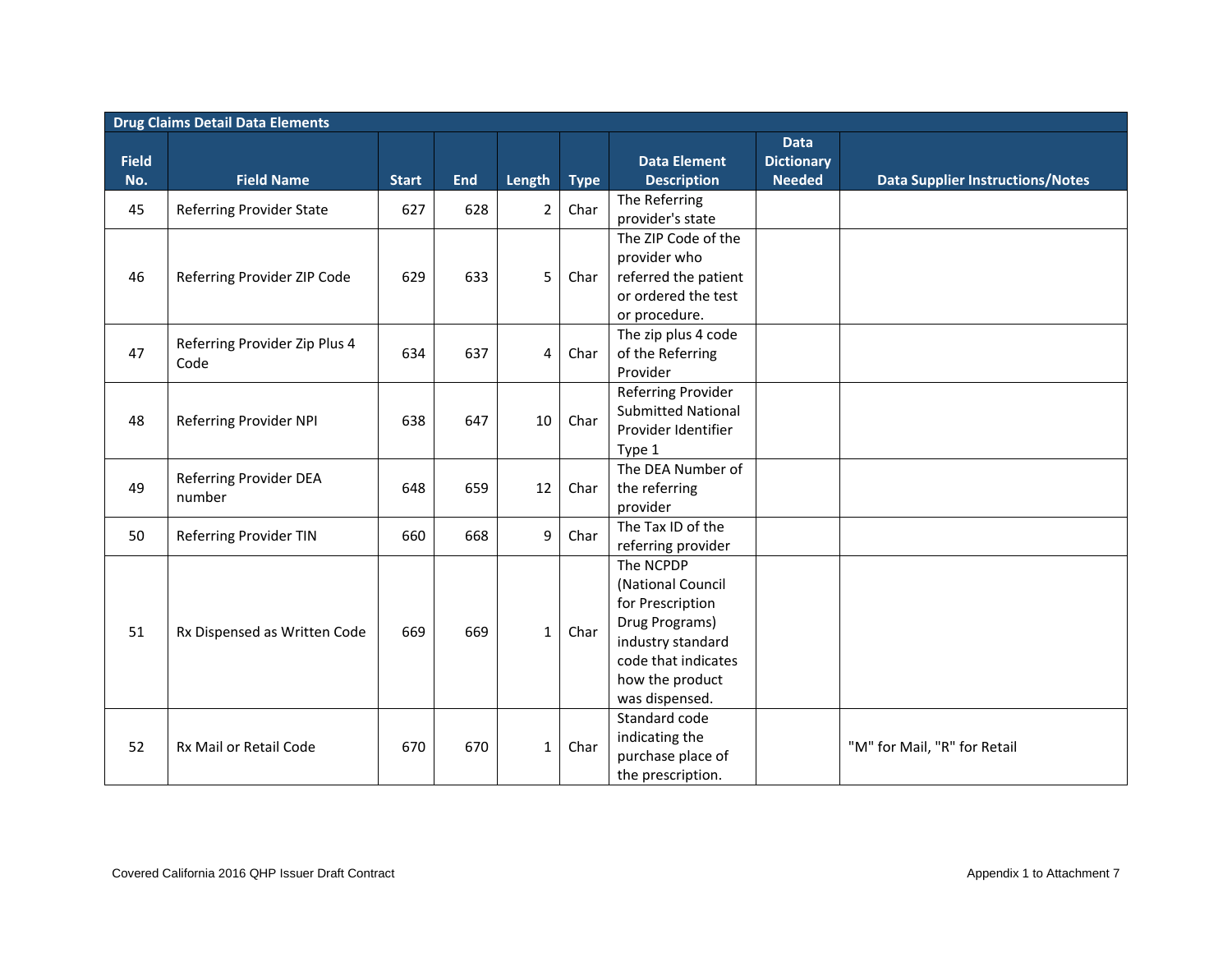|                     | <b>Drug Claims Detail Data Elements</b> |              |            |                 |             |                                                                                                                                                                 |                                                   |                                                                                                                                                                                                                                                        |  |  |  |  |  |
|---------------------|-----------------------------------------|--------------|------------|-----------------|-------------|-----------------------------------------------------------------------------------------------------------------------------------------------------------------|---------------------------------------------------|--------------------------------------------------------------------------------------------------------------------------------------------------------------------------------------------------------------------------------------------------------|--|--|--|--|--|
| <b>Field</b><br>No. | <b>Field Name</b>                       | <b>Start</b> | <b>End</b> | Length          | <b>Type</b> | <b>Data Element</b><br><b>Description</b>                                                                                                                       | <b>Data</b><br><b>Dictionary</b><br><b>Needed</b> | <b>Data Supplier Instructions/Notes</b>                                                                                                                                                                                                                |  |  |  |  |  |
| 53                  | Rx Payment Tier                         | 671          | 671        | $\mathbf{1}$    | Char        | Client-specific<br>description for the<br>payment tier of the<br>drug claim.                                                                                    |                                                   | Data Supplier will help EAS Vendor<br>understand which fields to use in order to<br>set this field for the customer. Examples<br>of Rx Payment Tier are as follows:<br>1. Generic<br>2. Brand Formulary<br>3. Brand Non Formulary<br>4. Specialty Drug |  |  |  |  |  |
| 54                  | Rx Refill Number                        | 672          | 675        | 4               | Num         | A number indicating<br>the original<br>prescription or the<br>refill number.                                                                                    |                                                   | This is the refill number, not the number<br>of refills remaining.                                                                                                                                                                                     |  |  |  |  |  |
| 55                  | <b>Tax Amount</b>                       | 676          | 685        | 10              | <b>Num</b>  | The amount of sales<br>tax applied to the<br>cost of the<br>prescription.                                                                                       |                                                   | Not required at this time. Set all values to<br>zero to accommodate the two-digit<br>implied decimal.                                                                                                                                                  |  |  |  |  |  |
| 56                  | Third Party Amount                      | 686          | 695        | 10 <sup>°</sup> | Num         | The amount saved<br>due to integration<br>of third party<br>liability<br>(Coordination of<br>Benefits) by all third<br>party payers<br>(including<br>Medicare). |                                                   | Format 9(8)v99 (2 - digit, implied decimal)                                                                                                                                                                                                            |  |  |  |  |  |
| 57                  | <b>Discount Amount</b>                  | 696          | 705        | 10 <sup>°</sup> | Num         | The discount<br>amount of the<br>claim, applied to<br>charges for any plan<br>pricing reductions.                                                               |                                                   | Format 9(8)v99 (2 - digit, implied decimal)                                                                                                                                                                                                            |  |  |  |  |  |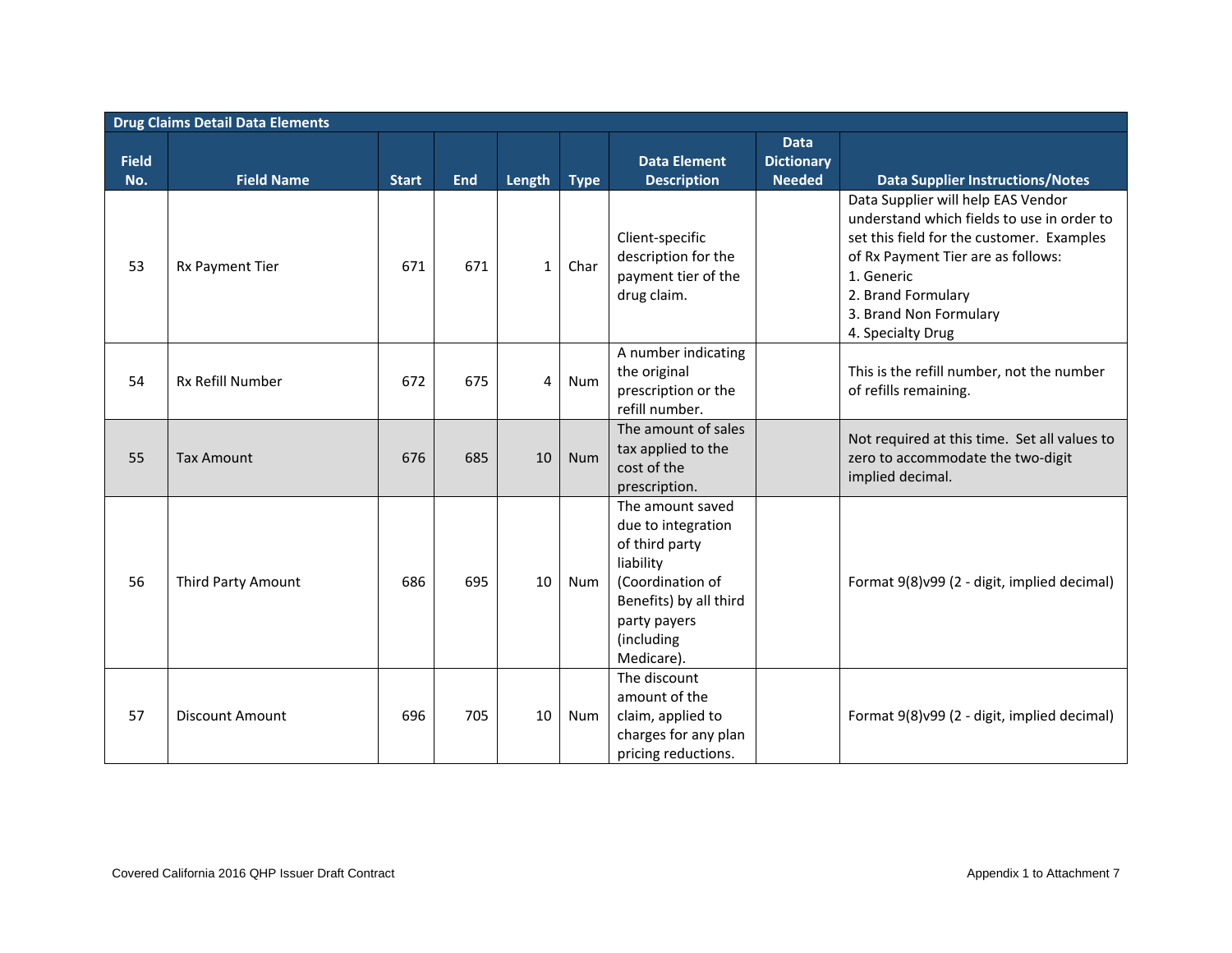|                     | <b>Drug Claims Detail Data Elements</b> |              |            |              |             |                                                                                                                                              |                                                   |                                                                                                                                                                      |  |  |  |  |
|---------------------|-----------------------------------------|--------------|------------|--------------|-------------|----------------------------------------------------------------------------------------------------------------------------------------------|---------------------------------------------------|----------------------------------------------------------------------------------------------------------------------------------------------------------------------|--|--|--|--|
| <b>Field</b><br>No. | <b>Field Name</b>                       | <b>Start</b> | <b>End</b> | Length       | <b>Type</b> | <b>Data Element</b><br><b>Description</b>                                                                                                    | <b>Data</b><br><b>Dictionary</b><br><b>Needed</b> | <b>Data Supplier Instructions/Notes</b>                                                                                                                              |  |  |  |  |
| 58                  | <b>Funding Type Code</b>                | 706          | 706        | $\mathbf{1}$ | Char        | Specifies whether<br>the claim was paid<br>under a fully ("F") or<br>self-funded ("S")<br>arrangement                                        |                                                   | Blank fill this field at this time.                                                                                                                                  |  |  |  |  |
| 59                  | <b>Account Structure</b>                | 707          | 726        | 20           | Char        | Client-specific code<br>for the account<br>structure of the plan<br>that the member is<br>enrolled in. This is<br>usually a group<br>number. | Yes                                               | Additional fields may be added to the<br>layout if there is more than one<br>component of the account structure.                                                     |  |  |  |  |
| 60                  | <b>HRA Amount</b>                       | 727          | 736        | 10           | <b>Num</b>  | The amount paid<br>from the HRA to pay<br>the provider.                                                                                      |                                                   | Not required at this time. Set all values to<br>zero to accommodate the two-digit<br>implied decimal.                                                                |  |  |  |  |
| 61                  | <b>HSA Amount</b>                       | 737          | 746        | 10           | Num         | The financial<br>amount of the<br>healthcare savings<br>account for<br>consumer-driven<br>health plans                                       |                                                   | Format 9(8)v99 (2 - digit, implied decimal)                                                                                                                          |  |  |  |  |
| 62                  | Compound Code                           | 747          | 747        | $\mathbf{1}$ | Char        | Client-specific code<br>for the compound<br>of the drug.                                                                                     | Yes                                               | Compound Codes will be identified in the<br>Data Dictionary.<br>Note that the NCPDP values include:<br>'0' - Not Specified<br>'1' - Not a Compound<br>'2' - Compound |  |  |  |  |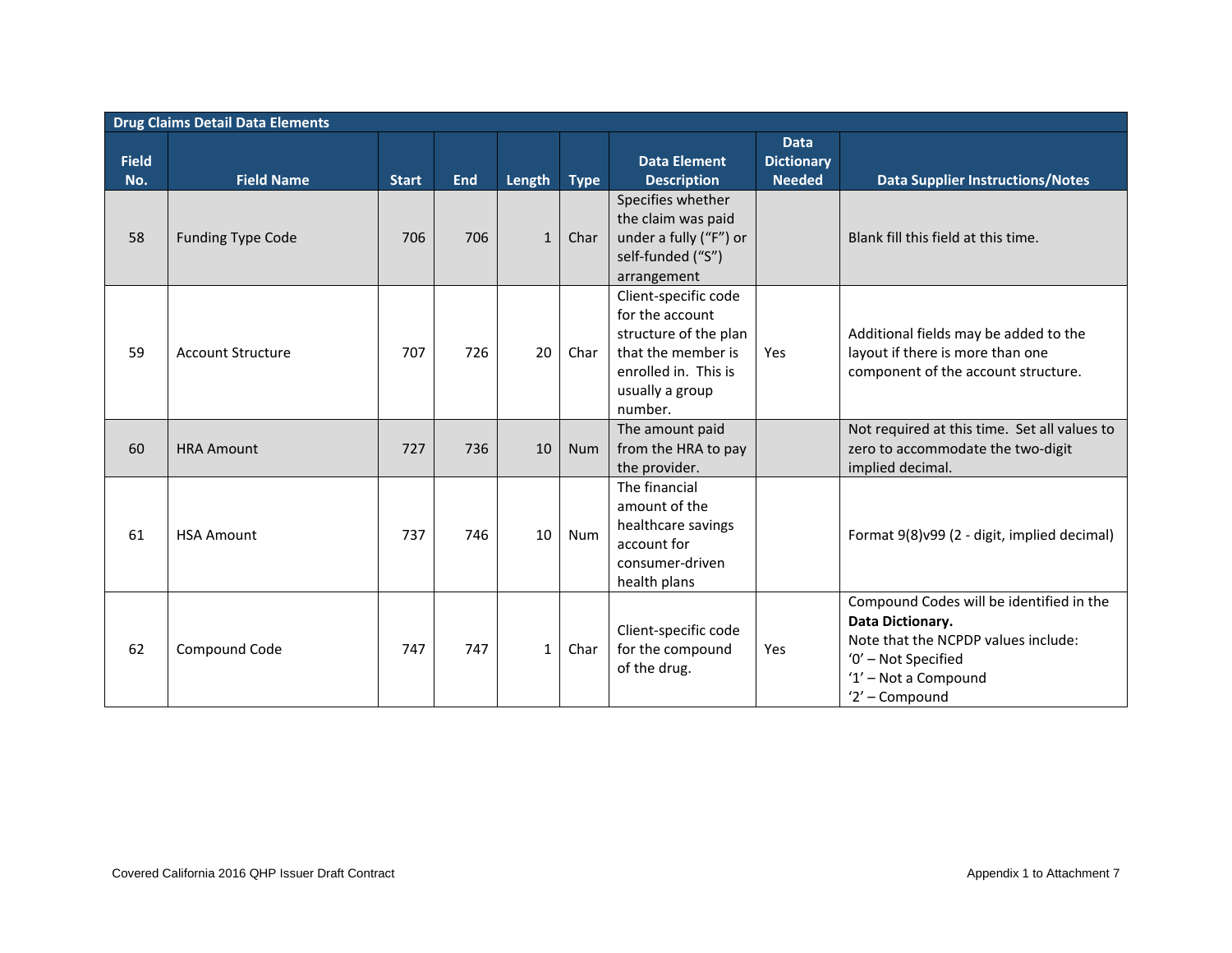|                     | <b>Drug Claims Detail Data Elements</b> |              |            |              |             |                                                                                                                                                                                                                                                      |                                                   |                                                                                                       |  |  |  |  |  |
|---------------------|-----------------------------------------|--------------|------------|--------------|-------------|------------------------------------------------------------------------------------------------------------------------------------------------------------------------------------------------------------------------------------------------------|---------------------------------------------------|-------------------------------------------------------------------------------------------------------|--|--|--|--|--|
| <b>Field</b><br>No. | <b>Field Name</b>                       | <b>Start</b> | <b>End</b> | Length       | <b>Type</b> | <b>Data Element</b><br><b>Description</b>                                                                                                                                                                                                            | <b>Data</b><br><b>Dictionary</b><br><b>Needed</b> | <b>Data Supplier Instructions/Notes</b>                                                               |  |  |  |  |  |
| 63                  | <b>Excess Copayment Amount</b>          | 748          | 757        | 10           | Num         | The amount paid by<br>the patient outside<br>of the flat<br>copayment amount.<br>Examples include<br>when the patient<br>chooses brand<br>name instead of the<br>generic alternative<br>or non-formulary<br>drug instead of the<br>formulary option. |                                                   | Format 9(8)v99 (2 - digit, implied decimal)                                                           |  |  |  |  |  |
| 64                  | <b>Capitation Indicator</b>             | 758          | 758        | $\mathbf{1}$ | Char        | Service is/is not<br>capitated (Y/N)                                                                                                                                                                                                                 |                                                   | Blank fill this field at this time.                                                                   |  |  |  |  |  |
| 65                  | <b>NABP Number</b>                      | 759          | 768        | 10           | Char        | <b>National Association</b><br>of Boards of<br><b>Pharmacy Number</b>                                                                                                                                                                                |                                                   |                                                                                                       |  |  |  |  |  |
| 66                  | <b>MAC Price</b>                        | 769          | 778        | 10           | <b>Num</b>  | The maximum<br>acquisition cost<br>price                                                                                                                                                                                                             |                                                   | Not required at this time. Set all values to<br>zero to accommodate the two-digit<br>implied decimal. |  |  |  |  |  |
| 67                  | <b>Penalty Amount</b>                   | 779          | 788        | 10           | <b>Num</b>  | The penalty amount<br>on the claim                                                                                                                                                                                                                   |                                                   |                                                                                                       |  |  |  |  |  |
| 68                  | Withhold Amount                         | 789          | 798        | 10           | Num         | The amount<br>withheld                                                                                                                                                                                                                               |                                                   |                                                                                                       |  |  |  |  |  |
| 69                  | Filler                                  | 799          | 1199       | 401          | Char        | Reserved for future<br>use                                                                                                                                                                                                                           |                                                   | Fill with blanks                                                                                      |  |  |  |  |  |
| 70                  | Record Type                             | 1200         | 1200       | $\mathbf{1}$ | Char        | Record type<br>identifier                                                                                                                                                                                                                            |                                                   | Hard Code to "D"                                                                                      |  |  |  |  |  |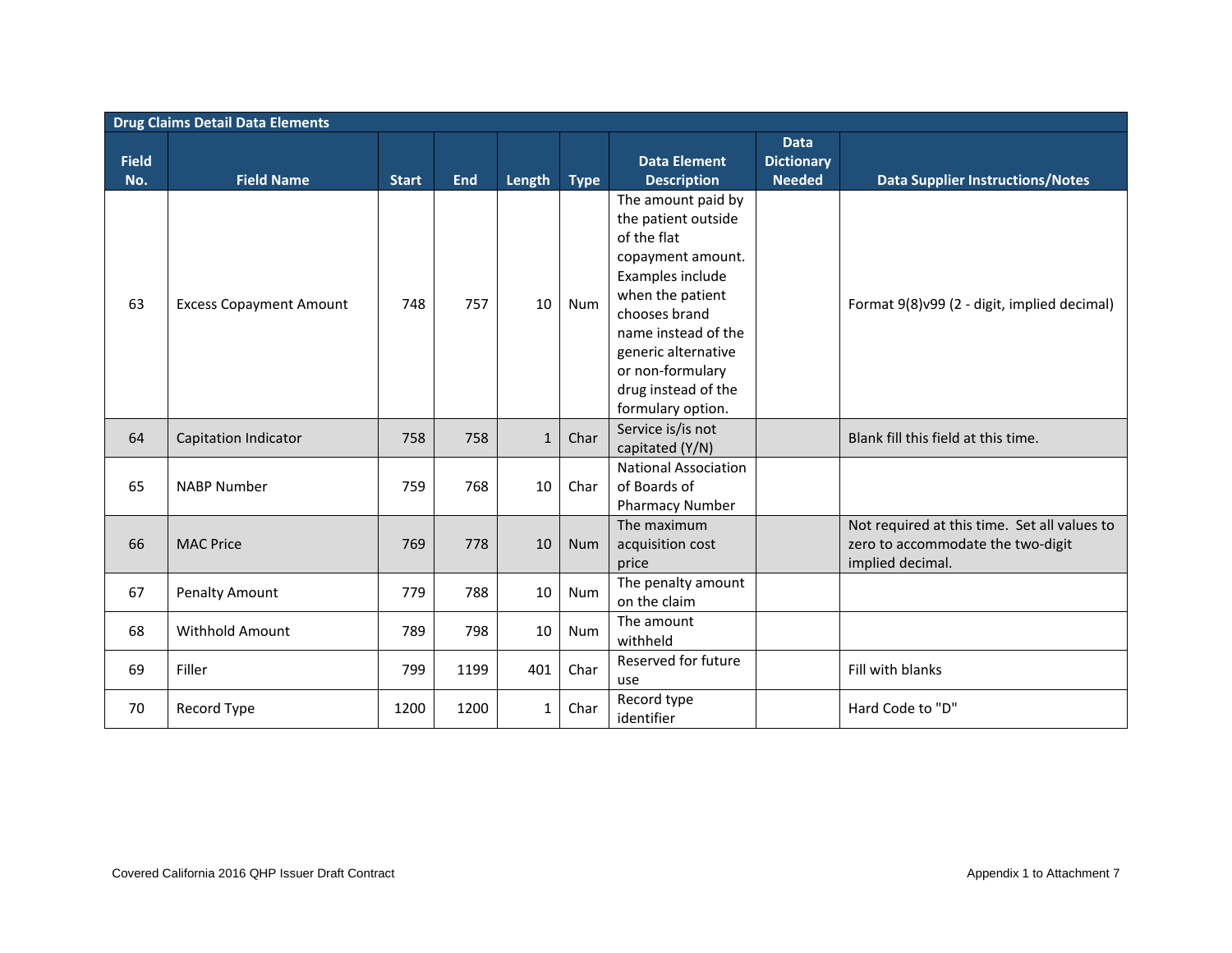| <b>Drug Claims Trailer Data Elements</b> |                           |              |            |        |             |                                   |                                                                                                                     |  |  |  |  |  |
|------------------------------------------|---------------------------|--------------|------------|--------|-------------|-----------------------------------|---------------------------------------------------------------------------------------------------------------------|--|--|--|--|--|
| <b>Field</b>                             |                           |              |            |        |             | <b>Data Element</b>               |                                                                                                                     |  |  |  |  |  |
| No.                                      | <b>Field Name</b>         | <b>Start</b> | <b>End</b> | Length | <b>Type</b> | <b>Description</b>                | <b>Data Supplier Instructions/Notes</b>                                                                             |  |  |  |  |  |
| 1                                        | Data Start Date           |              | 10         | 10     | Date        | Data Start Date                   | MM/DD/CCYY format - i.e. 09/01/2014<br>This will represent the 1st day of the month for which<br>data is provided.  |  |  |  |  |  |
| $\overline{2}$                           | Data End Date             | 11           | 20         | 10     | Date        | Data End Date                     | MM/DD/CCYY format - i.e. 09/30/2014<br>This will represent the last day of the month for which<br>data is provided. |  |  |  |  |  |
| 3                                        | Record Count              | 21           | 30         | 10     | Num         | Number of Records<br>on File      | The count of records provided in the data including the<br>Trailer Record.                                          |  |  |  |  |  |
| 4                                        | <b>Total Net Payments</b> | 31           | 44         | 14     | Num         | Total net payments<br>on the file | The sum of net payments provided in the file                                                                        |  |  |  |  |  |
| 5                                        | Filler                    | 45           | 1199       | 1155   | Char        | Reserved for future<br>use        | <b>Fill with Blanks</b>                                                                                             |  |  |  |  |  |
| 6                                        | Record Type               | 1200         | 1200       |        | Char        | Record Type<br>Identifier         | Hard Code 'T'                                                                                                       |  |  |  |  |  |

| <b>Capitation Detail Data Elements</b> |                         |              |            |        |             |                                                                                                                                                     |                                                   |                                         |  |  |  |
|----------------------------------------|-------------------------|--------------|------------|--------|-------------|-----------------------------------------------------------------------------------------------------------------------------------------------------|---------------------------------------------------|-----------------------------------------|--|--|--|
| <b>Field</b><br>No.                    | <b>Field Name</b>       | <b>Start</b> | <b>End</b> | Length | <b>Type</b> | <b>Data Element</b><br><b>Description</b>                                                                                                           | <b>Data</b><br><b>Dictionary</b><br><b>Needed</b> | <b>Data Supplier Instructions/Notes</b> |  |  |  |
| $\mathbf{1}$                           | Subscriber SSN          |              | 9          | 9      | Char        | The unique<br>identifier (Social<br>Security Number)<br>for the subscriber<br>(contract holder,<br>employee) and their<br>associated<br>dependents. |                                                   | Blank fill this field at this time.     |  |  |  |
| 2                                      | <b>CC Subscriber ID</b> | 10           | 29         | 20     | Char        | Unique code<br>assigned by CC to<br>the subscriber                                                                                                  |                                                   |                                         |  |  |  |
| $\overline{3}$                         | Enrollee SSN            | 30           | 38         | 9      | Char        | Member's Social<br><b>Security Number</b>                                                                                                           |                                                   | Blank fill this field at this time.     |  |  |  |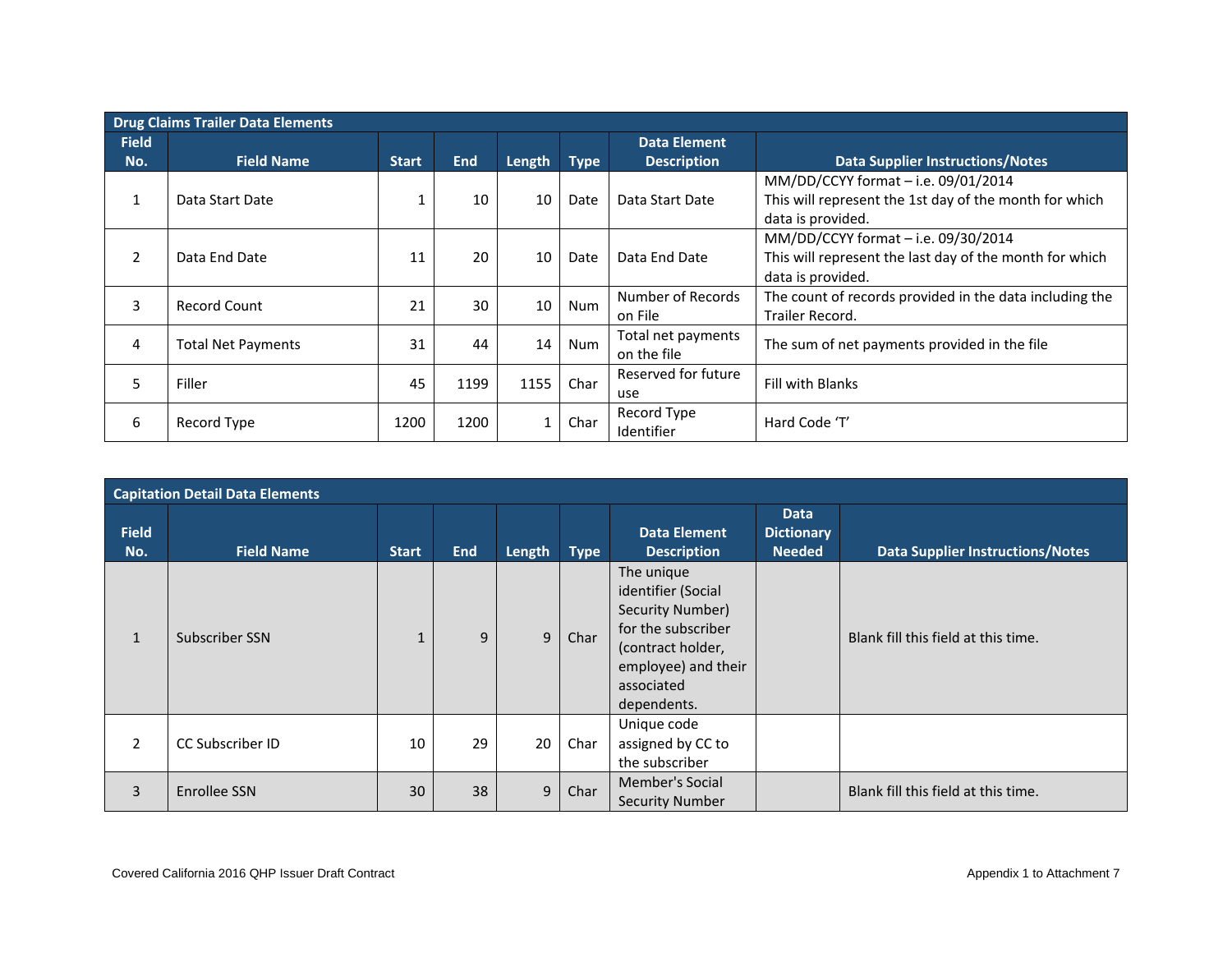|                     | <b>Capitation Detail Data Elements</b> |              |            |              |             |                                                                                                                                                                                                                                                                        |                                                   |                                              |  |  |  |  |  |
|---------------------|----------------------------------------|--------------|------------|--------------|-------------|------------------------------------------------------------------------------------------------------------------------------------------------------------------------------------------------------------------------------------------------------------------------|---------------------------------------------------|----------------------------------------------|--|--|--|--|--|
| <b>Field</b><br>No. | <b>Field Name</b>                      | <b>Start</b> | <b>End</b> | Length       | <b>Type</b> | <b>Data Element</b><br><b>Description</b>                                                                                                                                                                                                                              | <b>Data</b><br><b>Dictionary</b><br><b>Needed</b> | <b>Data Supplier Instructions/Notes</b>      |  |  |  |  |  |
| 4                   | CC Member ID                           | 39           | 58         | 20           | Char        | Unique code<br>assigned by CC to<br>the member                                                                                                                                                                                                                         |                                                   |                                              |  |  |  |  |  |
| 5                   | Plan Member ID                         | 59           | 78         | 20           | Char        | Unique code<br>assigned by health<br>plan to identify a<br>member                                                                                                                                                                                                      |                                                   | Blank fill this field at this time.          |  |  |  |  |  |
| 6                   | Policy ID                              | 79           | 98         | 20           | Char        | Policy ID assigned<br>by health plan                                                                                                                                                                                                                                   |                                                   | Blank fill this field at this time.          |  |  |  |  |  |
| $\overline{7}$      | <b>Capitation Amount</b>               | 99           | 108        | 10           | <b>Num</b>  | The pre-paid<br>amount paid to<br>plans or providers<br>under risk-based<br>managed care<br>contracts.                                                                                                                                                                 |                                                   | Format 9(7) v99 (2 - digit, implied decimal) |  |  |  |  |  |
| 8                   | <b>Capitation Type Code</b>            | 109          | 109        | $\mathbf{1}$ | Char        | This field identifies<br>the type of<br>capitation payment<br>record:<br>$\bullet$ 1 - Professional<br>$\bullet$ 2 - Facility<br>• 3 - Mental Health<br>$\bullet$ 4 – Drug<br>$• 5 - Dental$<br>$\bullet$ 6 – Vision<br>$\bullet$ 7 - Hearing<br>$\bullet$ 8 - Blended |                                                   |                                              |  |  |  |  |  |
| 9                   | Date Paid                              | 110          | 119        | 10           | Date        | The date the<br>transaction was<br>paid.                                                                                                                                                                                                                               |                                                   | MM/DD/CCYY Format                            |  |  |  |  |  |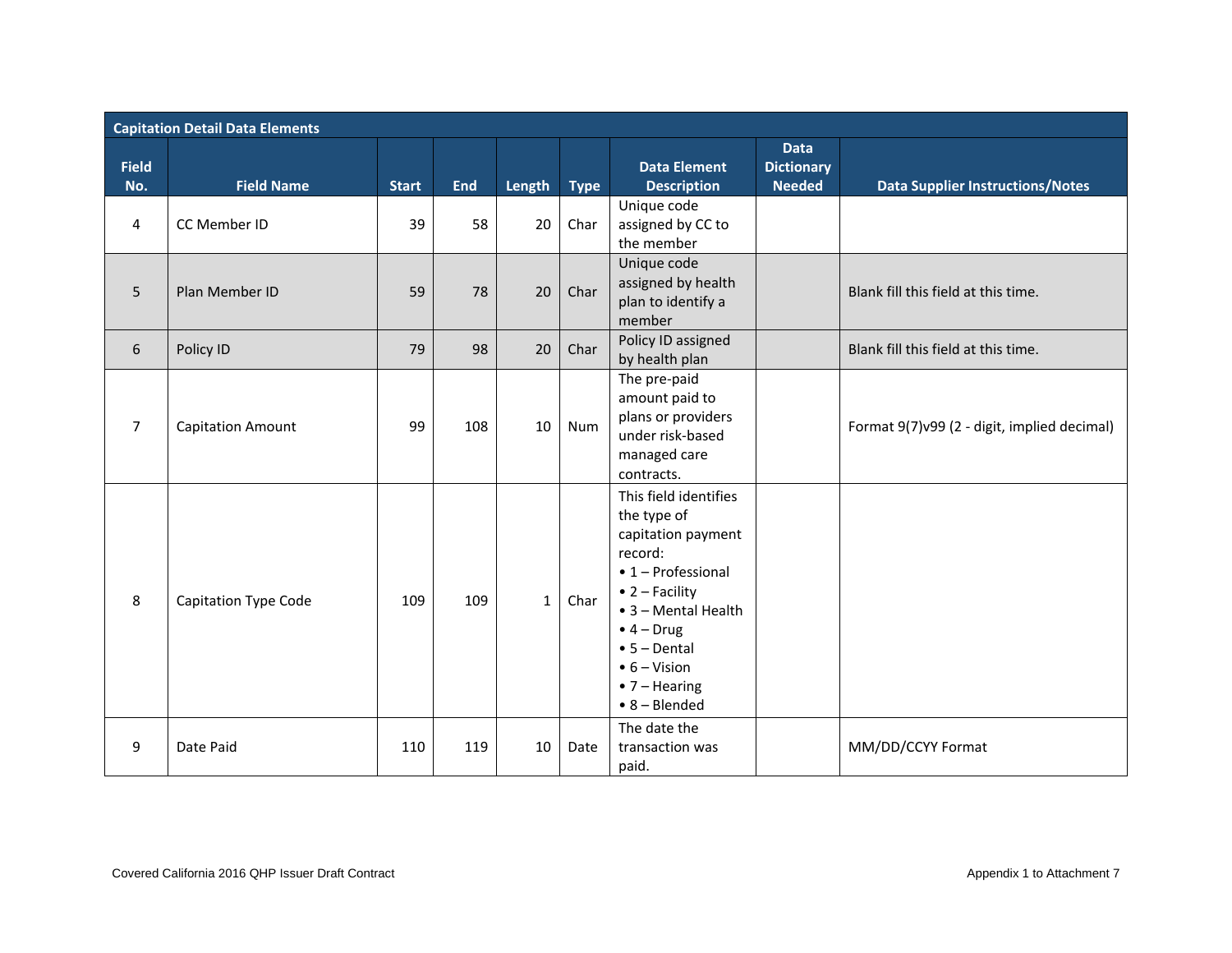|                     | <b>Capitation Detail Data Elements</b> |              |            |              |             |                                                                                                                                                                   |                                                   |                                                                                                                                                                                                                                                                                |  |  |  |  |
|---------------------|----------------------------------------|--------------|------------|--------------|-------------|-------------------------------------------------------------------------------------------------------------------------------------------------------------------|---------------------------------------------------|--------------------------------------------------------------------------------------------------------------------------------------------------------------------------------------------------------------------------------------------------------------------------------|--|--|--|--|
| <b>Field</b><br>No. | <b>Field Name</b>                      | <b>Start</b> | <b>End</b> | Length       | <b>Type</b> | <b>Data Element</b><br><b>Description</b>                                                                                                                         | <b>Data</b><br><b>Dictionary</b><br><b>Needed</b> | <b>Data Supplier Instructions/Notes</b>                                                                                                                                                                                                                                        |  |  |  |  |
| 10                  | Date of Service                        | 120          | 129        | 10           | Date        | The date/period of<br>service for the<br>transaction. If the<br>period of service is<br>a month, this can be<br>populated with the<br>first day of that<br>month. |                                                   | MM/DD/CCYY Format                                                                                                                                                                                                                                                              |  |  |  |  |
| 11                  | Gender Code                            | 130          | 130        | $\mathbf{1}$ | Char        | The member's<br>gender code.                                                                                                                                      |                                                   | "M" or "F"<br>The member's gender is part of the<br>Person ID key and is, therefore, critical to<br>tagging claims to eligibility.                                                                                                                                             |  |  |  |  |
| 12                  | Date of Birth                          | 131          | 140        | 10           | Date        | The birth date of<br>the person.                                                                                                                                  |                                                   | MM/DD/CCYY format<br>The member's birth date is part of the<br>Person ID key and is, therefore, critical to<br>tagging claims to eligibility.<br>The four-digit year is required for date of<br>birth. The century cannot be accurately<br>assigned based on a two-digit year. |  |  |  |  |
| 13                  | Adjustment Type Code                   | 141          | 141        | $\mathbf{1}$ | Char        | Client-specific code<br>for the claim<br>adjustment type.                                                                                                         | Yes                                               | Adjustment Type values will be identified<br>in the Data Dictionary.                                                                                                                                                                                                           |  |  |  |  |
| 14                  | Provider Type Code                     | 142          | 144        | 3            | Char        | This field contains<br>the provider<br>specialty code.                                                                                                            | <b>Yes</b>                                        |                                                                                                                                                                                                                                                                                |  |  |  |  |
| 15                  | Provider ID                            | 145          | 157        | 13           | Char        | The unique<br>identifier for the<br>provider. Providers<br>include facilities,<br>physicians, PCPs,<br>pharmacies, and<br>professionals.                          |                                                   | This should be the same identifiers used in<br>medical claims.                                                                                                                                                                                                                 |  |  |  |  |